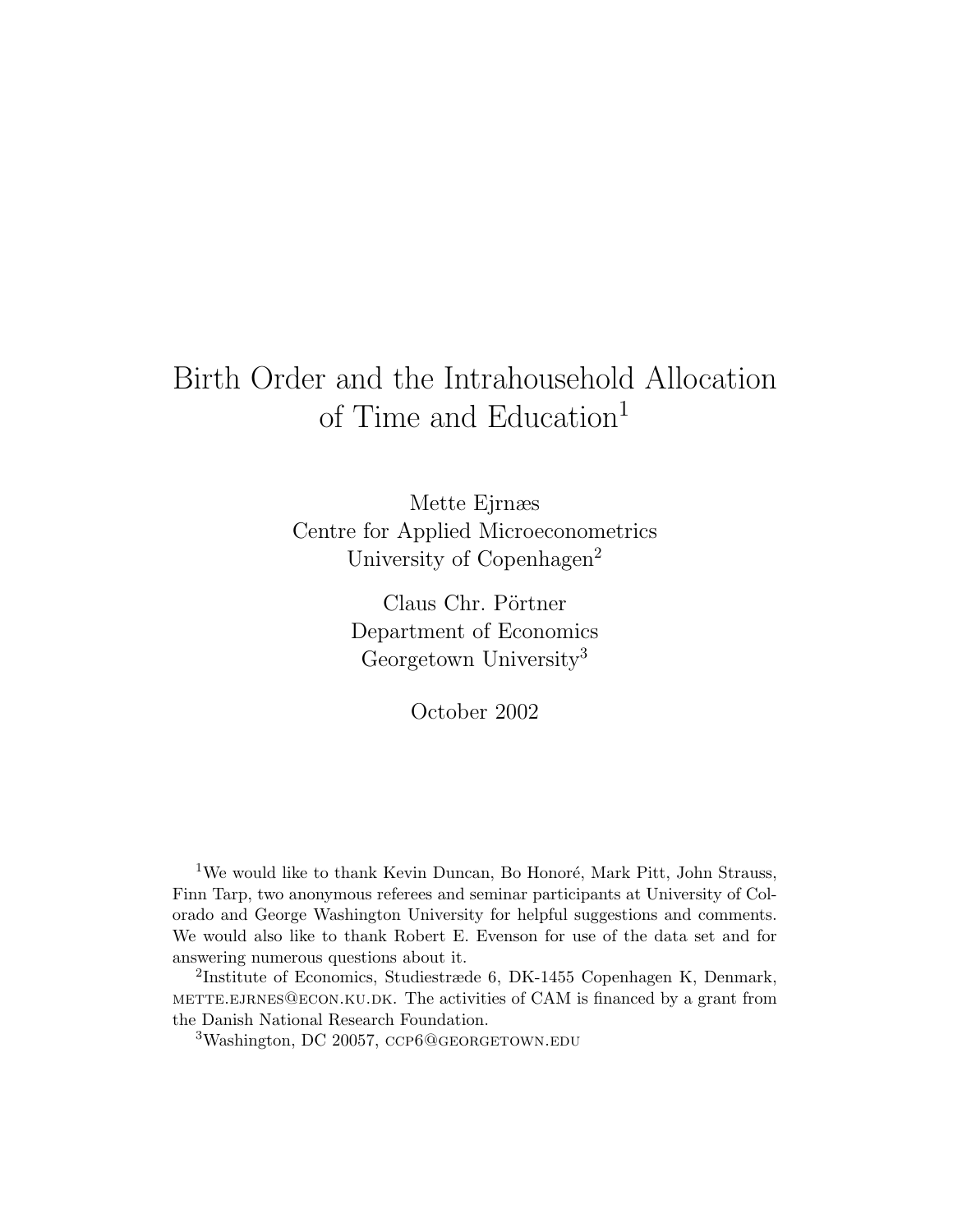#### Abstract

A potential determinant of intrahousehold distribution is the birth order of children. While a number of studies have analysed birth order effects in developed countries there are still only a few dealing with developing countries. This paper develops a model of intrahousehold allocation with endogenous fertility, which captures the relation between birth order and investment in children and shows that a birth order effect in intrahousehold allocation can arise even without assumptions about parental preferences for specific birth order children or genetic endowments varying by birth order. The important contribution is that fertility is treated as endogenous, something which other models of intrahousehold allocation have ignored despite the large literature on determinants of fertility. The implications of the model are that children with higher birth orders have an advantage over siblings with lower birth orders and that parents who are inequality averse will not have more than one child. The model furthermore shows that not taking account of the endogeneity of fertility when analysing intrahousehold allocation may seriously bias the results. The effects of a child's birth order on its human capital accumulation are analysed using a longitudinal data set from the Philippines. Contrary to most longitudinal data sets this data set covers a very long period. We are, therefore, able to examine the effects of birth order on both number of hours in school during education and completed education. The results for both are consistent with the predictions of the model.

JEL Classification Numbers: D1, I2, J2, O12.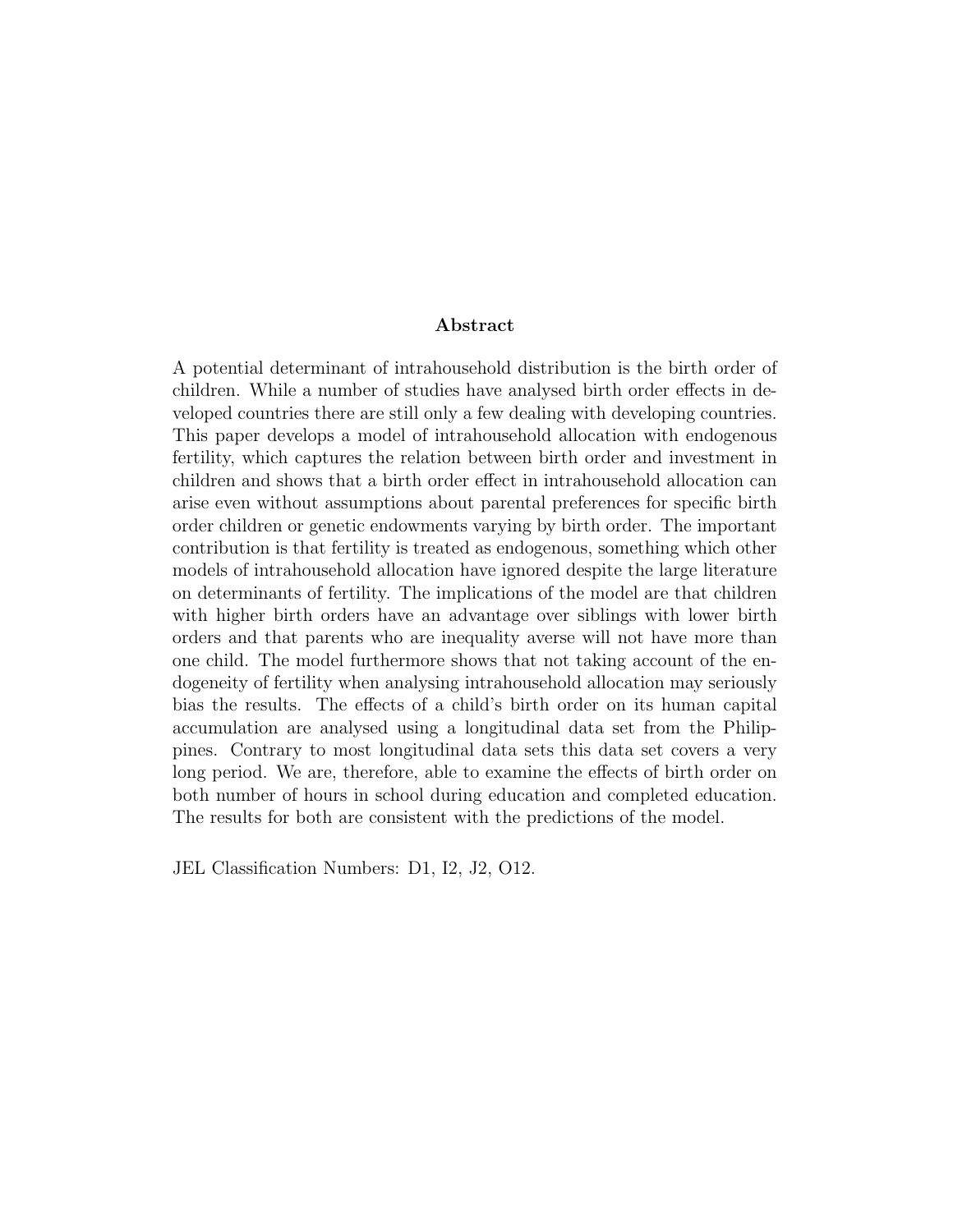# 1 Introduction

The decisions made by parents affect not only a child's current well-being but also its future prospects. A prime example is the amount of schooling that a child receives. Going to school not only decreases the amount of time spent working; it is also likely to increase the future earnings capacity of the child. Uncovering how these decisions are made and what factors influence them has been an active research area in economics for many years. Focus has so far been on using differences between families to explain variation in educational attainment of children. While this approach can explain a significant portion of human resource investments it ignores the role that intrahousehold allocation plays.

The Laguna Province in the Philippines, where the data set used in this paper is from, is a good example of the importance of intrahousehold variation.<sup>1</sup> A simple variance analysis shows that the differences among families accounts for 49 per cent of the total variation in completed education between children and that if boys and girls are considered separately, up to 60 per cent is explained by differences among families. Hence, although the interhousehold variation is clearly important there is still considerable variation within families. On average this intrahousehold variation is equal to approximately two years of schooling. Furthermore, the variance analysis indicates that the variation in years of schooling is greater among girls than boys.

Hence, one cannot satisfactorily examine parental decisions on human resource investments without analysing how resources are allocated within the family. Increasing emphasis is therefore being placed on how parents distribute their resources among children.<sup>2</sup> One factor that has received relatively little attention is the effect of birth order on the allocation of resources. With respect to developing countries only three papers focus explicitly on this area. Birdsall  $(1979)^3$  analyses the effect of birth order on educational attainment of children in urban Columbia. Behrman (1988b) studies the effects on child health and nutritional intake with special attention to the effects of seasonality using the Indian ICRISAT data. Horton (1988) looks also at children's nutritional status but uses data from the Bicol region of the Philippines.<sup>4</sup>

<sup>1</sup>The data are described in more detail in Section 5.

 $2B$ ehrman (1997) is a review of the literature in the area. A recent example is Horowitz and Wang (2001).

<sup>3</sup>Later published in Birdsall (1991).

<sup>4</sup>Examples of studies using developed country data are Behrman and Taubman (1986)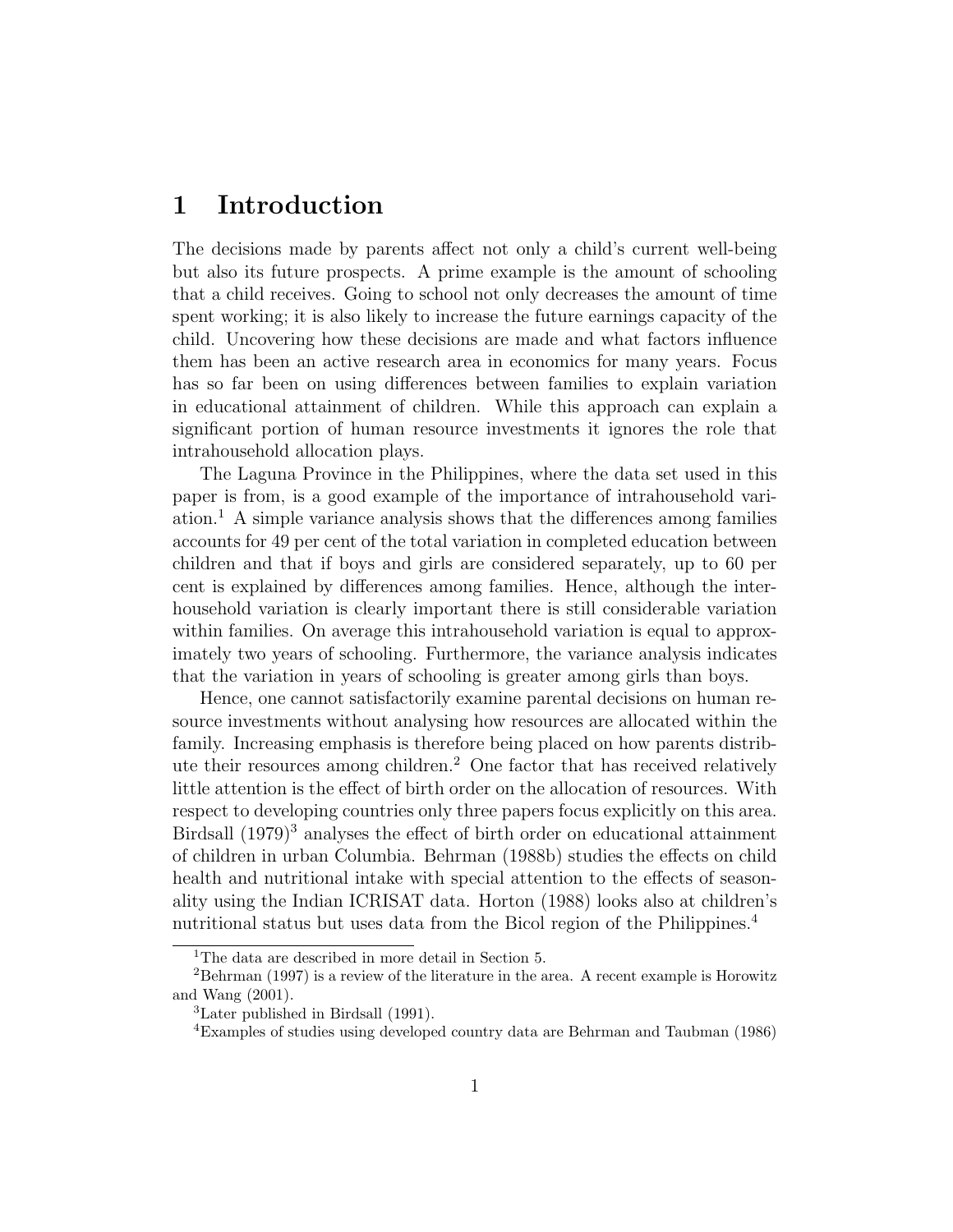The purposes of this paper are to analyse the relation between intrahousehold allocation and birth order, which we do using a model of intrahousehold allocation with endogenous fertility, and to present evidence on the effects of birth order on intrahousehold allocation in a developing country. The plan of the paper is as follows. In Section 2 we discuss the different explanations offered for why a birth order effect can exists. Section 3 presents a model of intrahousehold distribution with endogenous fertility. The choice of the measure of birth order and various econometric issues are discussed in Section 4. In Section 5 we provide a brief description of the data set and the area in which it was collected and discusses the explanatory variables. In Section 6 the effects of birth order on completed education are estimated. The effects on time allocation are analysed in Section 7. Finally, Section 8 draws up the implications of the findings and suggests areas for future research.

### 2 Why a Birth Order Effect?

Researchers have suggested a number of potential reasons for the existence of birth order effects, and we provide a brief overview of these in this section. We divide the explanations into three categories: Constraints, household environment and biological effects. The idea behind the constraint explanation is that parents either fail to take account of financial constraints over the life cycle or that capital markets are imperfect. This makes it impossible to equalise expenditures over children. If there is a constraint on the possibility of equalising spending per child, first-born and last-born children will benefit from higher average levels of spending since they spend more time in smaller families than the middle-borns (Birdsall 1991). There may, however, be an extra dimension to this problem. Parish and Willis (1993) note that if parents' earnings increase over their life cycle this may tend to favour later-borns compared with the earlier-borns since the amount of resources is greater at the later stages of the parents' life cycle. It is also possible that the resource constraint could lead to the older children entering the labour market earlier, thereby increasing the available resources for the younger children.

Related to the resource constraint idea is the explanation offered by Birdsall (1991), who focusses on the time constraint of the mother. The basic idea is that time cannot be transferred across periods. If the amount of time a child spends with its mother matters for its human capital this would

and Kessler (1991).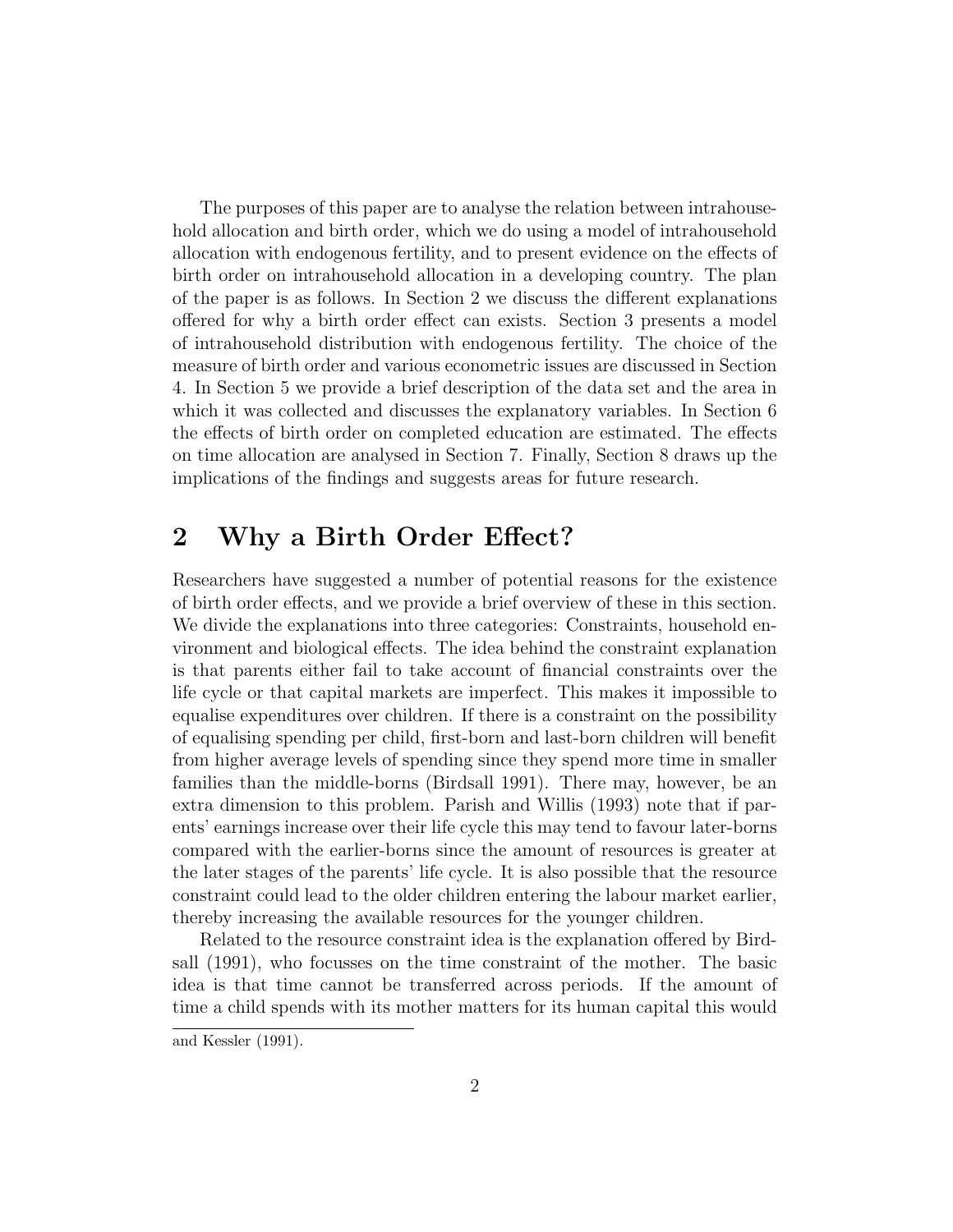tend to favour the first-borns and the last-borns. This is tested by dividing the sample into children of working mothers and those with a non-working mother. The idea is that a working mother is not in a corner solution and should therefore be able to equalise the time spent with each child. Birdsall's results indicate that there are, indeed, no significant birth order effects for working mothers, while there are for mothers not in the labour force.

The household environment explanation says that the household environment changes with changes in the number and age of children present. It has been hypothesised that the intellectual environment is an important determinant of children's education (Zajonc 1976). If this is the case children of lower birth orders will have an advantage since they reside in households with higher average education or  $IQ<sup>5</sup>$ . This can be compared with the Birdsall (1991) model if one substitutes attention for education. While this effect is likely to be most important for the oldest children it will also tend to place the youngest children in a better position than the middle-borns.

Biology may also create a birth order effect. One possible explanation is maternal depletion. Children of higher birth order naturally have older mothers, and older mothers tend to have children of lower birth weight. This would again tend to give the oldest children an advantage. There is, however, also a tendency for the first-born to be of lower birth weight. Countering this biologically disadvantage of the later-borns is the fact that the mother gains experience in child care with each child.

Birth order effects may also arise due to cultural factors. An example mentioned in Horton (1988), is the possibility that the oldest son is important in funeral rites. Another potential reason is the need for security in old age. Since the oldest children become economically independent first they may be the most favoured. Finally, birth order effects can also come about as a result of parents' preferences. In the model presented below the way that parents choose the number of children gives rise to a birth order effect, where the later-borns are provided with more education than earlier-borns. This does not require the parents to have special preferences for children of specific birth orders. In fact, if all parents could be forced to have the same number of children we would expect the educational attainment of these children to be the same on average and hence not to exhibit a birth order effect.

<sup>&</sup>lt;sup>5</sup>Zajonc (1976) also discusses the effects of older children learning from teaching younger siblings and the role of spacing between siblings.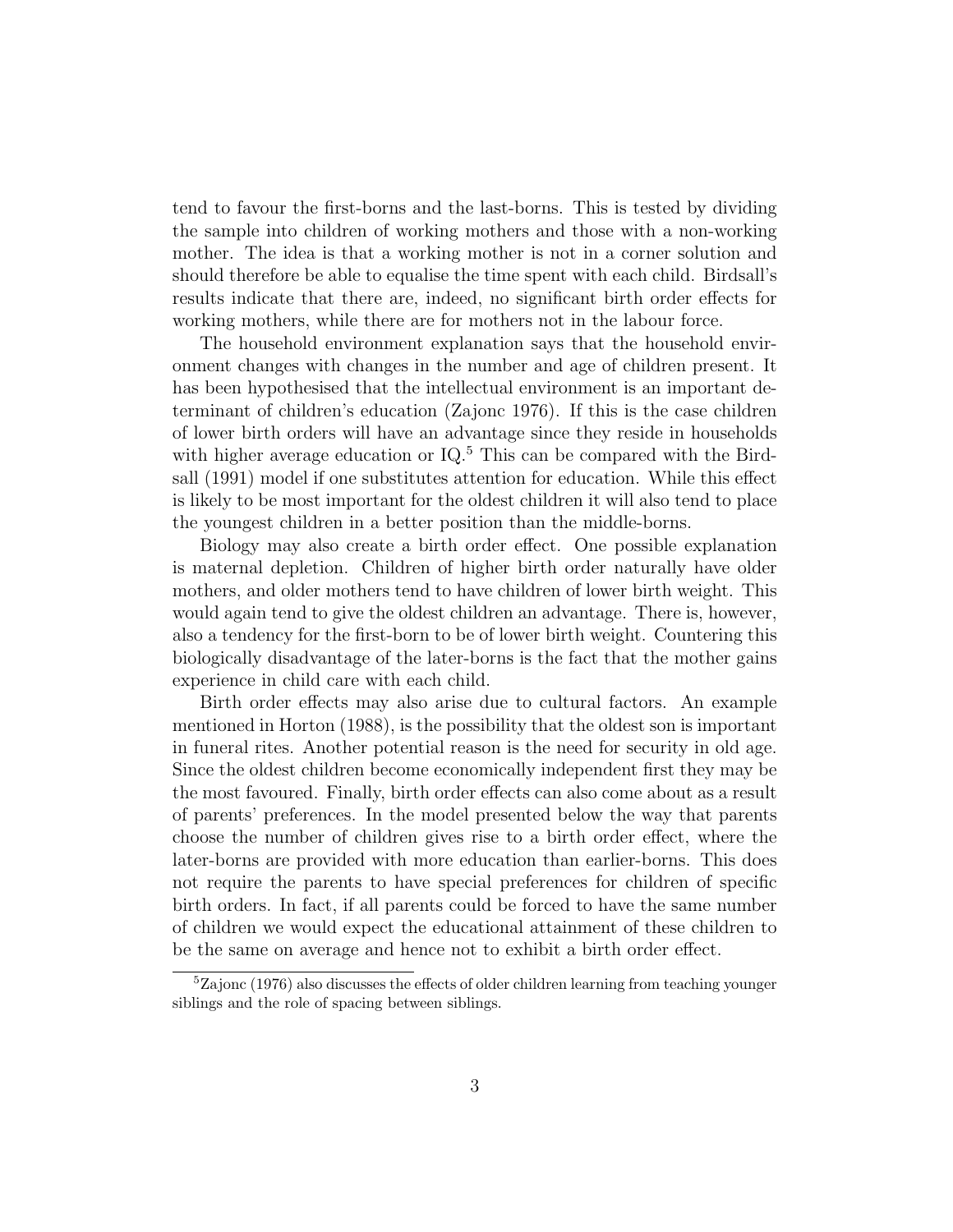# 3 A Model of Intrahousehold Allocation

Despite the attention that intrahousehold allocation has received in the literature there has been little attempt at integrating models of fertility with models of intrahousehold allocation (Behrman 1997, p. 128, f.n. 7). This is especially problematic when analysing the relation between intrahousehold allocation and birth order since birth order is the realisation of the parents' fertility decisions. Hence, this section presents a model of intrahousehold allocation of resources with endogenous fertility, where, contrary to previous models of intrahousehold allocation, such as Behrman (1988b) and Birdsall (1991), the number of children is endogenously determined by parents who take into account their budget constraint, the genetic endowments of existing children and their expectations about the genetic endowments of possible future children. Also contrary to Behrman (1988b) we do not assume that the endowments of the children or the weights they have in the utility function are in any way related to birth order. Still, it is possible to draw strong implications about the relation between the number of children, their birth order and intrahousehold allocation. One of the main conclusions of the model is that not taking account of the endogeneity of fertility can significantly bias the interpretation of the data.

To make the model tractable we assume that there only one way of investing in children and that is through their human capital. The discussion of intrahousehold allocation is often cast in terms of two special cases, the wealth model model suggested by Becker and Tomes (1976) and the separable earnings-transfers (SET) model proposed by Behrman, Pollak and Taubman (1982). Both of these "competing" models include two forms of intergenerational investment (human capital investments and direct transfers) with the difference between the two being that the wealth model assume that parents only care about the total wealth (income plus transfers), while the SET model assumes that income and transfers are separable in the parents' utility function. The main difference between the outcomes of these models is that the wealth model predicts that parents will always reinforce the genetic endowments of their children, while in the SET model parents may either reinforce, compensate or be neutral.<sup>6</sup> In spirit the model we present is closest to the SET model in that parents have only one way of transfering

<sup>6</sup>See, however, the discussions of the models in Becker (1991), Behrman, Pollak and Taubman (1995) and Behrman (1997).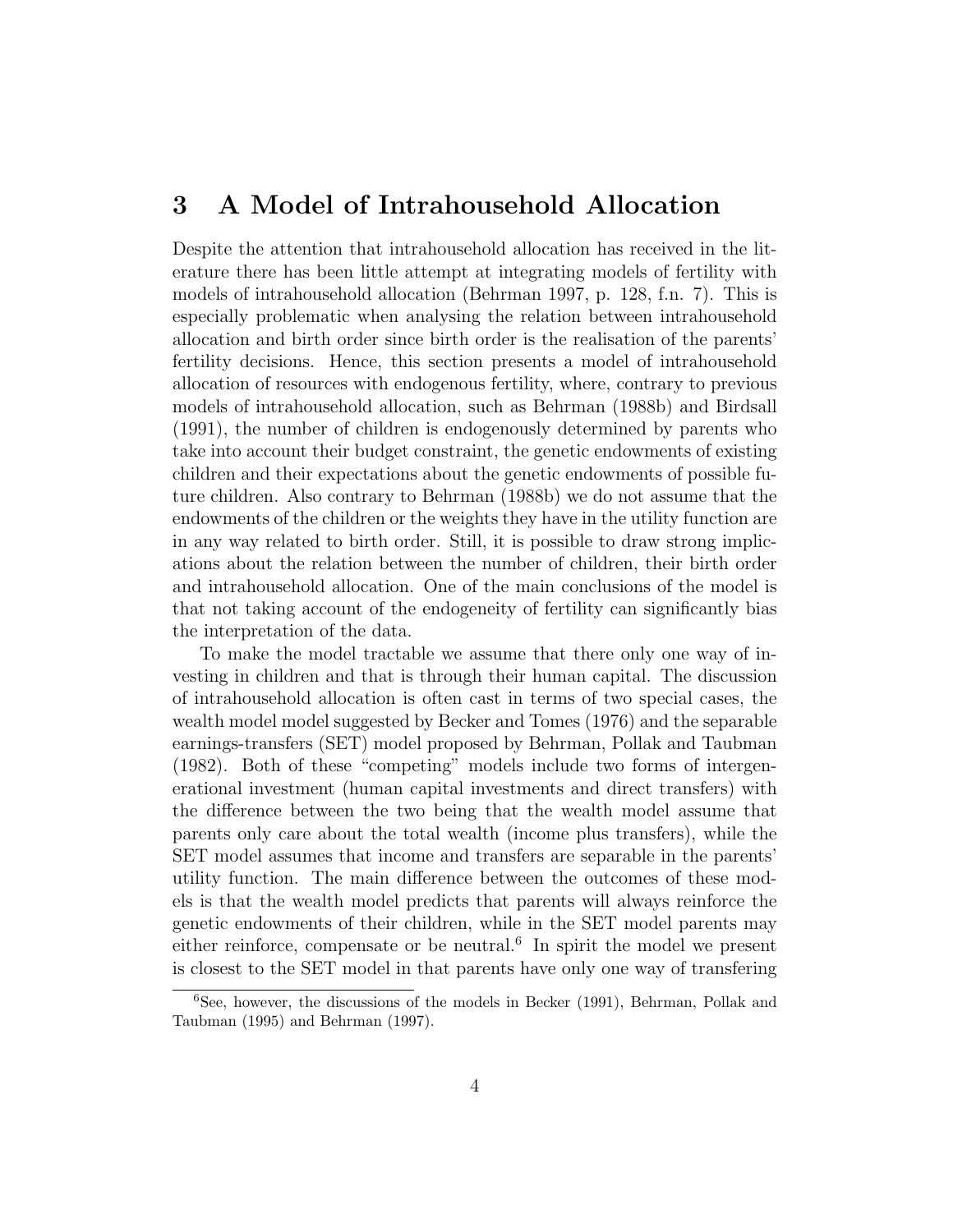resources to their children and hence can be thought of as having separable preferences between human capital and transfers, and that parents may either compensate, reinforce or be neutral with respect to their children's endowments.<sup>7</sup> Indeed, the model is based on, and uses the same functional form, as Behrman (1988b), who also assumes only one mechanism of transfers. In the empirical section below we will discuss the possible effects of other types of transfers such as bequests in the form of land. The model also assumes that there is no feedback from one child to another either through learning as suggested by Zajonc (1976) or changes in the budget restriction (which would be the case if older children would join the labour market instead of going to school).

Each child is born with a genetic endowment  $G_i$  which, together with the schooling input  $S_i$ , determines the human capital outcome of the child. The human capital production function is quasi-Cobb-Douglas

$$
H_i = G_i S_i^{\alpha} \quad i = 1, \dots, n,
$$
\n<sup>(1)</sup>

with diminishing marginal returns to schooling inputs  $(\alpha < 1)$ . The children's genetic endowments and how they are created are discussed in detail below.

Parents derive utility from their *n* children's human capital  $H_i$ ,  $i =$  $1, \ldots, n$  and from other outcomes, such as parental consumption. The parents' utility function is separable between these two outcomes and the subutility function for the children's human capital is CES,

$$
U = \begin{cases} (\sum_{i=1}^{n} a_i H_i^c)^{1/c} & c \le 1, \ c \ne 0 \\ \prod_{i=1}^{n} H_i^{a_i} & c = 0 \end{cases} . \tag{2}
$$

The parameters  $a_1, \ldots, a_n$  reflect the weights parents place on each child's human capital. To simplify the discussion we assume that parents place equal weight on all children.<sup>8</sup> Hence, a birth order effect cannot arise from different weights given to children of different birth orders.

The proportion of income allocated to children, R, is constant, there is a fixed cost  $k$  of having a child and  $p<sub>S</sub>$  is the price of the schooling input.

<sup>7</sup>An alternative would be to assume that parents care about their children's consumption but are not able to transfer resources later in life through, for example, bequests. This is the method used by Horowitz and Wang (2001) who present a model of schooling and child labour with heterogeneous children which does not allow for endogenous fertility.

<sup>&</sup>lt;sup>8</sup>Hence,  $a_i = a, \forall i \in 1, \ldots, N$ , where N is the maximum number of children a family can have. This is what Behrman (1988b) refers to as equal concern.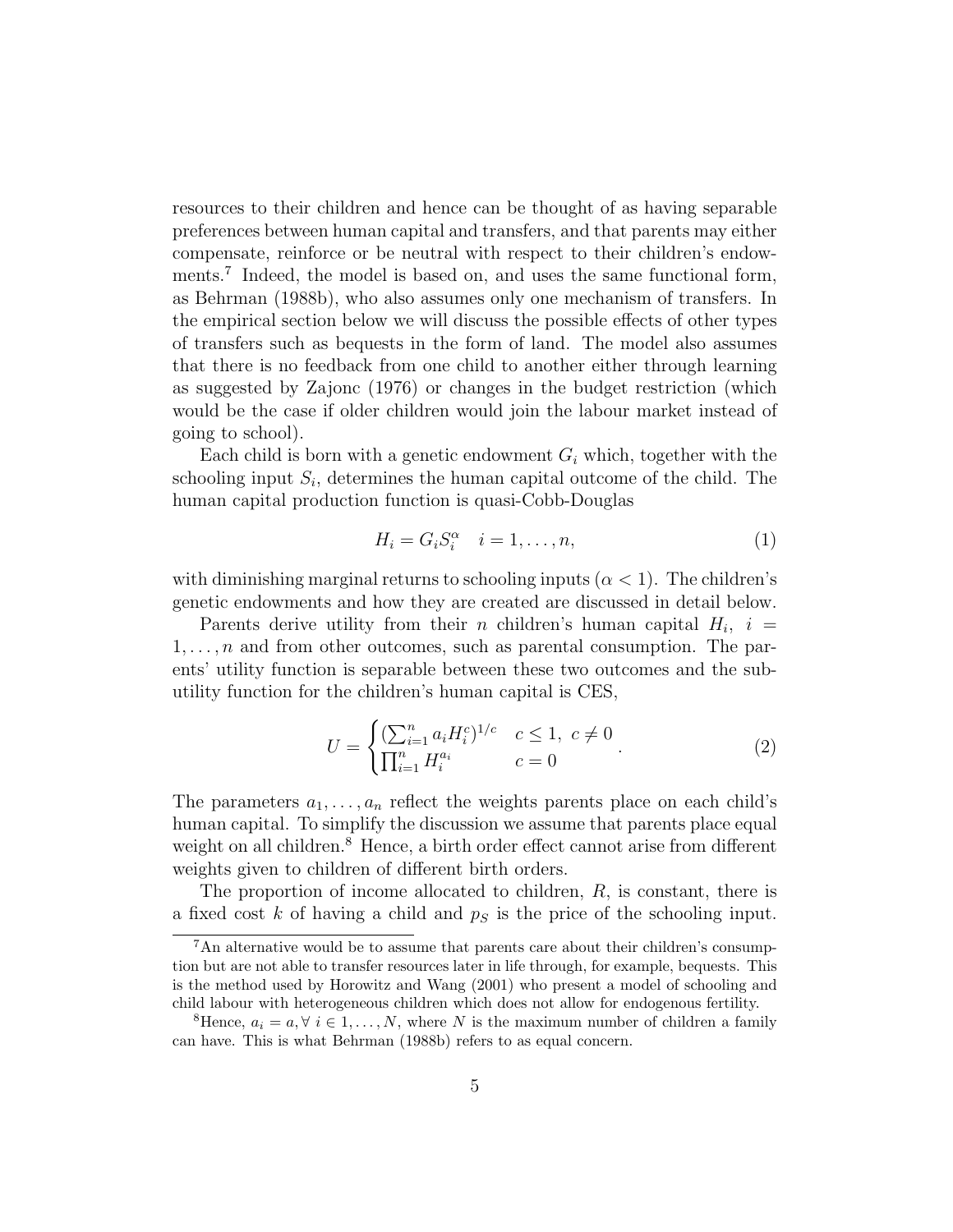Hence, the budget constraint is given by

$$
\sum_{i=1}^{n} (p_S S_i + k) \le R.
$$
\n(3)

### 3.1 Genetic Endowments

There are a number of important aspects of the model that we have not yet discussed. These are what genetic endowments are, how they are observed, how parents form expectations about future children endowments and how parents decide on fertility. All of these questions are related but we will deal with each individually to begin with.

Genetic endowments encompass a wide variety of different characteristics, some easily observed, others not. The most easily observed, both by parents and researchers, is the sex of the child. Endowments may also include other physical characteristics, such as stature (or rather potential stature). More difficult to observe for the researcher is a child's resistance to illness or its ability to convert calorie intake to body mass. $9$  Even more difficult to assess are innate abilities or talents.

Depending on how human capital is measured the genetic endowments discussed above will all affect the return to investing in the child. Say human capital is determined by physical strength, as would be the case in a predominately rural underdeveloped economy. A child that grows more for a given input than other children would hence have a higher return. This child may grow more either because it is less prone to illnesses, and hence do not have to spend energy on fighting diseases, or simply because he converts calories into body mass more efficiently. Hence, even though we have cast the discussion here in terms of human capital and schooling input the model can be applied to any indicator that parents care about and for which the genetic endowments of the child matter.<sup>10</sup>

The discussion of what genetic endowments are lead us to how parents observe them or rather how soon they are observed. We will assume that parents are capable of forming an opinion about the genetic endowments of

<sup>&</sup>lt;sup>9</sup>It is, however, possible to determine weight at birth which may be a good predictor for the child's future health status.

<sup>10</sup>One obvious case is where parents care about children's future income and there is significantly different returns to investment by sex as there would be in, say, India, as discussed in Rosenzweig and Schultz (1982).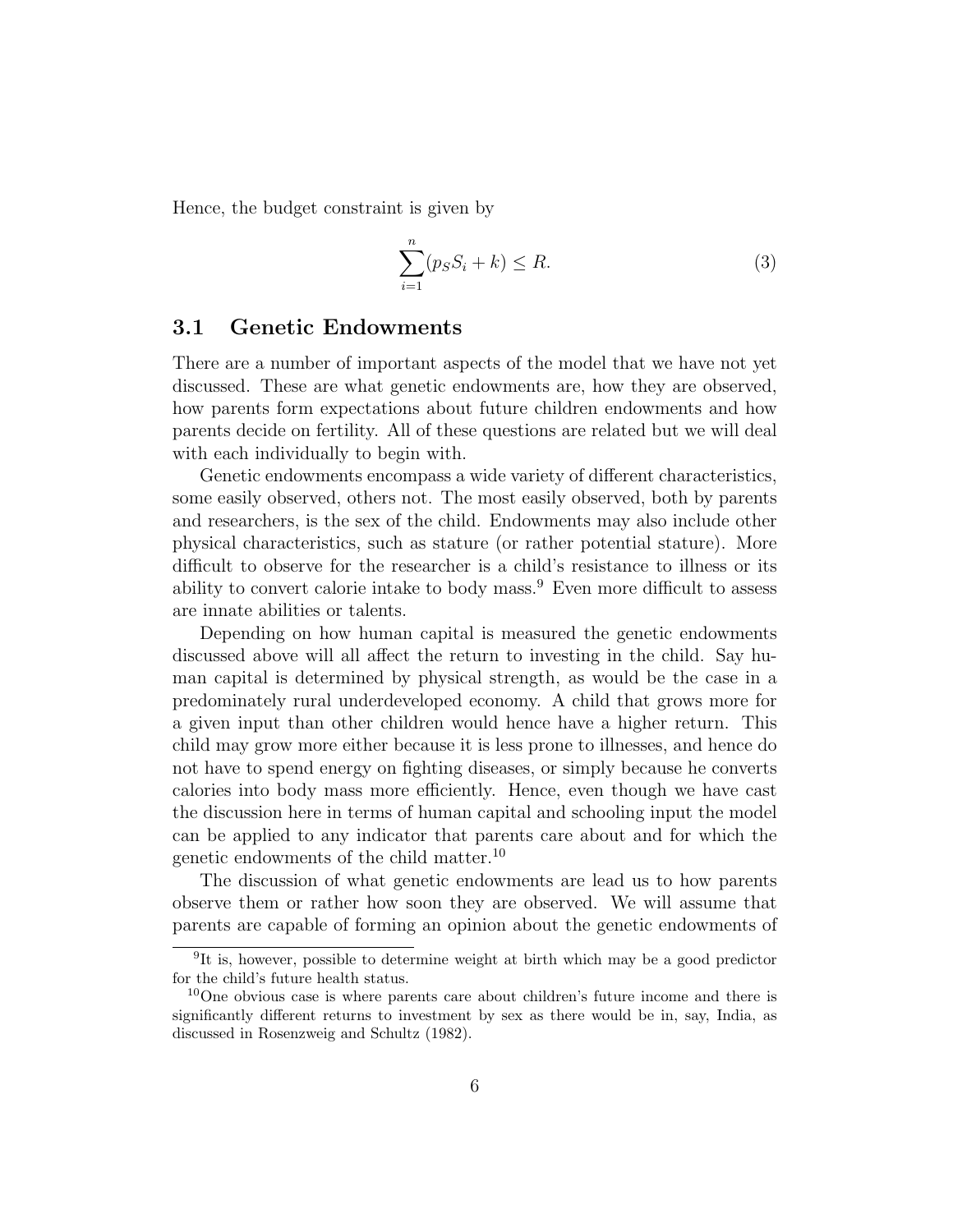a child early on in its life. While parents are generally able to observe the genetic endowments of their present children, this is not the case for future children. We assume that parents in family  $f$  know the distribution of genetic endowment of their future children and that it is given by

$$
G_i \sim G^f(m_i, \sigma_i^2),\tag{4}
$$

where  $m_i$  is the mean and  $\sigma_i^2$  is the variance. Furthermore, the density function for  $G^f$  is  $g^f$ . This distribution can vary from family to family and by birth order, although we for simplicity will assume that it does not.<sup>11</sup> Again, the sex of the child is a good example. Without prior information a pair of parents will expect to have a slightly higher probability for a boy than for a girl.<sup>12</sup> Parents may also have information which affect their expectations about the genetic endowment of future children, such as the presence of genetically transmitted diseases in the family. It is possible that parents update their expectations with each child, but we will not explore that possibility here.

### 3.2 Parents' Decision on Fertility

Parents decide on fertility sequentially; that is, they decide whether to have a child, observe the genetic endowment of the child if they have one and then decide whether to have an additional child and so on. Since we are mainly interested in the relation between fertility and intrahousehold allocation of resources we will focus on the final outcome and assume that the distribution of human capital inputs takes place after the fertility decisions are completed.<sup>13</sup> This is not a serious problem if the majority of the investments in children are made after the fertility spell is completed.

As shown in Appendix A one can derive an optimal stopping rule for the

 $11$ This does not change the results as long as each family knows the distribution for each  $i$  and  $f$ .

 $12$ The prevalent sex ratio at birth is about 105 boys per 100 girls.

 $13$ It is possible to extend the model to become a proper dynamic model but we leave that for future research.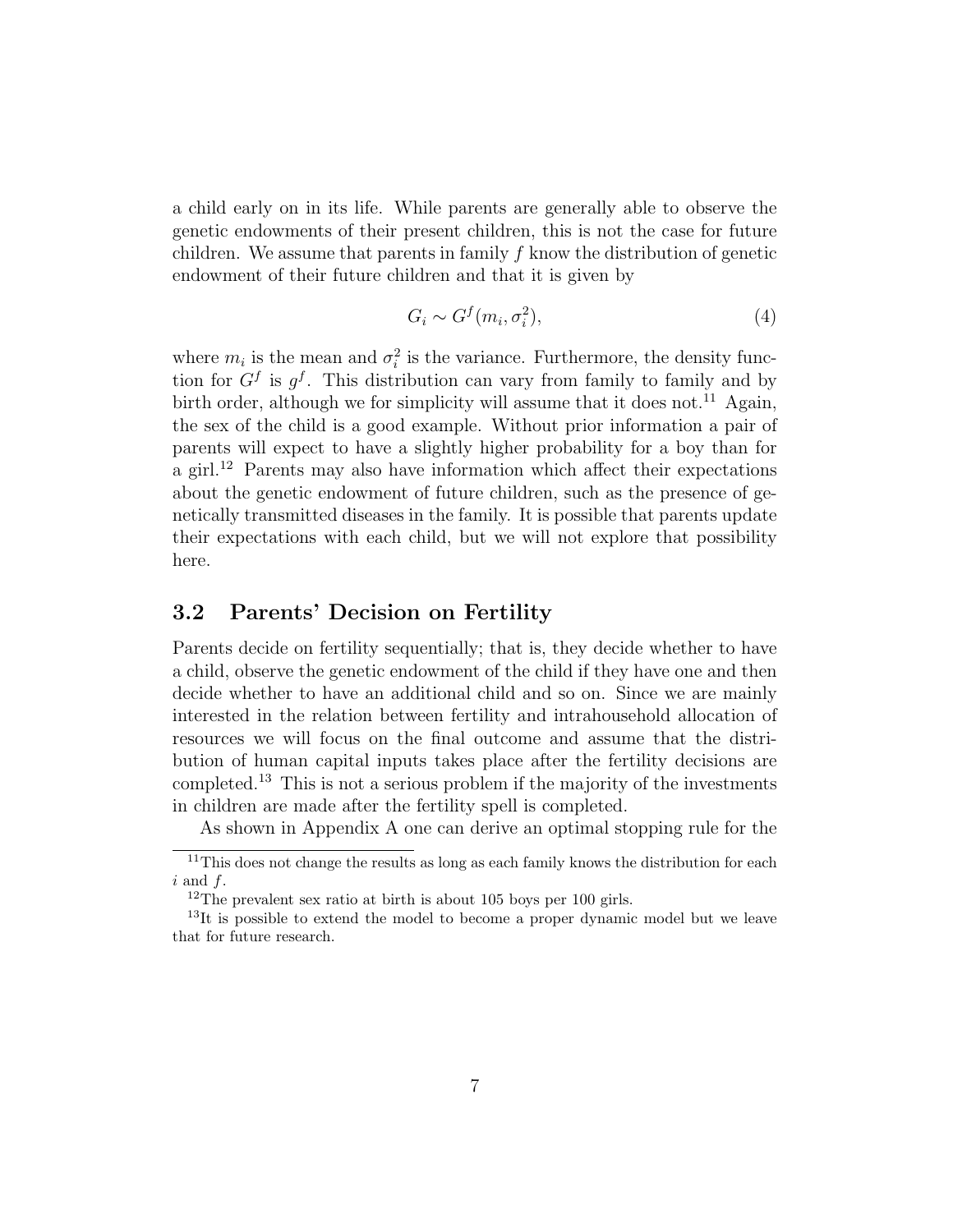parents. Parents with  $n$  children will not have additional children if

$$
(R - nk)^{\alpha} \left[ \sum_{i=1}^{n} G_i^{\frac{c}{1 - \alpha c}} \right]^{\frac{1 - \alpha c}{c}} >
$$
  

$$
(R - (n + 1)k)^{\alpha} \int \left[ \sum_{i=1}^{n+1} G_i^{\frac{c}{1 - \alpha c}} \right]^{\frac{1 - \alpha c}{c}} g(G_{n+1}) dG_{n+1}.
$$
 (5)

The implication of this stopping rule is that parents who happen to have children with high genetic endowments will stop having children earlier than parents who have children with lower genetic endowments provided the distributions of genetic endowments are the same. Say a family has drawn two children with average genetic endowments. If they decide to have a third and that child has a high genetic endowment then they are more likely to stop than a family which draw a low or average endowed third child. What follows is a birth order effect where the last child tend to do best exactly because parents chose their fertility taking into account the genetic endowment of their children and having a high ability child makes it more likely that they will have no more children. Notice that this result in no way depends on having different characteristics for children of different birth orders.<sup>14</sup>

There are two special cases that are worth mentioning. The first case is there parents preferences are quasi-Cobb-Douglas, which will arise when  $c \to 0$ . Section A.1.1 shows that parents will distribute their resources equally between their children and that the genetic endowment of existing children does not matter when deciding on whether to have an additional child. In some sense the model is then equal to a simplified version of the standard household model of fertility where all children are assumed to be given the same amount of resources. Since the amount of resources given to each child in the family is the same we will not see any birth order effects since genetic endowments are assumed independent of birth order, although human capital outcomes will, of course, vary within the household since the children have different endowments.

The second is when  $c < 0$ , which we will call the inequality averse case. If parents have more than one child the they will distribute relatively more

 $14$ It is even possible to show that a birth order of the kind described here can arise if the mean endowment decreases with birth order.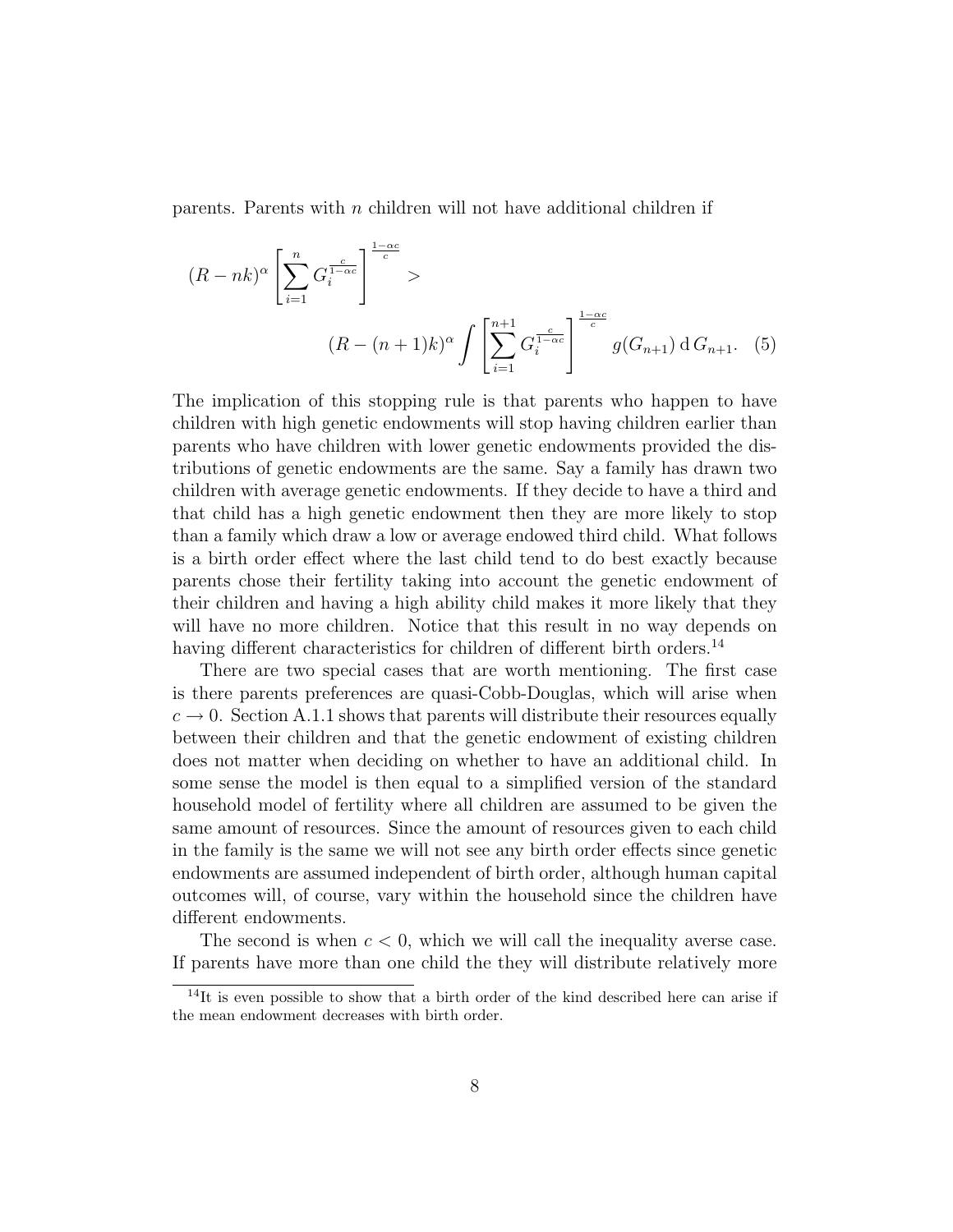toward children with low endowments to compensate them.<sup>15</sup> As shown in Section A.1.2, however, it will never be optimal to have more than one child. Hence, parents who are inequality averse will only have one child. This result has an interesting implication for empirical analyses which aim to estimate parental inequality aversion.<sup>16</sup> It is standard in these studies to leave out one-child families when estimating inequality aversion, but if parents' fertility decision is based on their inequality aversion this will tend to bias the results toward the pure-investment case (where  $c = 1$ ).<sup>17</sup> This is obviously more of a problem in developed countries than in developing countries where there are relatively few one-child families, but the result may explain why there has not been any studies that have found parents to be compensating less endowed children.<sup>18</sup> Also, note that the result may not hold for a sample of twins. That is, parents who happen to have twin when they only planned for one child may exhibit inequality aversion, while it should not be the case for parents who have twins of higher birth orders. To our knowledge there has been no attempt of dividing the sample of twins to take account of this.<sup>19</sup>

To examine the extent of the birth order effect dependence on the inequality aversion in more detail a simulation study is presented in Tables 7 to 9.<sup>20</sup> Table 7 show the number of children with each birth order, while Table 8 show average schooling input and human capital outcomes by birth order together with differences from the family means. As expected there is no significant birth order effect when the inequality aversion is close to the Cobb-Douglas case. This changes as we move closer to the pure-investment case. The average human capital decreases with birth order and does so more rapidly when c increases, which may appear counter-intuitive compared to

<sup>&</sup>lt;sup>15</sup>A special case of this is Rawlsian preferences when  $c = -\infty$  and the parents' utility function becomes a Leontif function. In that case parents care only about the child with the least human capital.

<sup>16</sup>For examples of these studies see Behrman et al. (1982); Behrman, Pollak and Taubman (1986), Behrman and Taubman (1986) and Behrman (1988a,b).

<sup>&</sup>lt;sup>17</sup>Hence, the claim in Behrman  $(1997)$  that there will no selectivity bias from restricting a sample to families with at least two children does not necessarily hold.

<sup>18</sup>Behrman (1988a,b) find some evidence of compensating in the surplus season in India, but this is countered by an estimate which is very close to the pure investment case during the lean season.

<sup>&</sup>lt;sup>19</sup>There is, of course, a potential problem in determining whether parents who have twin as their first children would have wanted two children anyway. This should, however, still be the case that are significant differences between the parents' inequality aversions.

<sup>&</sup>lt;sup>20</sup>The background for the simulations is described in more detail in Section A.1.3.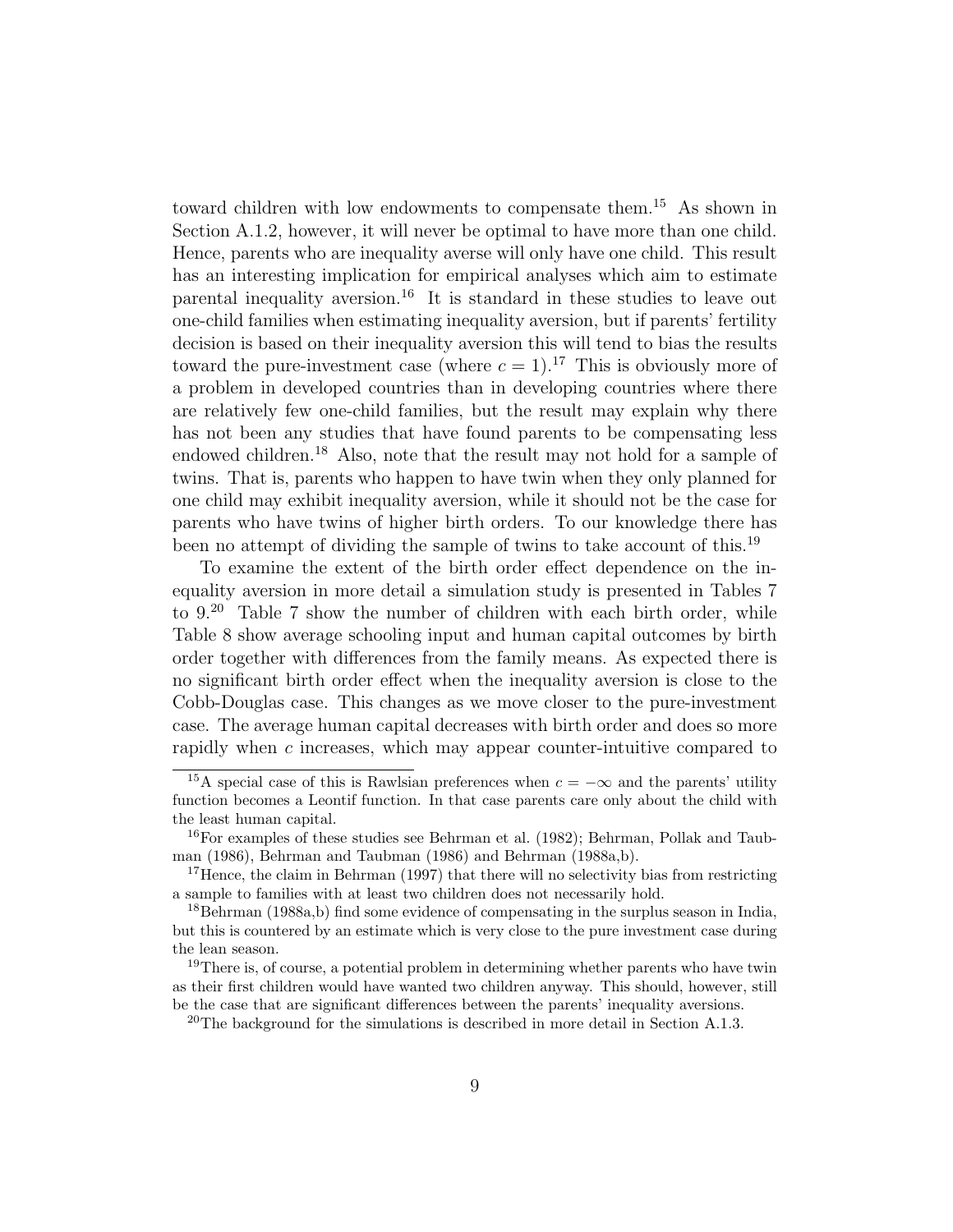what was established above. Table 8 show also, however, that when we look at the differences to the family average human capital for each child we find a positive correlation between birth order and human capital. This is the birth order effect referred to above in which later born children tend to have a higher genetic endowment and hence also a higher human capital outcome. Again the birth order effect becomes more pronounced as the inequality aversion approaches the pure-investment case.

The implications of this are important for our further analysis. Imagine that one wanted to estimate the relation between birth order and human capital using our simulation data. Doing so without taking account of the endogeneity of fertility would lead one to say that there is a significant negative birth order effect (as long as preferences are not too close to the Cobb-Douglas case). This is, however, not correct. The correct estimation method is to take account of fertility and doing so would lead to a significant positive birth order effect. Hence, using the wrong estimation method can seriously bias the results and may even lead to exactly the opposite result of the correct one!

A second simulation exercise is presented in Table 10, which shows the effects of changing the cost of children and the amount of resources devoted to them. Increasing  $R$  leads to higher fertility, while the effects on mean human capital and the measures of differences are ambiguous. The effects of increasing  $k$  are a reduction in fertility and an increase in average education, although the pattern when looking only at households with two or more children is ambiguous. Not surprisingly an increase in the cost of children also leads to higher differences. Provided that the fixed cost of children increases faster than the total amount of resources devoted to children, the results are consistent with the observed development in fertility. This is consistent with k being related to the female wage rate as would be the case if the main fixed cost of having a child is the time the mother spends not working. Furthermore, as well as a smaller c leads to less of a birth order effect, a smaller  $\alpha$  also leads to less of a birth order effect. Finally, it is possible to show that the positive birth order effect can arise even if the average genetic endowment is decreasing with birth order, although the effect will not be very pronounced.

In sum, the model presented here have shown that a birth order effect in intrahousehold allocation can arise even without assumptions about parental preferences for specific birth order children or genetic endowments varying by birth order. The important contribution is that fertility is treated as en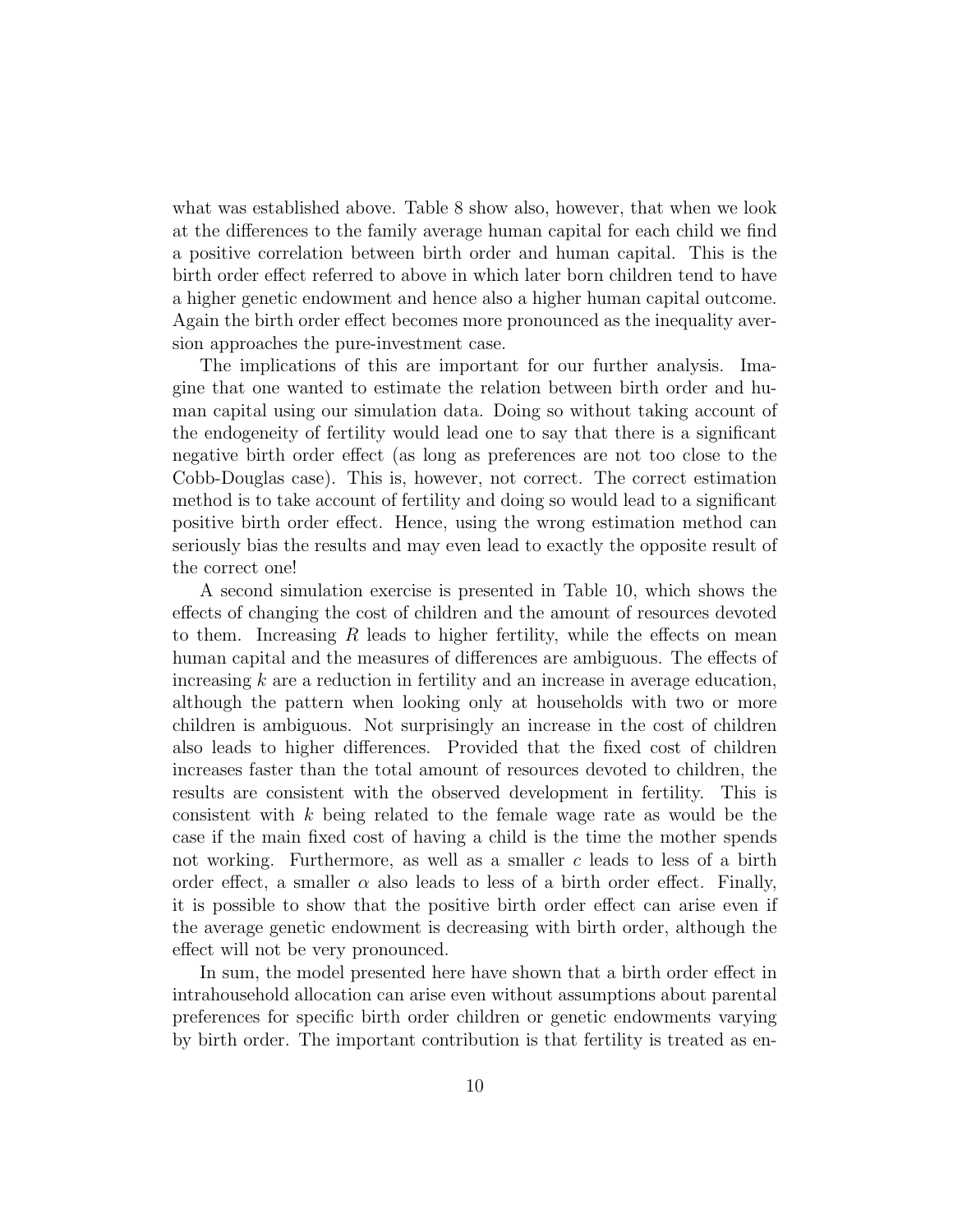dogenous, something which other models of intrahousehold allocation have ignored despite the large literature on determinants of fertility (See, for example, Schultz 1997). The implication of the model presented is that there is no inherent preference for first- or earlier-born. Rather children with higher birth orders have an advantage over siblings of lower birth orders. This is contrary to other models of the effect of birth order on intrahousehold allocation. The model furthermore show that not taking account of the endogeneity of fertility when analysing intrahousehold allocation may seriously bias the results.

### 4 Measures of Birth Order

Previous studies of birth order effects have often focussed on completed education or some measures attempting to capture it. Instead, we analyse both completed education and the time used on school activities. In this section we discuss two issues: The choice of which measure of birth order to use and the problems associated with unobservable heterogeneity. Issues that relate specifically to either completed education or time in school are examined in the relevant sections.<sup>21</sup>

The first issue is what measure of birth order to use. Economic theory does not provide any indication of suitable measures making the choice somewhat ad hoc. The three papers mentioned in the Introduction all use different measures of birth order. Horton (1988) uses the absolute birth order of each child with the first-born child given a birth order of zero. Behrman (1988b) does not have information on the absolute birth order of the children in his sample and therefore uses the relative birth order. Finally, Birdsall (1991) employs dummies for first- and last-born children. Obviously, the absolute birth order is the most natural candidate and this is the first measure we use. The main problem with using absolute birth order is that most of the variation will be due to larger families. In order to counter this problem we

<sup>21</sup>As mentioned above there may also be other types of transfers between parents and children such as direct transfers or bequests. We unfortunately do not have data on these other transfers and therefore focus on human capital investments. Since most of the household are not wealthy or have much land (only 23 percent have any land and average landholding for those are less than an acre) we expect that the most substantial transfer of resources from parents to children take place through human capital investment. Quisumbing (1994) examines human capital investments and other intergenerational transfers in another area of the Philippines.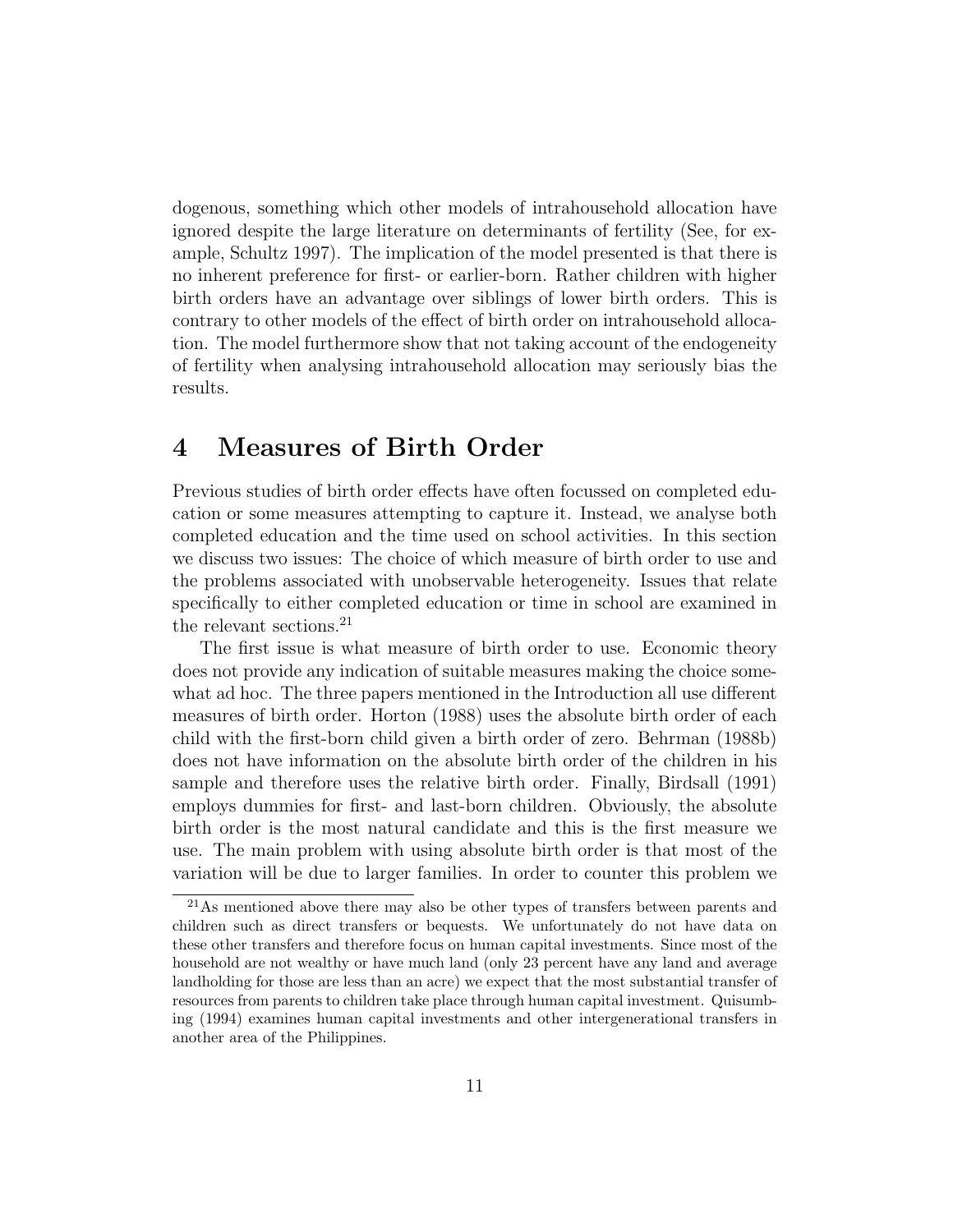also employ a measure of relative birth order. The relative birth order is constructed such that the first-born's relative birth order equals zero and the last-born's equals one and is defined as  $\frac{p-1}{n-1}$ , where p is the birth order and  $n$  the number of children in the family. Other approaches have also been considered and we will return to this issue in the following two sections.

The second problem arises due to the fact that what we estimate is equivalent to a demand system, conditional on the birth order of the child. This is a problem since birth order, which is a measure of fertility, is likely to be correlated with unobservable characteristics of the household. This will lead to biased results if fertility and education are determined simultaneously by the family taking into consideration these characteristics. Examples of such characteristics are the fecundity of the women and the preferences of the couple. One way to solve this problem is by using household fixed effects that control for the unobservable characteristics.<sup>22</sup> The main drawback of this approach is that it is not possible to directly include variables that do not vary between children of the same household, such as the education of the parents or the amount of land owned. It is, however, possible to control for interactions between birth order and these variables.

While controlling for household fixed effects should reduce the problems inherent in using a conditional demand framework, it is not a perfect remedy. It is also likely that there is unobservable individual heterogeneity. If, for example, the family has a child with high potential for schooling this may lead the family to adjust their fertility objective downward and invest more resources in this child. It follows that we should ideally take into account both the individual heterogeneity and the dynamic programming aspect of fertility and education. Unfortunately, the usual way of controlling for individual heterogeneity, including individual fixed effects, is not possible in this context, because all time invariant characteristics (like birth order) are then unidentified. However, if the unobserved individual effects (including the endowment of the child) are uncorrelated with birth order, the estimates should be unbiased. For the moment we conjecture that the most important aspect is the heterogeneity at the household level and leave the individual heterogeneity and dynamic programming problem for future research.

 $22$ This is equivalent to considering differences to the family mean. Note that using random effects is not an option since that method requires that the error term and the explanatory variables are uncorrelated.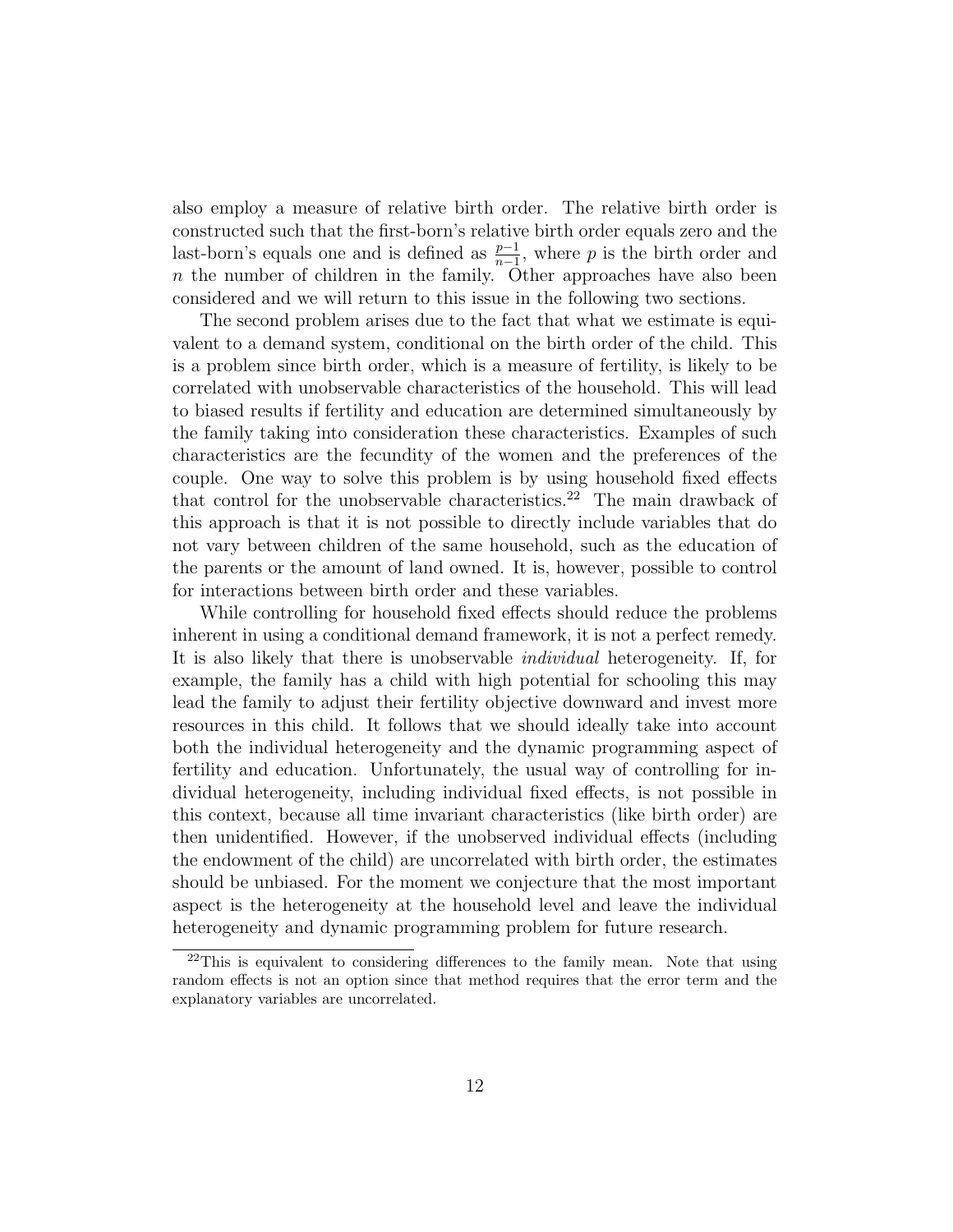### 5 Data

The data in this paper are from the Laguna Multipurpose Household Surveys.<sup>23</sup> The first survey took place in 1975 and since then resurveys have taken place in 1977, 1982, 1985, 1990, 1992 and 1998 on a progressively smaller number of households using almost the same questionnaire. Unfortunately, the 1975 survey round is unavailable and time allocation data were not collected for the 1998 resurvey. The 1998 resurvey does, however, allow us to study the completed education of the children of the household followed throughout the first five waves. The background for the original survey is described in Evenson (1978a, Appendix) and Evenson, Popkin and Quizon (1980). Evenson (1978a) contains a collection of 13 papers using data from the Laguna Province. Other works using data from the Laguna Province include King and Evenson (1983), Evenson (1978b, 1994, 1996) and Rosenzweig and Wolpin (1986).

The Laguna Province, located south of Manila, covers a 1,759 sq. km. area, and had a population of 803,750 in 1975 with a growth rate of 2.8 per cent (See Ho 1979). It is bounded on the north by the province of Rizal, on the east by Quezon, on the west by Cavite, and on the south by Batangas. While Laguna is an inland province, it does have a big fresh water lake (Laguna de Bay) that constitutes most of the province's northern border. About 80 per cent of the total area of the province, which mainly consists of plains, with some elevated area in the northeast, is used for agriculture, and water supplies are reliable and abundant in most parts. However, heavy rains and severe storms can damage crops and other assets.

In 1975 the shortest distance between the province and Manila was about 30 kilometers. During the survey period Manila has expanded so that some areas in the northern part of the province are now within Manila's urban zone. This proximity to Manila, together with the fact that it is home to the country's largest agricultural college and the International Rice Research Institute (IRRI), as well as having fertile land, explains why Laguna is one of the more developed provinces in the Philippines. The surveyed households are located in 20 different villages or communities, also known as barangays.

The educational system in the Philippines consists of an elementary school with six grades; $^{24}$  a high school with four grades; a college with either four or

<sup>&</sup>lt;sup>23</sup>The survey is actually called several different things such as the Laguna Household Studies Project or the Laguna Household Economics Survey.

<sup>&</sup>lt;sup>24</sup>Some private schools do have a seventh grade elementary class but if a respondent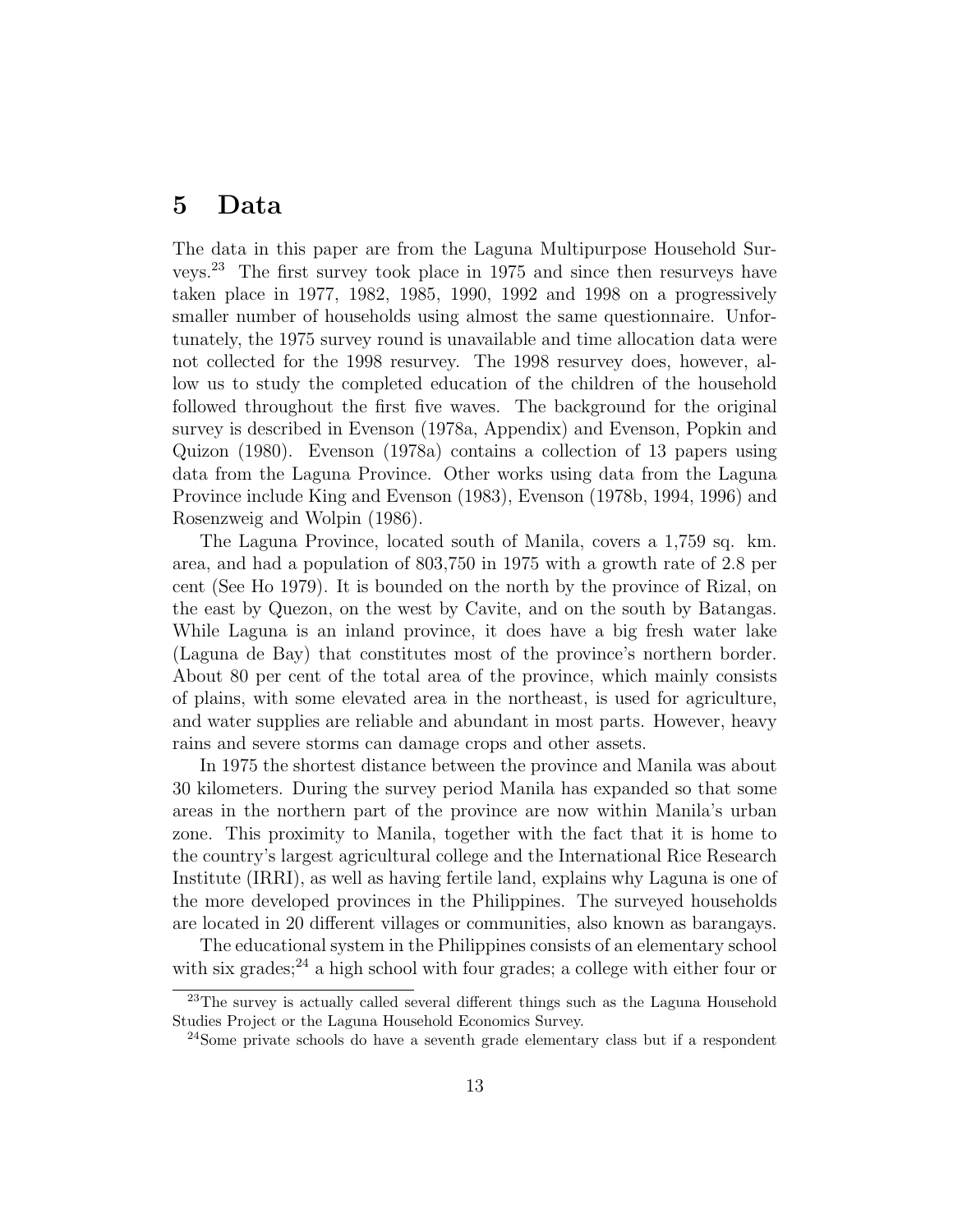five years of education; and finally post graduate study. There is mandatory schooling from the first academic year after a child reaches age seven and until completion of elementary education; that is, until the child is approximately thirteen years old. Most of the elementary schools are public and tuitionfree, but secondary schools and colleges are mostly private. The educational policy in the Philippines and its effect on the level of schooling are examined in King and Lillard (1987). Here the educational attainment is measured in years. An additional year is added if the college is left with a degree, that is four years of college education with a degree is equivalent to five years of college education without a degree. Post graduate study and post graduate study with a degree are equivalent to respectively seventeen and eighteen years of education. Some parents have received vocational training, which is taken as being equal to ten years of education.

#### [Table 1 about here.]

The choice of explanatory variables is partly dictated by the model presented above and partly by the availability of information in the surveys. The most important is, of course, the birth order of the children, the measure of which is discussed above. Furthermore, the sex and age of the children are also included.<sup>25</sup> Ideally we would like to use variables that directly capture the amount of resources devoted to children and the cost of children since these play an important part in the model.<sup>26</sup> Unfortunately, there is no direct measure of these variables in our data set. Instead we use the education of the mother and of the father and the value of the household's land holdings (measured in 10 millions of pesos). The education of the mother serves as a proxy for the cost of children since it is mainly the mother's time that goes in having and rearing the children and increasing education leads to a higher opportunity cost of time. Since the father's time is generally not involved to any great extent in the rearing of children his education can be viewed as having a pure income effect on the demand for children and human capital. The value of the household's landholding is expected to both increase the income of the household and reduce the cost of children (since they can work

has more than elementary school education it is not indicated whether he received six or seven years of elementary schooling.

<sup>&</sup>lt;sup>25</sup>We return to the reason for including age and the interpretation of its effect in the next section.

<sup>&</sup>lt;sup>26</sup>Denoted by R and k respectively in the model.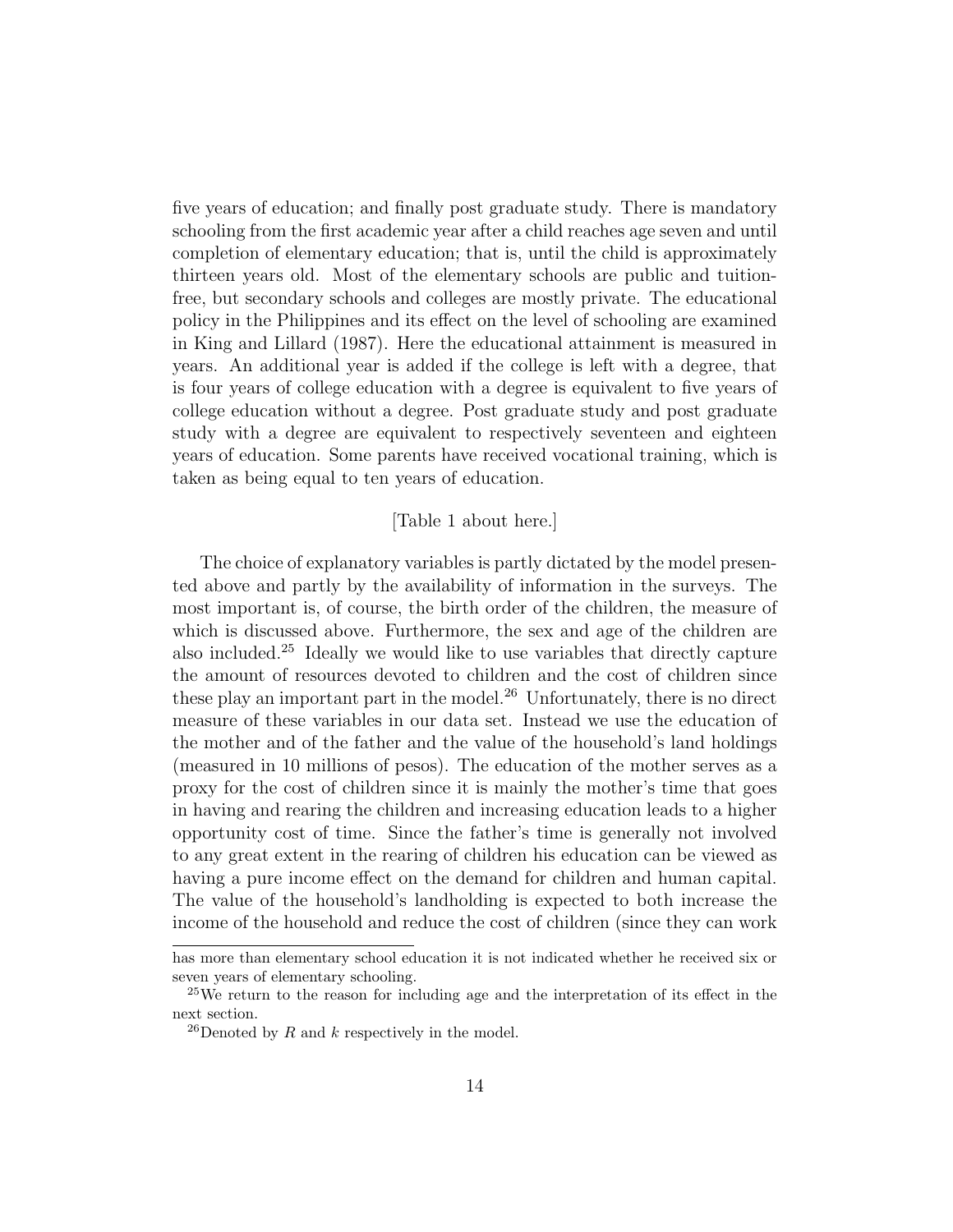on the land).<sup>27</sup> As with all proxy variable one has to worry about to what extent they capture what they are supposed to. If, say, the mother's education influences not only the cost of children but also her inequality aversion, although that is not modelled here, and this preference effect is strong then one cannot use the model to draw inferences about the effect of maternal education directly.

The three household variables are all interacted with the birth order of the individual children in the household. There are two reasons for using the interaction. First, as discussed above there using a household fixed model means that the effects of all variables that do not vary within the household cannot be estimated, while it is possible to estimate the effect of the interactions. Secondly, by using the interaction terms we are able to determine whether or not the birth order effect becomes more or less important with parental education and land holdings, which makes the interactions interesting in their own right.

# 6 Completed Education

As mentioned above we analyse the effect of birth order on completed education as well as the time spent in school. This section examines completed education. First, various issues concerning the data are discussed. Secondly, we look at the within family distribution of education. Thirdly, the estimation strategy is examined and, finally, the results are presented.

The data used in this section are from the last wave of the survey. The data were collected in 1998, when most of the children in the households were adults and had completed their education. We have excluded four households because there was no information on one or both of the parents' education and one household with only one child. The final size of the sample is 790 children between 13 and 53 years of age from 126 households. Of these 790 children, 411 are boys (52 percent) and they have an average education of 8.5 years. The average length of schooling of the 379 girls is 9.7 years. This is significantly higher than that of the boys.<sup>28</sup> In the 1998 sample 70 (or 8.8) percent) of the children are still in school. Finally, the average number of children per household is 6.6.

<sup>27</sup>An alternative interpretation is discussed below.

<sup>28</sup>The corresponding figures for children older than 24 are 8.6 and 9.8 for boys and girls respectively.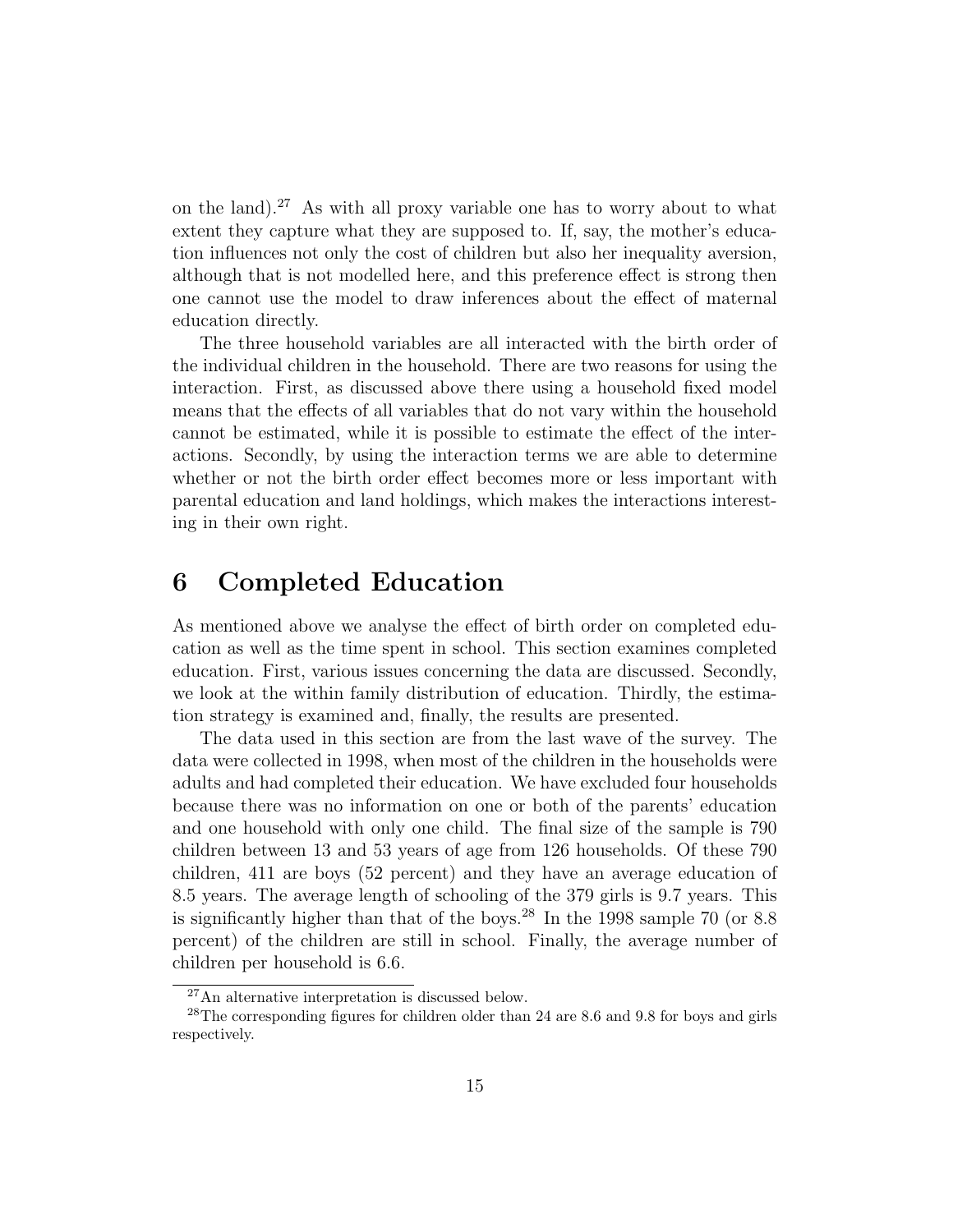One potential problem with the data is that there may be households that have not completed their fertility. This could lead to biased estimates of the effects of birth order, especially when using the relative birth order, since the children categorised as last-born would not really be the last children. In this case, however, that is unlikely to be a problem since the average age of mothers is 54.7 years. Furthermore, the youngest mother in the sample is 41 years old and hence at the end of her reproductive period. The potential bias due to incomplete fertility spells is likely to be a problem when analysing time in school and will therefore be discussed in more detail below.

Another potential problem is that not all children have finished school. Not taking into account the fact that these children will most likely have a higher education than the one currently attributed to them, could lead to biased estimates of the effect of birth order. We have excluded children less than 13 years of age to minimise this problem.

### 6.1 The Distribution of Completed Education

Before modelling completed education we examine the distribution of educational attainment among children, especially the within family distribution. As discussed in the Introduction there is considerable variation within families. On average the variation is equal to approximately two years of schooling and is higher for girls than for boys. The within family variation is analysed by regressing the within family variation, measured by the standard deviation in educational outcomes, on a set of different family characteristics.<sup>29</sup> This is done for the complete sample and for two sub-samples containing boys and girls, respectively. In the two sub-samples we use the variation in the educational outcomes of the sons (daughters) within a family, which implies that only families with more than one son (daughter) can be used. The results of the analysis are presented in Table 2.

[Table 2 about here.]

<sup>29</sup>Other measures of the within family variation (as the within family variance and the mean of the absolute deviation) have been applied but the results are not substantially different. The family characteristics are parental education and land holdings. Mothers have an average education of 5.5 years (standard deviation: 2.7), while fathers have an average of 5.3 years (standard deviation: 2.8). Of the 126 household, 26 own some amount of land, with an average value of land for all household of 727,357 peso (standard deviation: 3,332,842).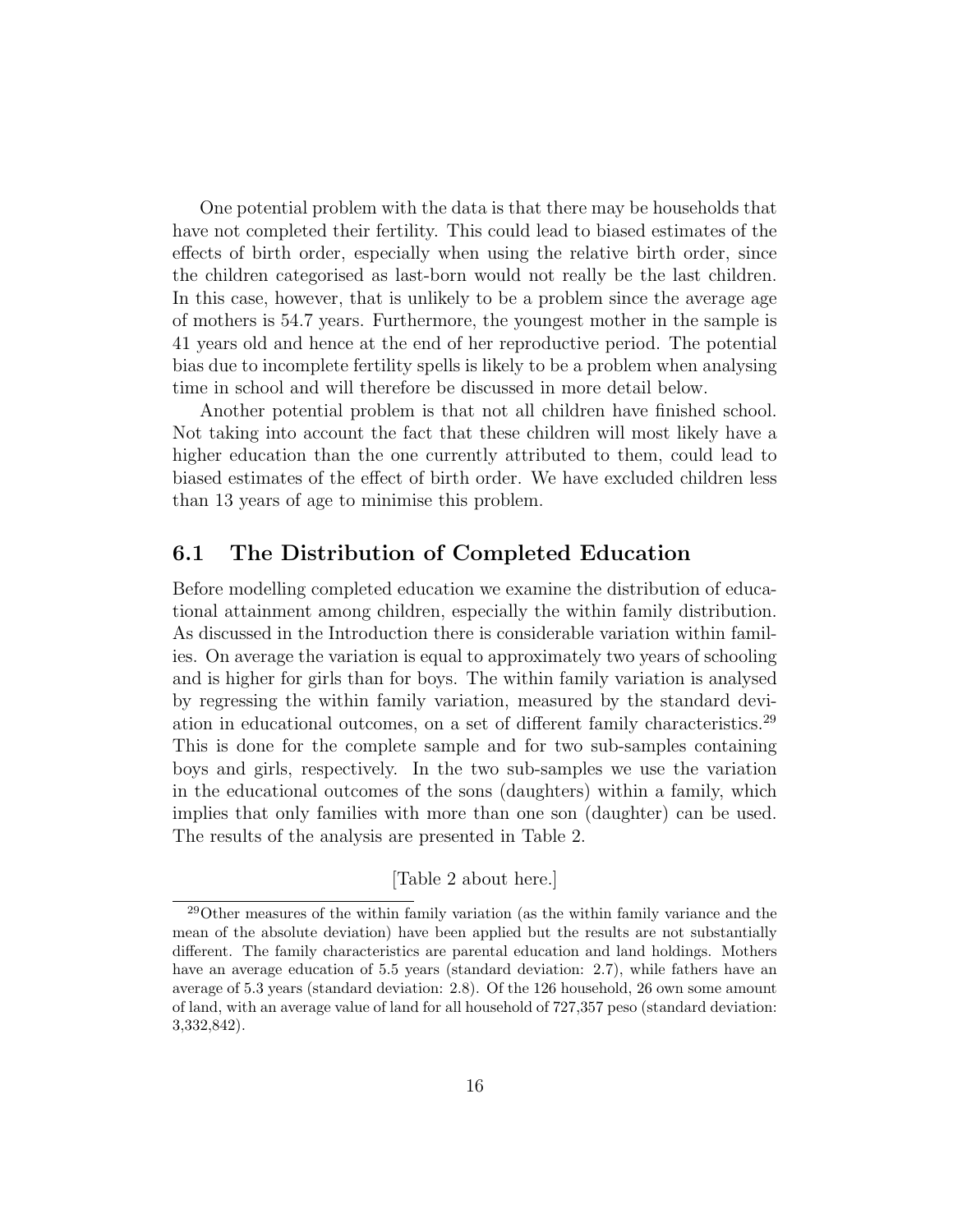The education of the mothers appears to be a very important factor in equalising the educational outcome of the children, while the education of the father and the value of land owned do not have significant impact. Dividing the sample by sex reveals, however, that the mother's education does in fact only have a significant effect on the equality of boys' education, while there is no significant effect on the equality of girls. As this section shows there is a considerable within family variation in completed education. In the following subsections we use our model of completed education to investigate how much of the differences within a family can be explained by birth order effects.

[Table 3 about here.]

### 6.2 A Censored Ordered Conditional Logit Model

Since educational attainment is inherently a discrete variable an ordered logit or an ordered probit model is often used (See for example King and Lillard 1987). We extend the standard ordered logit model to account for unobserved household specific effects and censoring. Fortunately, a clear indication of which observations are censored is available, since we know if the child is still enrolled in school. If the child is in school educational attainment is defined as censored and the censoring point is the education obtained. To formalise the model, we begin by considering a model without censoring (an ordered logit model).

Let  $y_{ij}$  be the final educational attainment of child i in household j, where  $y_{ij} \in \{0, \ldots, K\}$  and K is the maximal level of education. Final education is generated by a latent variable,  $y_{ij}^*$ , such that

$$
y_{ij} = \begin{cases} 0 & \text{if } y_{ij}^* \leq \theta_1 \\ 1 & \text{if } \theta_1 < y_{ij}^* \leq \theta_2 \\ \vdots & \\ K & \text{if } \theta_K < y_{ij}^* \end{cases}
$$

.

The latent variable is determined by

$$
y_{ij}^* = x_{it}\beta + \mu_j + \varepsilon_{ij},
$$

where the vector  $x_{ij}$  includes the explanatory variables,  $\mu_j$  is a household specific effect and  $\varepsilon_{ij}$  the error term. The cumulative distribution function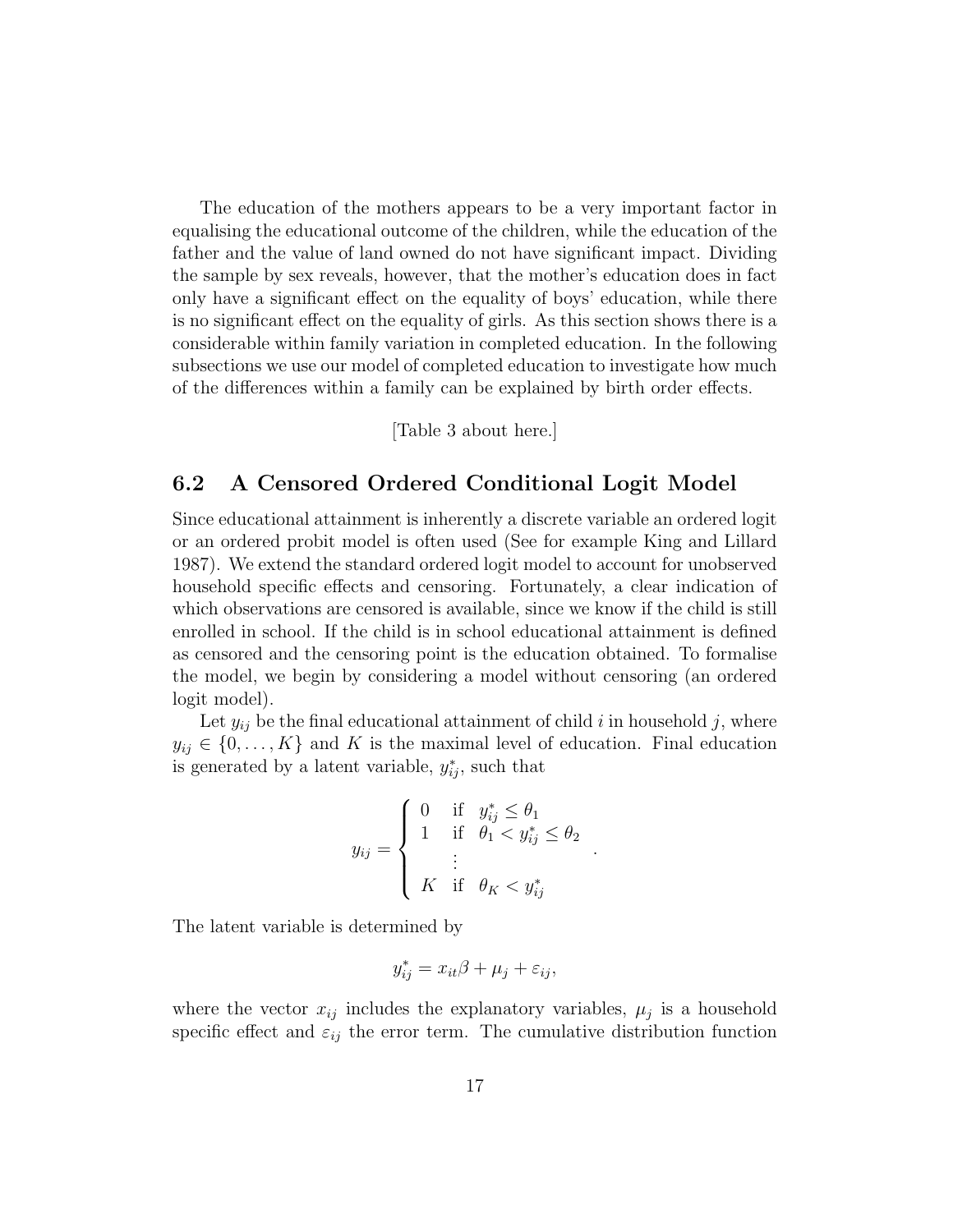of  $\varepsilon_{ij}$  conditioned on  $x_{ij}$  and  $\mu_j$  is given by

$$
F(z) = \frac{\exp(z)}{1 + \exp(z)}.
$$

To estimate an ordered logit with fixed effects one solution is to transform the model into  $K$  different logit models using the continuation regression model (see Andersen 1997, pp. 188-190). The estimation is then performed as a two step procedure. In a standard logit model with fixed effects the  $\beta$ parameters can be estimated using the conditional logit approach.

The first step is to define K new variables. Let  $s_{ij}^k$  be a binary variable, equal to one if  $y_{ij} \leq k$  and zero otherwise. These K variables  $s_{ij}^0, \ldots, s_{ij}^{K-1}$ follow logit models where

$$
Pr(s_{ij}^k = 1) = Pr(y_{ij} \le k) = F(\theta_{k+1} - x_{ij}\beta - \mu_j) \quad k = 0, ..., K - 1.
$$

The advantage of using the s-variables is that it is possible to obtain a consistent estimate of  $\beta$  in a logit model when conditional maximum likelihood estimation is applied (see Chamberlain 1980 or Andersen 1973). From the K different s-variables we obtain K different estimates of  $\beta$ .

In the second step we use minimum distance estimation to obtain one estimate of  $\beta$ . Let  $\delta$  be a vector of the K different estimates of  $\beta$  such that  $\delta = (\hat{\beta}^{(0)}, \ldots, \hat{\beta}^{(K-1)}')'$ . A new estimate of  $\beta$  is found by minimising

$$
(\delta - \iota_n \otimes \beta)'W(\delta - \iota_n \otimes \beta)
$$

where  $\iota_K$  is a K vector consisting of ones and W is a positive definite matrix. The covariace matrix of  $\beta$  is given by

$$
V(\beta) = \left[ (\iota_n \otimes I)' W (\iota_n \otimes I) \right]^{-1} (\iota_n \otimes I)' W V(\delta) W (\iota_n \otimes I) \left[ (\iota_n \otimes I)' W (\iota_n \otimes I) \right]^{-1}.
$$

In Appendix A.2 it is shown how to derive the covariance matrix of  $\delta$ .

The problem with censoring is that it may introduce sample selection bias, since children who are censored are also likely to be those who will receive the most education. One way of dealing with the potential sample selection is limiting the sample such that only observations that cannot be censored are used in the estimation. The underlying idea is that children aged more than 23 cannot be censored, because the maximum education (16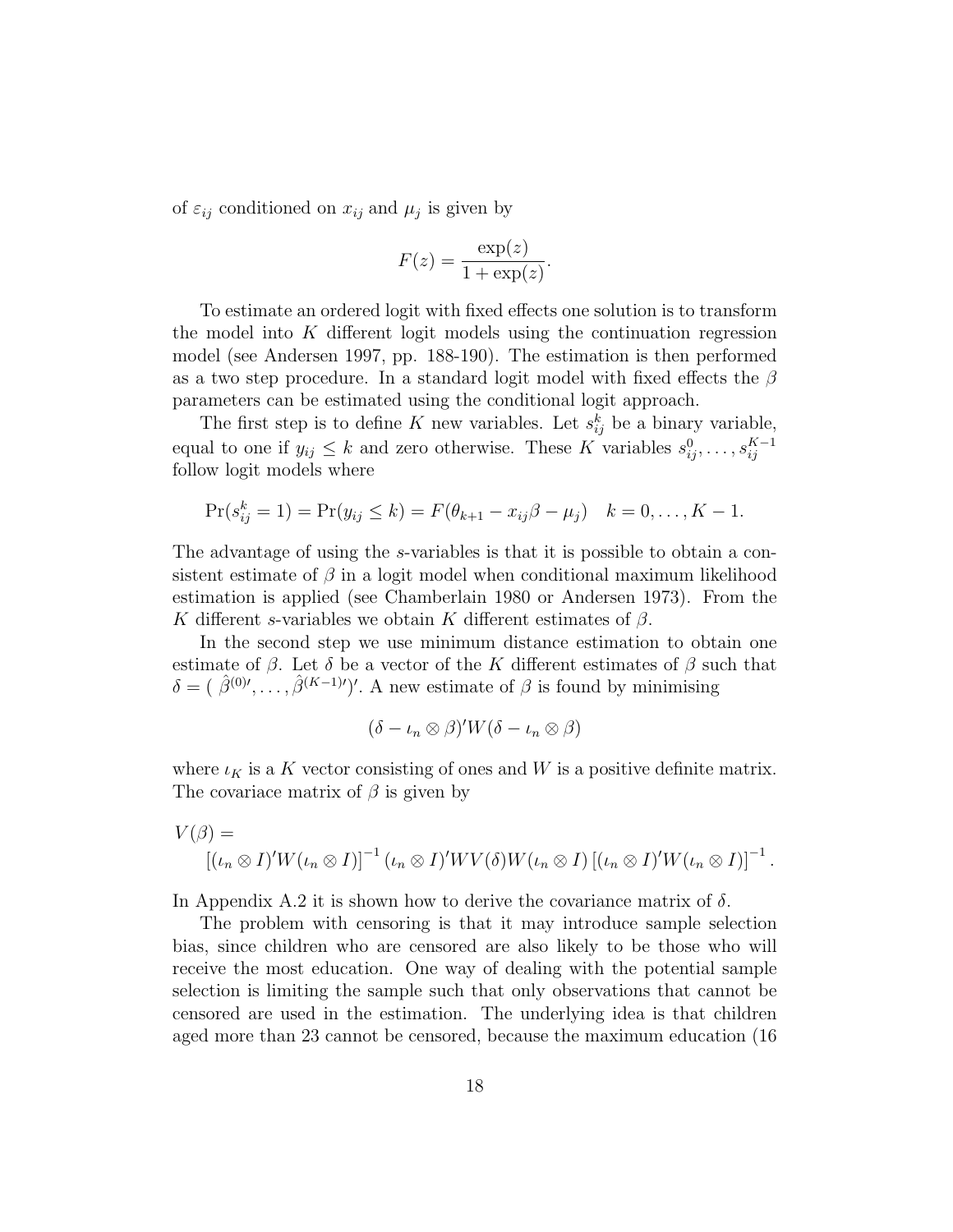years), will have been obtained at that age since schooling begins at age 7  $(23 = 7 + 16)$ . Similarly, if we consider the probability of receiving 15 years of education, all children more 22 years of age will not be censored. This implies that, when estimating  $\beta^{(k)}$  on the basis of  $s^k$ , only the sub-sample containing children aged more than  $7 + k$  can be used. Since the selection of the sample is then based on an exogenous variable, age, this method will not give rise to sample selection bias.

### 6.3 Birth Order Effects and Completed Education

By using the model presented above, it is possible to estimate the effect of birth order using the explanatory variables discussed in Section 5.<sup>30</sup> Notice that the estimation is performed on a slightly larger data set, hence we include all children above seven.<sup>31</sup> The estimation results are presented in Table  $4^{32}$ In column (1) and (3) absolute birth order is used, while relative birth order is used in column (2) and (4).

#### [Table 4 about here.]

Focussing on column (1) and (3) we have estimated a simple specification where we control for the sex of the child, year of birth and birth order. In this specification the absolute and the relative birth order have positive and very significant effects on completed education. Hence, it appears to be an advantage to be born as one of the later children. This runs contrary to most previous results on birth order, so we have also tried other specifications. Since most other studies have shown that the middle-born children are disadvantaged we tried a quadratic term for birth order, a dummy for being the first-born child together with the linear birth order term, dummies for being among the first third and the second third of the children, plus various other specifications. None of these turned out to be significant, however.

A potential reason why younger children receive more education, besides what was suggested in the model above, is the potential work load younger

<sup>&</sup>lt;sup>30</sup>The estimation of the final  $\beta$  is based on  $\beta^{(4)}, \ldots, \beta^{(15)}$ . The remaining  $\beta^{(k)}$ 's are excluded due to very few observations.

<sup>31</sup>Summary statistics are provided in Table 1.

 $32$ For comparison, the results of the standard fixed effects estimations are presented in Table 11 in the Appendix. Censoring is taken into account in the same way as in the analysis of the distribution of completed education. See Section 6.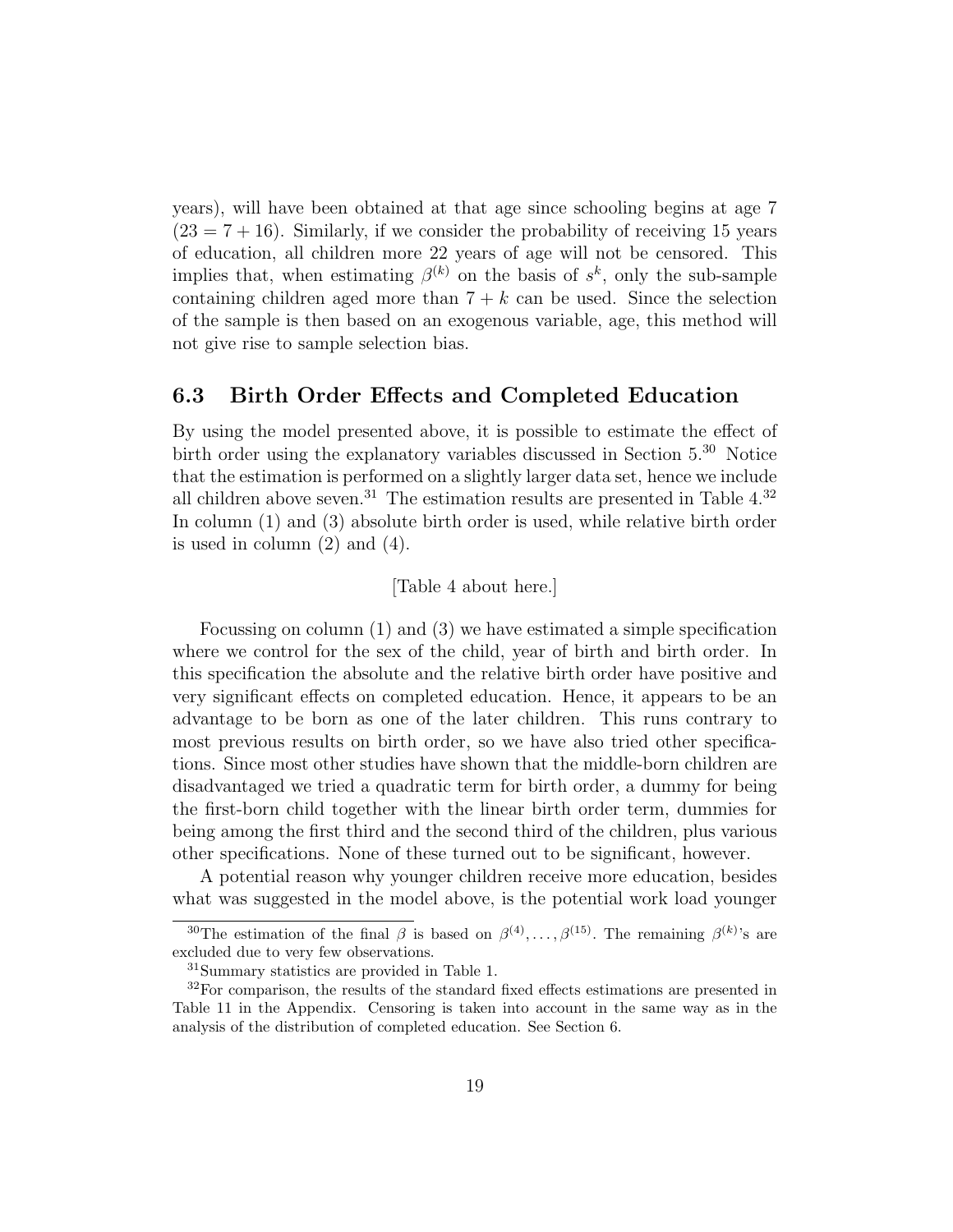siblings place on older children. It is, however, difficult to determine the exact reason for the behaviour. Instead, we examine whether the birth order effect is in any way related to other observable characteristics of the household. This is done by interacting birth order with the educational attainment of the mother and the father, a dummy for being a girl and the value of landholdings, if any. For both absolute and relative birth order there is a negative effect of parental education interacted with birth order. The effect, however, is sufficiently strong so that the birth order effect is nonexisting for parents with high school education (10 years) and above.

The effect of landholdings of the household is opposite to that of parental education. There is a positive and significant effect of the value of a household's landholding, so the birth order effect is more pronounced in families with more valuable landholdings. One possible explanation for this behaviour may be that the parents are trying to compensate later born children who are presumably less likely to inherit the land than their older siblings.<sup>33</sup> Another related explanation could be that parents follow an efficient investment strategy. That would be the case if the return to education for farmers were lower than that of other jobs after a certain level of education is achieved.

In order to investigate if birth order effects are more pronauonced for girls than boys we include the interaction between birth order and a dummy for girl. The interaction terms turned out to be positive but insignificant in the specification of relative birth order, but significant and negative, although the size is small, for absolute birth order. This indicate birth order effects are less important for girls than boys.

In all columns there is a positive and significant effect of being a girl on completed schooling. While this may appear to be the opposite of what most people expect for developing countries, there are a substantial number of developing countries where this pattern can be found.<sup>34</sup> This pattern of providing girls with more education on average than boys can also be found for the parents of the children in this sample, even if it is not as strong. As mentioned above the average education of the mothers is 5.5 years, while it is slightly less for the fathers, who have an average of 5.3 years of education. At

<sup>33</sup>Quisumbing (1994) examines the relation between land holdings and transfers in the Philippines, although in a different area than the one used in this paper.

 $34$ As discussed in Behrman, Duryea and Székely (p. 10 1999) 2/3 of the countries the analysed countries in Latin America and the Caribbean the educational level is higher for girls than for boys for the cohort born in 1970. For South Africa the schooling is about equal for men and women (Lam 1999; Anderson, Case and Lam 2001).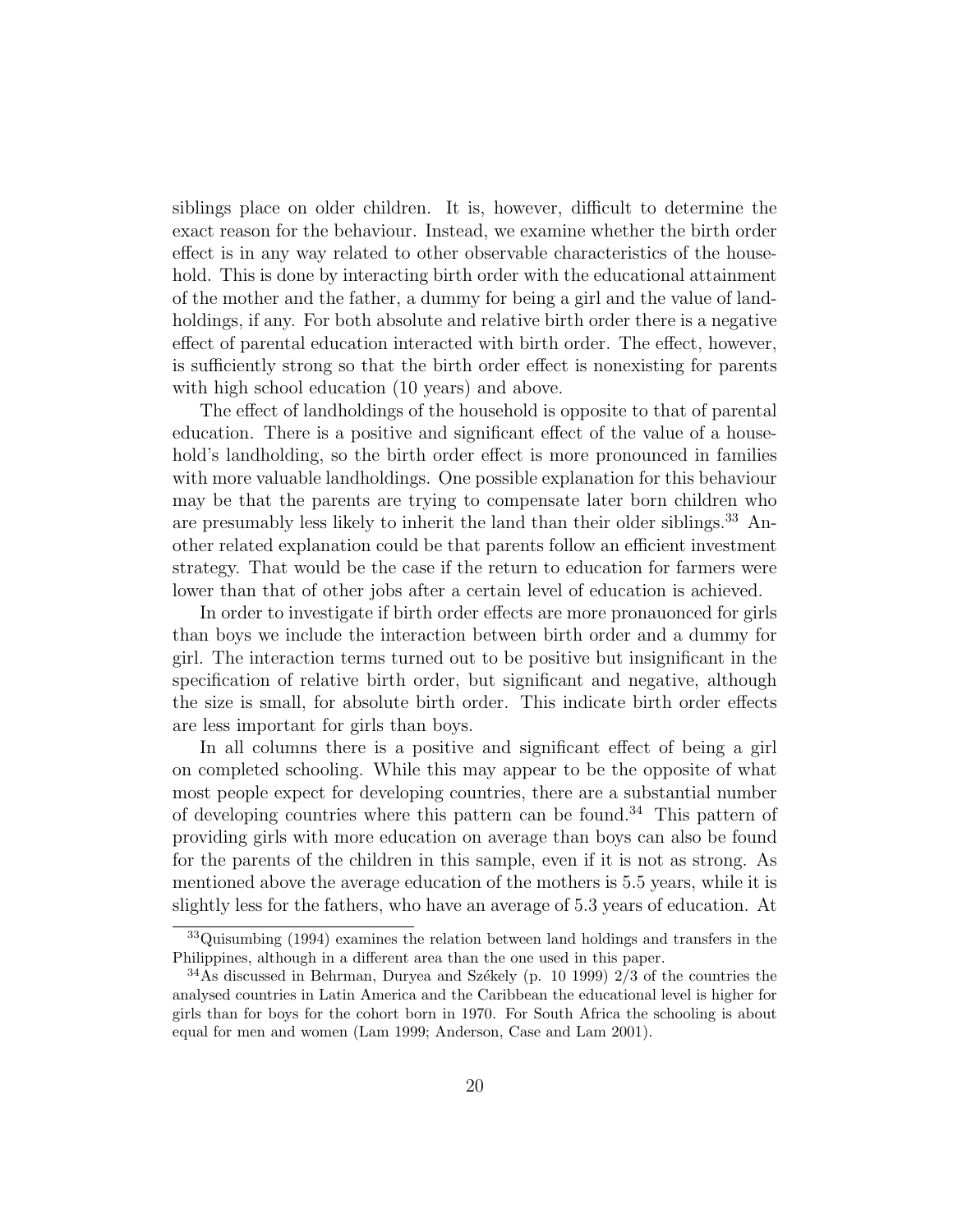the moment we can only speculate as to why there is this difference between boys and girls. One potential reason is that the return to women's education is higher because it is mostly women who migrate abroad to work. While it is beyond the scope of this study to examine this and other potential reasons, it is definitely an area worthy of further research.

One might imagine that what appears to be a birth order effect could simply be a cohort effect. This would be the case if the schooling system improves over the years. The younger siblings would then find themselves with better quality schooling and easier access to education, which could lead to the results presented above. We have therefore included the year of birth of the child as a control. It is surprising that the effect of year of birth is in fact negative and significant, even though the size of the effect is quite small. In the extreme example with a family with two children, born ten years apart, the total effect from year of birth would only be one-tenth of the birth order effect using the relative birth order estimates, which implies that the birth order effect dominates strongly. This is confirmed by estimating the models without the year of birth variable, in which case the birth order effects are slightly smaller but still very significant.

There are two possible explanations for the negative effect of birth cohort. First, it might be that the access and quality of schooling have decreased over the years. Secondly, the year of birth variable is not just taking account of the cohort effect, but also of the effect of the mother's age when given birth. The reason is that in the estimation we only consider differences from the household means. Therefore, can the variable of years of birth as well be interpreted as the effect for the mother's age when giving birth to the child. Hence it is not possible to separate the two effects. If children born of younger mothers tend to do better in school that may be a possible explanation for the negative effect of year of birth. So far, however, we have not been able to successfully explain this somewhat peculiar result.

### 7 Time in School

As mentioned in the introduction and in the model section, completed education of an individual is the final outcome of a number of different factors like time spent in school, the quality of the school, the support of the family, the abilities of the child, etc. Since parents do not control all these factors, they can only influence the final education to a certain extent. When examining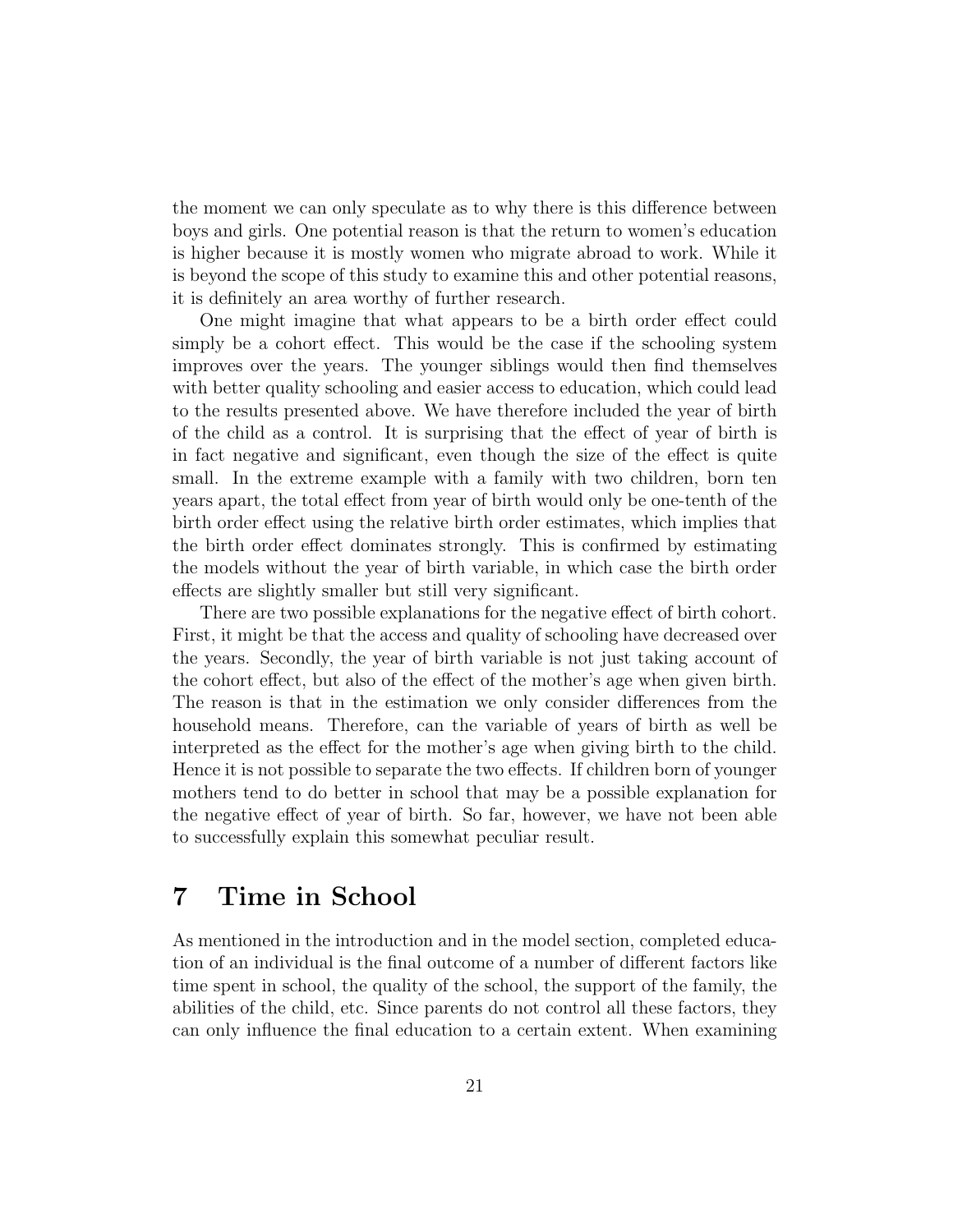birth order effects it is interesting also to look at the effects on the time spent on school and studying, because we suspect that parents are able to control more directly the time in school of their children. However, it is not obvious that birth order effects should be stronger in time spent in school than in completed education, since time in school is only one of the inputs.

The data used in this part of the paper are based on surveys conducted in 1982, 1985, 1990 and 1992. The data contain information on how many hours each child spent in school and on other school activities in the particular week when the survey was conducted.<sup>35</sup> For the analyses of time spent in school we have limited the sample to include only children of age 7 to 18. The sample contains 1,122 observations from 226 different households. Since we expect the number of hours of schooling to vary with age, we have divided the children into two groups consisting of young children from 7 to 12 years old and older children from 13 to 18 years old.<sup>36</sup> The distribution of time in school is presented in Figure 1. Almost all (more than 95 per cent) of the younger children attend school, while a large fraction (45 per cent) of older children do not.

[Figure 1 about here.]

### 7.1 A Sample Selection Model

A potential problem when analysing time in school is sample selection, since not all children attend school. In order to allow for the possibility that the choice of attending school and the decision on the number of hours spent in school are taken simultaneously we use the following sample selection framework (see Davidson and McKinnon 1993). Let  $h_{ij,t}$  be the observed hours child i in household j spends in school in period t and let  $d_{ij,t}$  be a binary variable taking the value one if the child attends school in period  $t$ and zero otherwise. The decisions of attending school and hours in school are determined by two latent variables  $h_{ij,t}^*$  and  $d_{ij,t}^*$  such that

$$
h_{ij,t} = h_{ij,t}^{*} \text{ and } d_{ij,t} = 1 \text{ if } d_{ij,t}^{*} > 0
$$
  
\n
$$
h_{ij,t} = 0 \text{ and } d_{ij,t} = 0 \text{ if } d_{ij,t}^{*} \leq 0.
$$

<sup>35</sup>Information on time allocation is only available if the child is still living at home.

<sup>36</sup>Summary statistics are provided in Table 1.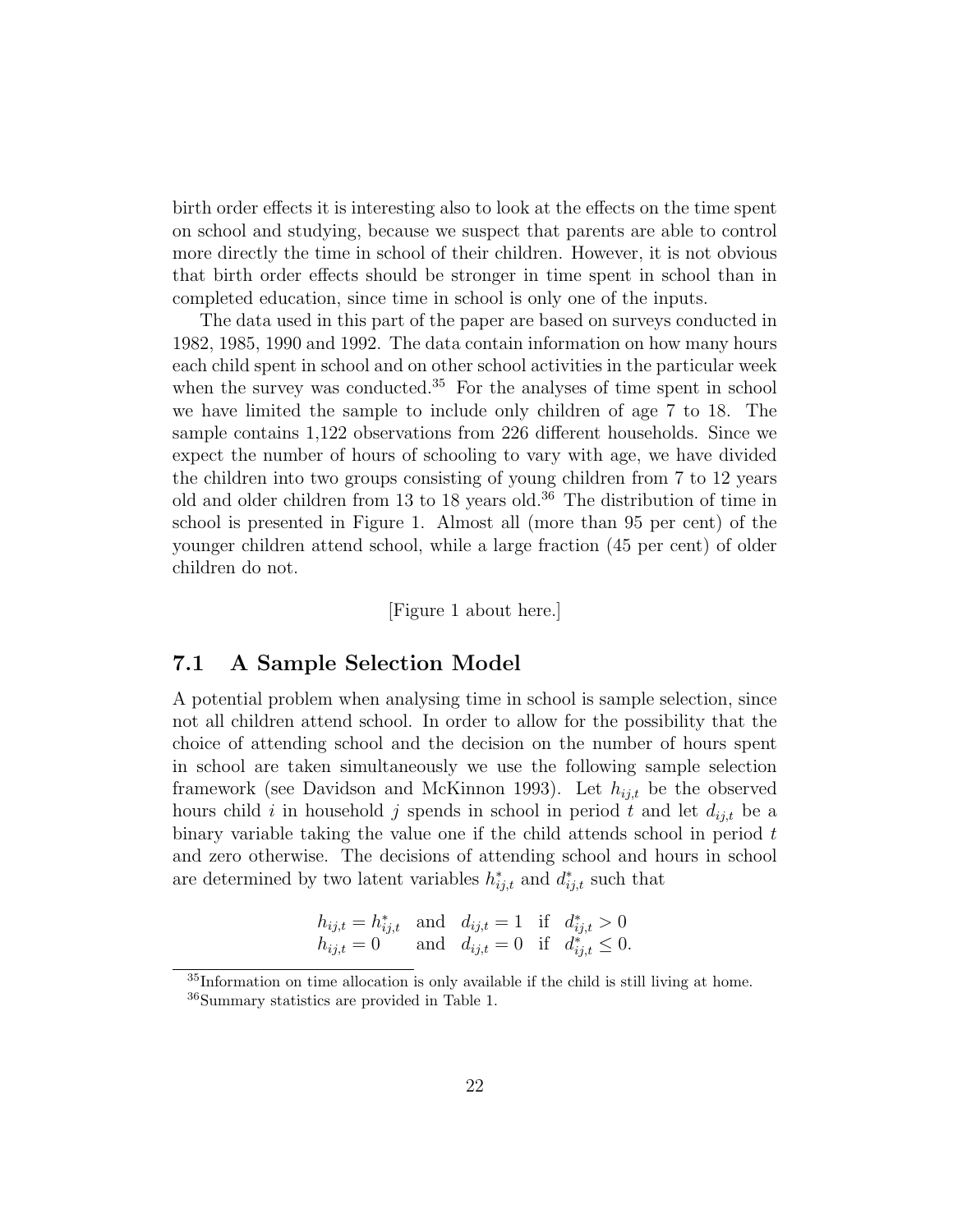We assume that the latent variables are generated by a bivariate process where we allow for a fixed household specific effect.<sup>37</sup> The latent variables are given by

$$
h_{ij,t}^* = x_{ij,t}\beta + \mu_j^h + \varepsilon_{ij,t}^h
$$
  

$$
d_{ij,t}^* = z_{ij,t}\gamma + \mu_j^d + \varepsilon_{ij,t}^d,
$$

where  $x_{ij,t}$  and  $z_{ij,t}$  are explanatory variables and  $\mu_j^h$  and  $\mu_j^d$  are unobserved household specific effects. The conditional distributions of the error terms  $\varepsilon_{ij,t}^h$  and  $\varepsilon_{ij,t}^d$  are assumed to be

$$
\varepsilon_{ij,t}^h | x_{ij,t}, \mu_j^h \sim \text{iid}(0, \sigma_h^2)
$$
  

$$
\varepsilon_{ij,t}^d | x_{ij,t}, \mu_j^d \sim \text{iid}(0, \sigma_d^2).
$$

This means that the conditional error terms are identically distributed random variables with means zero. Furthermore, we allow for a potential correlation between  $\varepsilon_{ij,t}^h | x_{ij,t}, \mu_j^h$  and  $\varepsilon_{ij,t}^d | x_{ij,t}, \mu_j^d$ .

The frequently used method for estimation in sample selection models is the Heckman (1979) two step estimator. This estimation technique does not, however, directly apply when fixed effects are present. The problem is that the Heckman procedure requires a consistent estimate of the parameters associated with the binary variable and that estimating these parameters in a fixed effects models may lead to inconsistent estimates if the number of time periods is small.<sup>38</sup> Furthermore, identification is only achieved through the functional form if the same factors determine both participation and time in school as is the case here. Yet, in a recent article by Kyriazidou (1997) a new method is proposed to estimate sample selection models for panel data with fixed effects. Although this method is developed for models with individual fixed effects rather than household specific fixed effects the methodology can easily be modified to cover this framework.

The underlying idea of Kyriazidou's method is to use a kind of difference estimator to eliminate the fixed effects in the same way as is usually done in

<sup>&</sup>lt;sup>37</sup>In the terms of relative birth order it is theoretically possible to estimate the model with an individual fixed effect, because the relative birth order can change from one period to the next. In practice, however, the variation in relative birth order is too small to perform the estimation with an individual fixed effect.

<sup>&</sup>lt;sup>38</sup>The inconsistency in a logit model with fixed effects is discussed in Andersen (1973) and Chamberlain (1980).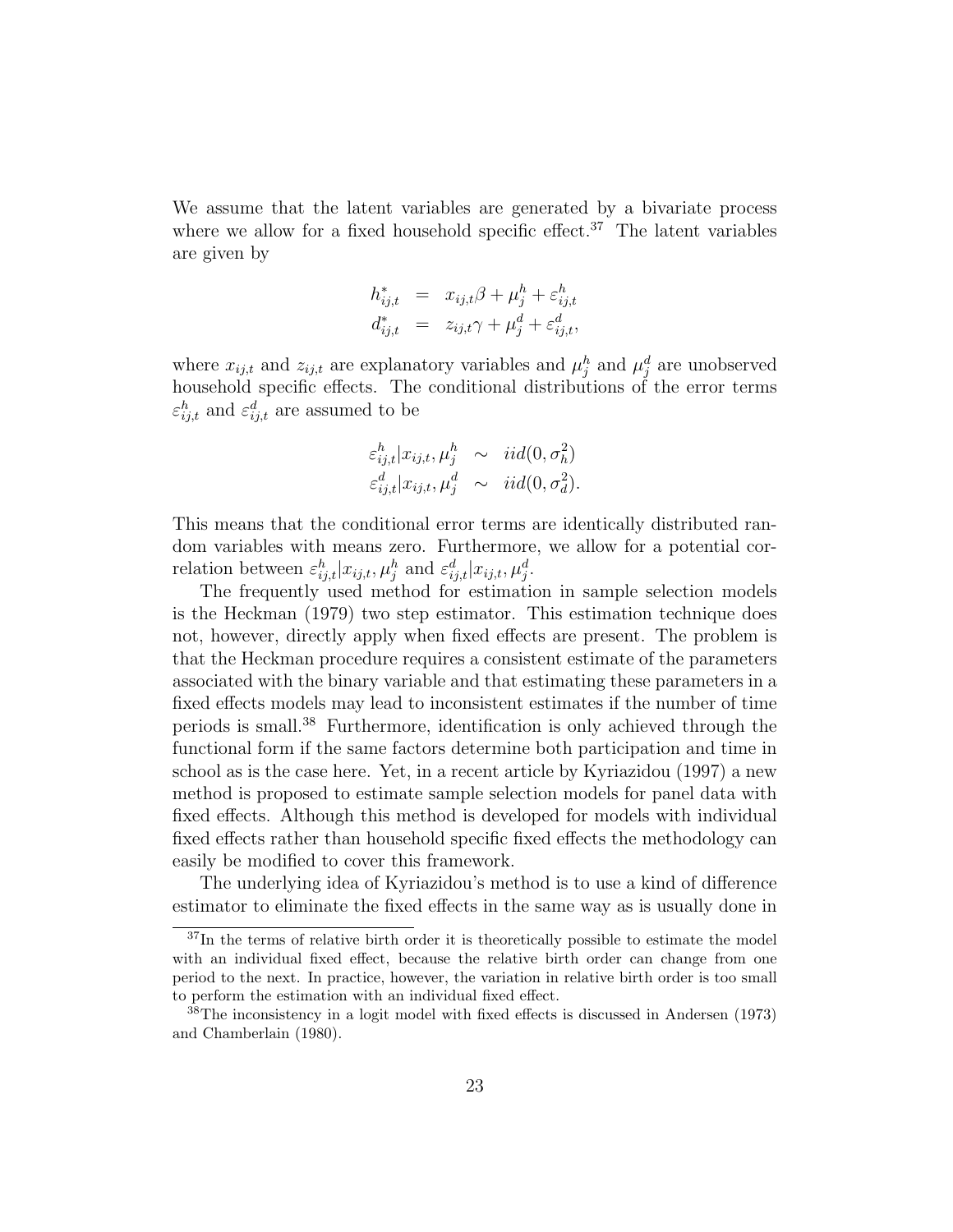linear panel models. By using differences between pair of observations from the same households where the selection terms are equal  $(z_{ij,t}\gamma = z_{kj,s}\gamma)^{39}$  or at least "close", both the selection term and the fixed effect are eliminated. The estimation is based on a weighted regression where observations with selection terms that are "close" are given more weight. In our notation

$$
\hat{\beta} = \left[ \sum_{j=1}^{J} \frac{1}{n_j - 1} \sum_{(i,k,t,t) \in A} \hat{\psi}_j (x_{ij,t} - x_{kj,s})' (x_{ij,t} - x_{kj,s}) d_{ij,t} d_{kj,s} \right]^{-1}
$$
  
 
$$
\times \left[ \sum_{j=1}^{J} \frac{1}{n_j - 1} \sum_{(i,k,t,t) \in A} \hat{\psi}_j (x_{ij,t} - x_{kj,s})' (h_{ij,t} - h_{kj,s}) d_{ij,t} d_{kj,s} \right],
$$

where  $n_j$  is the number of observations for household j and A is a subset containing all different combinations of the observations for household j. The weights  $\hat{\psi}_j$  are a function of the "sample selection terms" and they are chosen to be given by a kernel with band width  $b_w$  and kernel density K. Then,

$$
\hat{\psi}_j = \frac{1}{b_w} K\left(\frac{(z_{ij,t} - z_{kj,s})\hat{\gamma}}{b_w}\right).
$$

The normal density is used as the kernel. The band width is chosen and afterwards a bias correction estimator is constructed using the procedures described in Kyriazidou (1997). To be able to construct the weights we need a consistent estimate of  $\gamma$ . This is done using a conditional maximum likelihood estimator, which according to Chamberlain (1980) is a consistent estimator given that the binary variable is generated by a logit model.

A crucial assumption for using this method is that at least one of the variables determining the participation process does not enter the equation for hours. Since the mandatory schooling is from seven to completing elementary school, normally at age 12, we expect a dummy variable for children aged seven to 12 as a good predictor for participation.<sup>40</sup> Furthermore, we assume that this variables does not affect the time spent on school activities. Using this variable as an exclusive restriction we are able to estimate the model.

 $\sqrt[39]{\text{The selection term}}$  is some function of  $z_{ij,t}\gamma$ .

<sup>40</sup>This seems to be confirmed by the graph.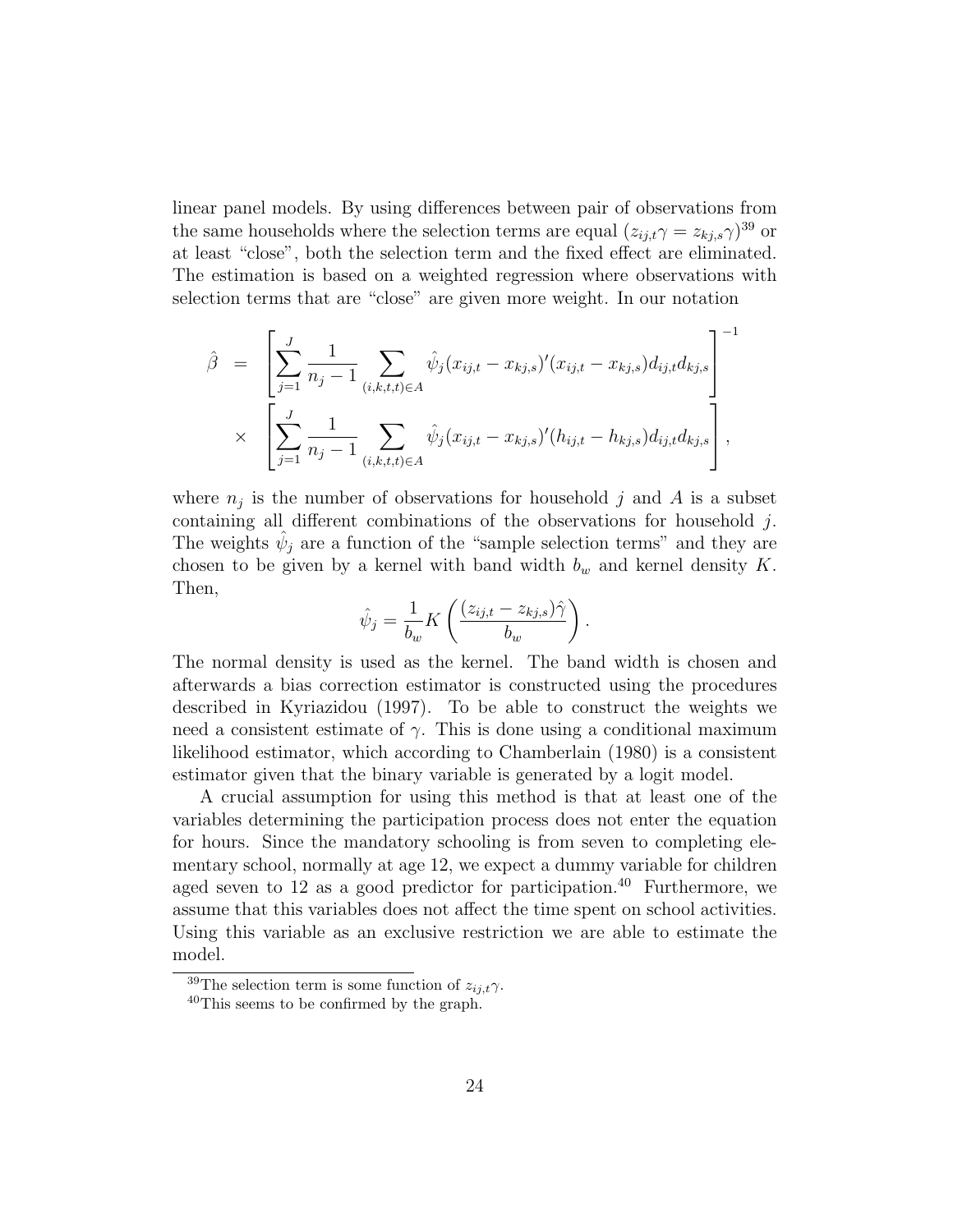### 7.2 The Estimation Results

Except for the a dummy variable of being older than mandatory school age, we use the same explanatory variables for both participation and time in school, and the same measures of birth order as in the previous analyses. To examine the extent of the problem with incomplete fertility spells we have used both the number of children in the household for each year and the completed fertility measured in 1998 when computing the relative birth order. We do not, however, find any significant differences in the results and since using the 1998 fertility data restricts the sample size we have used the current household size. Besides the explanatory variable used for the analysis of completed education, we include age and age squared and a dummy for being aged more than  $12^{41}$  These variables are included to control for the changes in the amount of schooling over age.<sup>42</sup> The estimation results are reported in Tables 5 and 6.

[Table 5 about here.]

[Table 6 about here.]

Examining the results of the participation in school very few variables are significant. The most significant variables are the age variables indicating a strong age pattern in the participation. In none of the analyses the effect of birth order is significant. This implies that birth order seems less important for the participation in school.<sup>43</sup>

When looking at the results for the number of hours the evidence is mixed. For the specification using relative birth order, the birth order variables are not significant. Therefore we concentrate the discussion to the specification using absolute birth order. In this specification we find strong and positive birth order effects. The only interaction term which has a significant impact is the interaction with the girl dummy. Since this effect is found to be negative this results are in consistent with the results for completed education, which means that birth order effects are less important for girl. Also year of birth

 $41$ The ratio participating in school drops by about 15 percentage points between 12 and 13 years old.

 $42$ Other functions of age has been tried but the results of the remaining parameters are almost unaffected.

<sup>43</sup>Like in the previous analyses of completed education other measures of birth order have also been applied.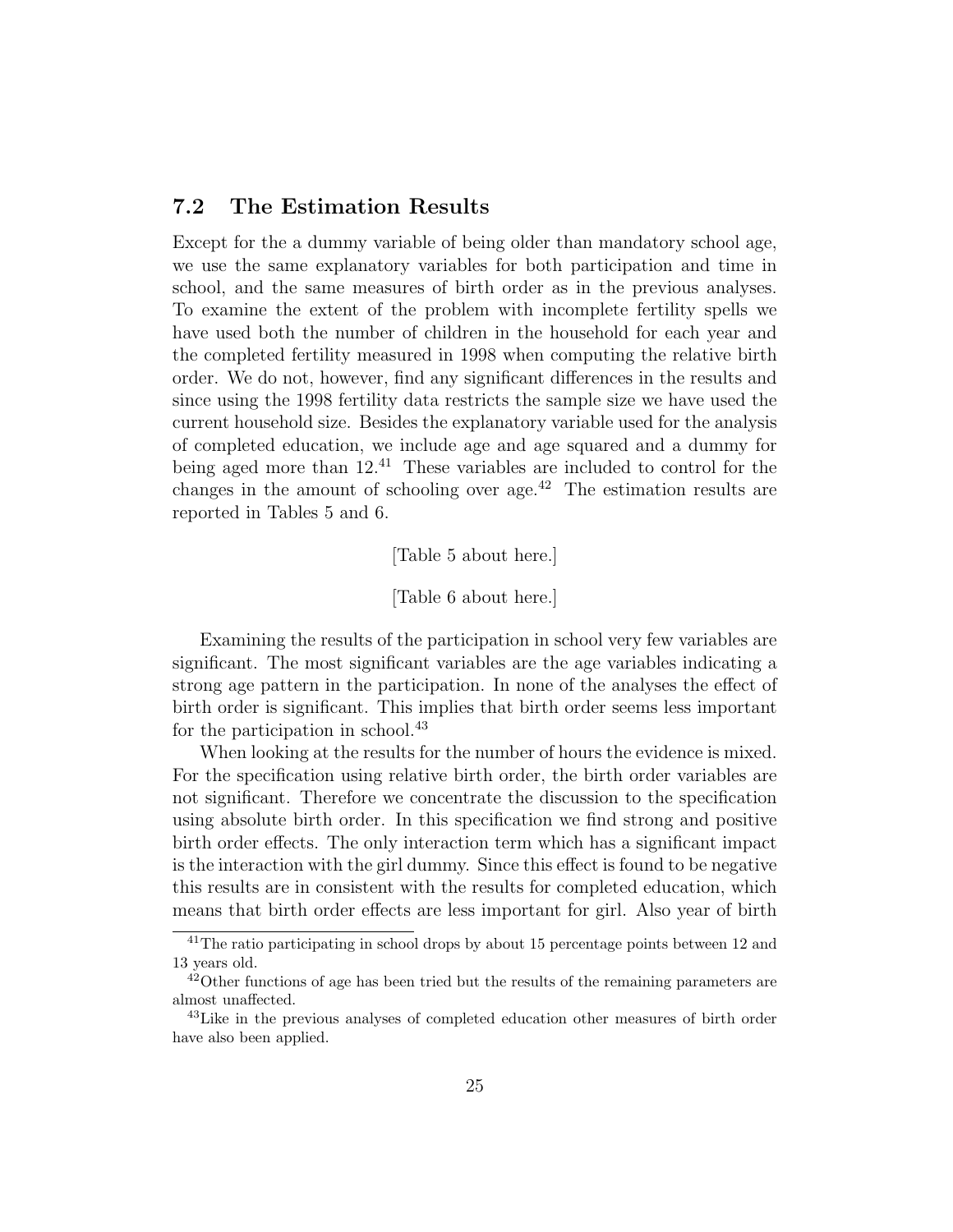seem to have a positive and significant impact on the hours spent in school. This result is in contrast to the result found for completed education..

Commenting on the remaining estimates we find that the age variable are significant. There is positive effect on hours in school for girls although it is not significant in column (1).

To sum up, the results from the participation and hours of work are less clear than for the completed education. We find weaker evidence for birth order effects in the participation and in most of the specification of hours of school than in completed education. However, the evidence for this analysis seems to be consistent with the fact that last born are spending more time in school.

# 8 Conclusion

To our knowledge there has so far been no attempt at combining models of intrahousehold allocation and fertility decisions into one model, which is especially probelmatic when analysing the effects of birth order on intrahousehold allocation since birth order is the realisation of fertility. We have shown, using a model of intrahousehold allocation with endogenous fertility, that birth order effects can arise even without parents having stronger preferences for children with specific birth order or the endowments of the children being related to birth order. The model shows that parents tend to favour the last-born children and that it of great importance to treat fertility correctly when estimating intrahousehold allocation. Furthermore, the model provides a possible explanation for why compensatory behaviour has not been observed since the model predicts that parents which are inequality averse will only have one child.

There are two major directions in which the model could be developed in the future. The first is to introduce more explicitly the dynamic element of fertility decisions. This would allow us to analyse the importance of when the genetic endowments of children are observed by parents. The second direction is to incorporate the model in a time use framework (like the one use for standard household models), such that the decisions on consumption, labour supply, fertility and investment in children were simultaneous.<sup>44</sup> Doing this would allow a better treatment of feedbacks between siblings, such as the

 $^{44}$ This would make both the amount of resources devoted to children,  $R$ , and the costs of children, k, endogenous.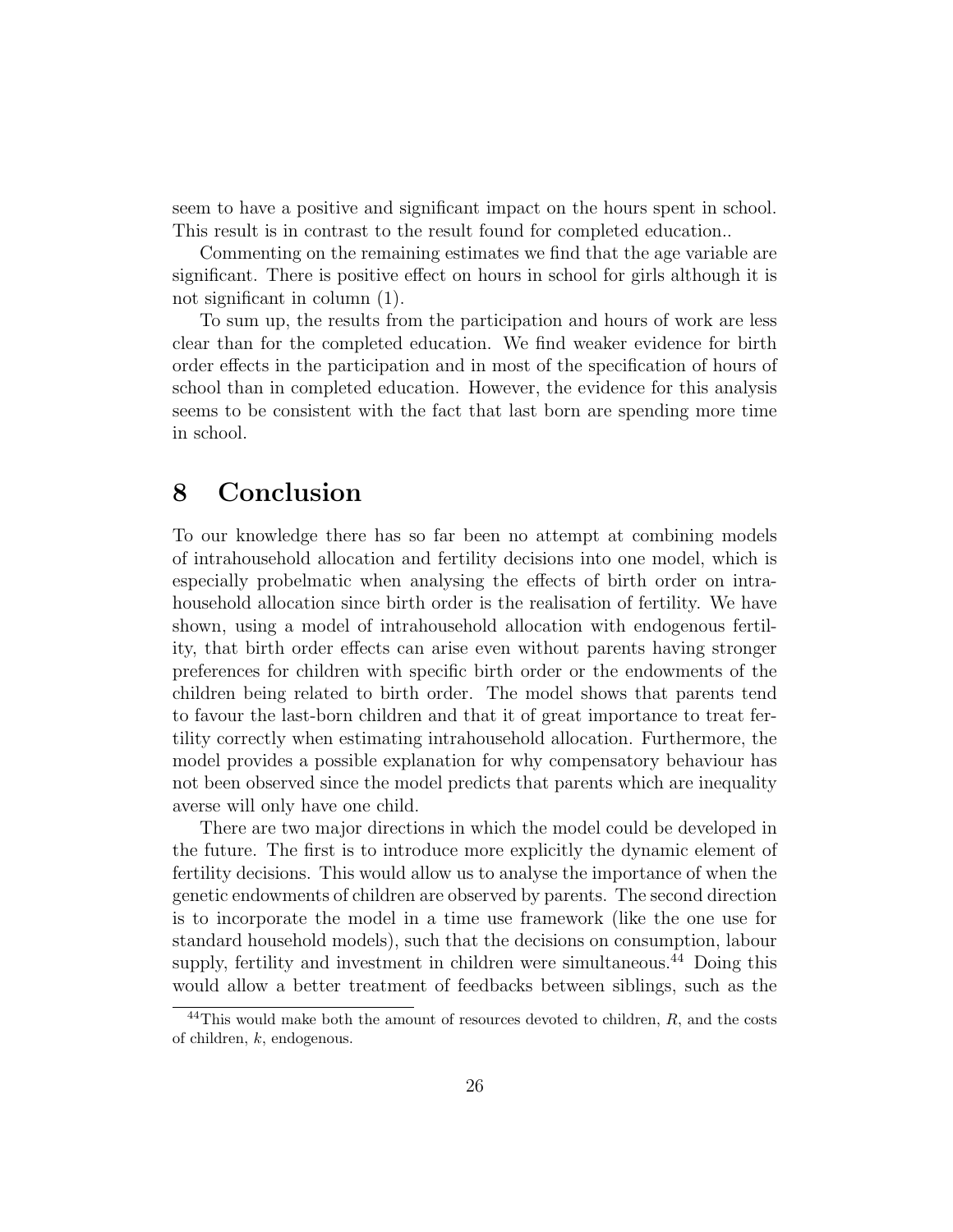possibility that some children work or take care of younger siblings, and the possibility that parental labour supply can change in response to the characteristics of their children.

Using a longitudinal data set from the Philippines we find strong evidence for a birth order effect in both completed education and time spent on school activities. The estimation results indicate that the last-born children receive more education than their earlier-born siblings. Furthermore, we find that the effect of birth order is less pronounced in families where the parents have more education while it is stronger in families holding land. These results tie in nicely with the results from the analysis of the within family variation in completed education. This shows that there is less variation the higher the education of the parents and more variation when the family owns more land. The findings are also consistent with the predictions of the model suggested, although they do not constitute a direct test of it.<sup>45</sup>

This paper also gives rise to a number of interesting questions that deserve more attention. First, as discussed, we have controlled for household heterogeneity but not for individual heterogeneity. Using the longitudinal aspect of the data set and a dynamic programming model, it may be possible to also control for individual heterogeneity. Secondly, the large difference between the length of boys' and girls' education should be analysed in more depth. Finally, we have suggested possible reasons for the strong effect of land holdings, but without further analysis it is not possible to provide a completely satisfactory answer. One possible beneficial approach is to look at patterns of inheritance as suggested in this paper.

<sup>45</sup>One possible way to directly test the model would be to estimate whether birth order effects exist in aptitude test scores (in the hope that these measure innate ability).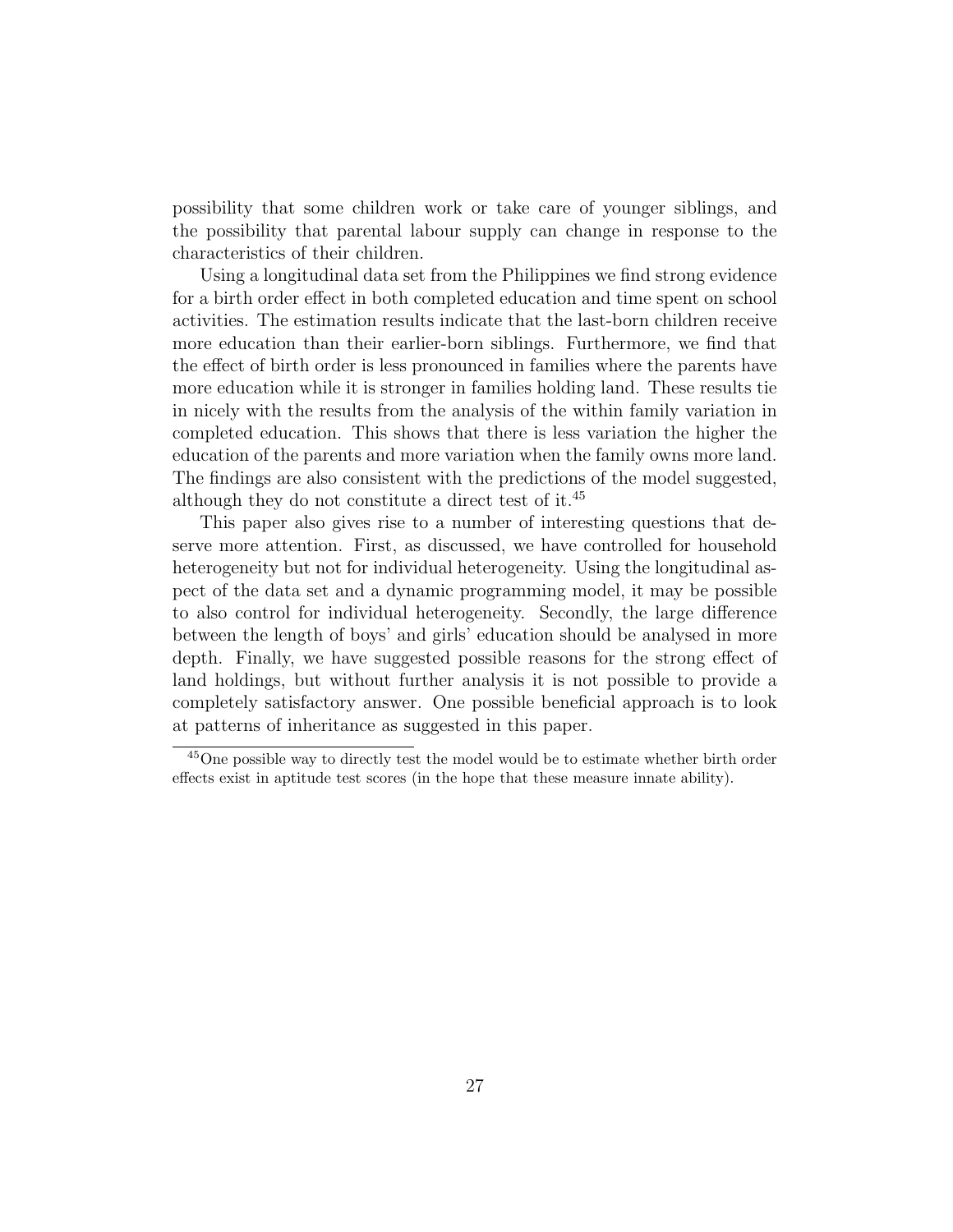# A Appendix

### A.1 The Model

This section shows, in detail, the implications of the model outlined in Section 3. The maximisation problem of the parents is:

$$
\max_{n, \{S_i\}_1^n} U = \left(\sum_{i=1}^n a_i H_i^c\right)^{1/c} \quad c \le 1, \ c \ne 0 \quad \text{subject to}
$$
\n
$$
H_i = G_i S_i^{\alpha}
$$
\n
$$
R \ge \sum_{i=1}^n (S_i) + nk
$$
\n
$$
G_i \sim G^f(m_i, \sigma_i^2).
$$

To simplify notation assume  $a_i = 1 \forall i$ .<sup>46</sup> For a given n the optimal distribution of schooling inputs are

$$
S_i = (R - nk) \frac{G_i^{\frac{c}{1 - \alpha c}}}{\sum_{j=1}^n G_j^{\frac{c}{1 - \alpha c}}}.
$$
\n
$$
(6)
$$

Utility is then

$$
U_n = (R - nk)^{\alpha} \left[ \sum_{i=1}^n G_i^{\frac{c}{1 - \alpha c}} \right]^{\frac{1 - \alpha c}{c}}.
$$
 (7)

Hence, if parents have only one child the realised utility is simply

$$
U_1 = G_1(R - k)^{\alpha},
$$

which is independent of the value of c.

Since the problem is sequential we can solve it backwards.<sup>47</sup> To fix ideas assume that  $R = 5k$ . In that case it will never be optimal to have five children, since there would not be any resources left to invest in schooling. Furthermore, assume that the genetic endowments of future children are distributed uniformly between zero and one (both included). Hence, parents

<sup>&</sup>lt;sup>46</sup>We already assumed that the weights are equal for all children.

 $47$ It turns out that this is not really necessary, but it makes it easier to solve.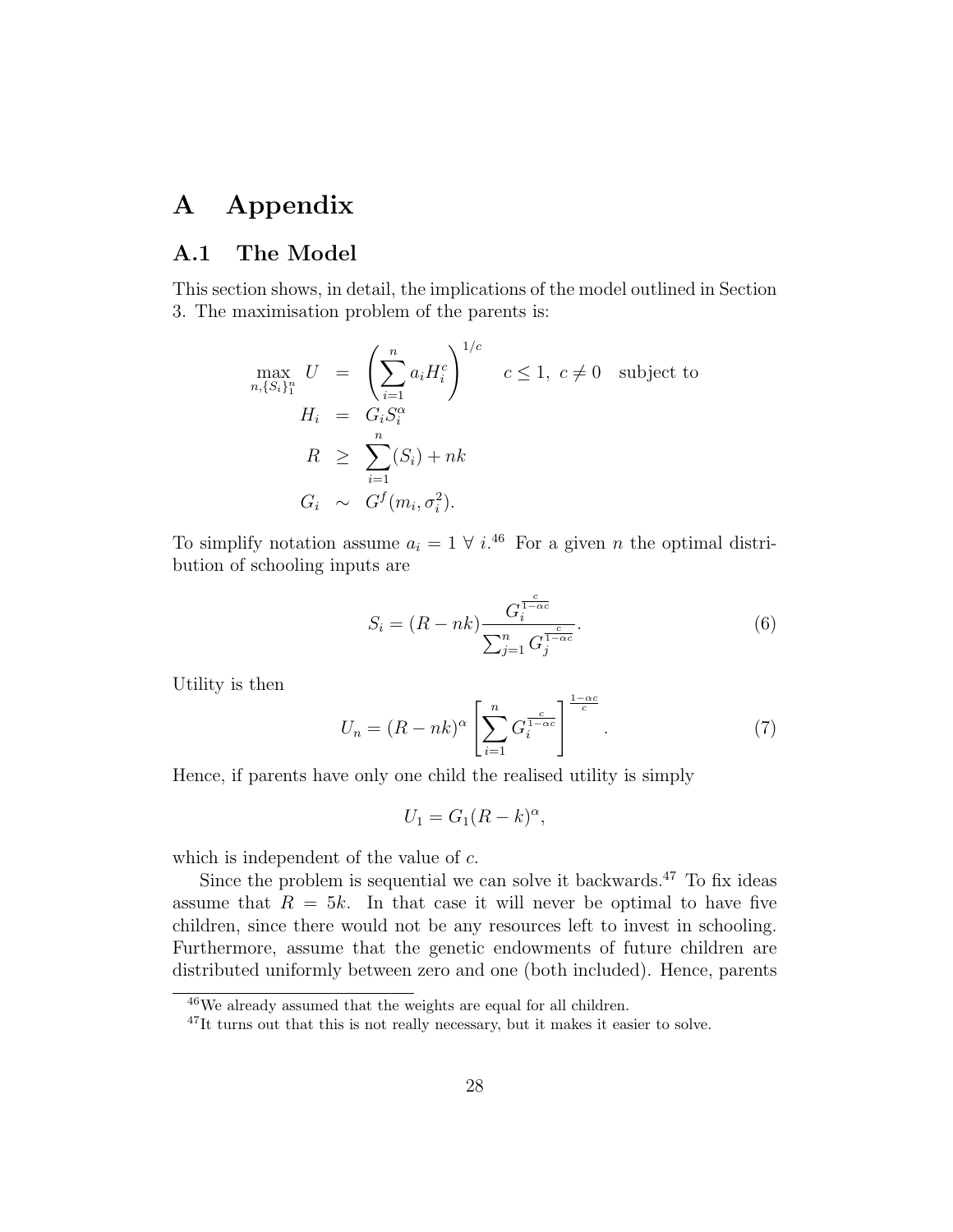with three children with genetic endowments of  $G_1$ ,  $G_2$  and  $G_3$  will decide to have the fourth child when

$$
U_3(G_1, G_2, G_3) < E[U_4(G_1, G_2, G_3, G_4)],\tag{8}
$$

which translates into

$$
(R - 3k)^{\alpha} \left[ \sum_{i=1}^{3} G_i^{\frac{c}{1 - \alpha c}} \right]^{\frac{1 - \alpha c}{c}} < (R - 4k)^{\alpha} \int_0^1 \left[ \sum_{i=1}^4 G_i^{\frac{c}{1 - \alpha c}} \right]^{\frac{1 - \alpha c}{c}} dG_4. \tag{9}
$$

This inequality provides us with a condition on  $\sum_{i=1}^{3} G_i^{\frac{c}{1-\alpha c}}$ . If that condition is not fulfilled because the "sum"<sup>48</sup> of the genetic endowments of the first three children is too high then parents will not have the fourth child.

This can, for example, be seen in the case where  $c = 1$  and  $\alpha = \frac{1}{2}$  $\frac{1}{2}$ .<sup>49</sup> Equation (9) then becomes

$$
2\left(\frac{R-3k}{R-4k}\right)^{\frac{1}{2}} < \left(\frac{\sum_{i=1}^{3} G_i^2 + 1}{\sum_{i=1}^{3} G_i^2}\right)^{\frac{1}{2}} + \left(\sum_{i=1}^{3} G_i^2\right)^{\frac{1}{2}} \times \log \left(\frac{1 + \left(1 + \sum_{i=1}^{3} G_i^2\right)^{\frac{1}{2}}}{\left(\sum_{i=1}^{3} G_i^2\right)^{\frac{1}{2}}}\right).
$$
 (10)

Using that  $R = 5k$  and solving leads to the condition

$$
\sum_{i=1}^{3} G_i^2 \lessapprox 0.3.
$$
 (11)

This condition on the sum of genetic endowments can then be used when analysing the choice whether parents with two children want a third child. If the sum of the first two children's genetic endowments is higher than that required to have four children (in our case with  $c = 1$  and  $\alpha = .5$  this would be  $\sum_{i=1}^{2} G_i^2 \gtrapprox 0.3$ ) then we can focus on comparing the utility of having two

<sup>48</sup>When we refer to the sum of the genetic endowments we are referring to the sum over the individual genetic endowments after they are raised to the power determined by c and α.

<sup>&</sup>lt;sup>49</sup>The integral has a "nice" closed-form solution when  $\frac{c}{1-\alpha c} = \frac{1}{2}$ . The results that will be discussed do, however, hold for other values as well.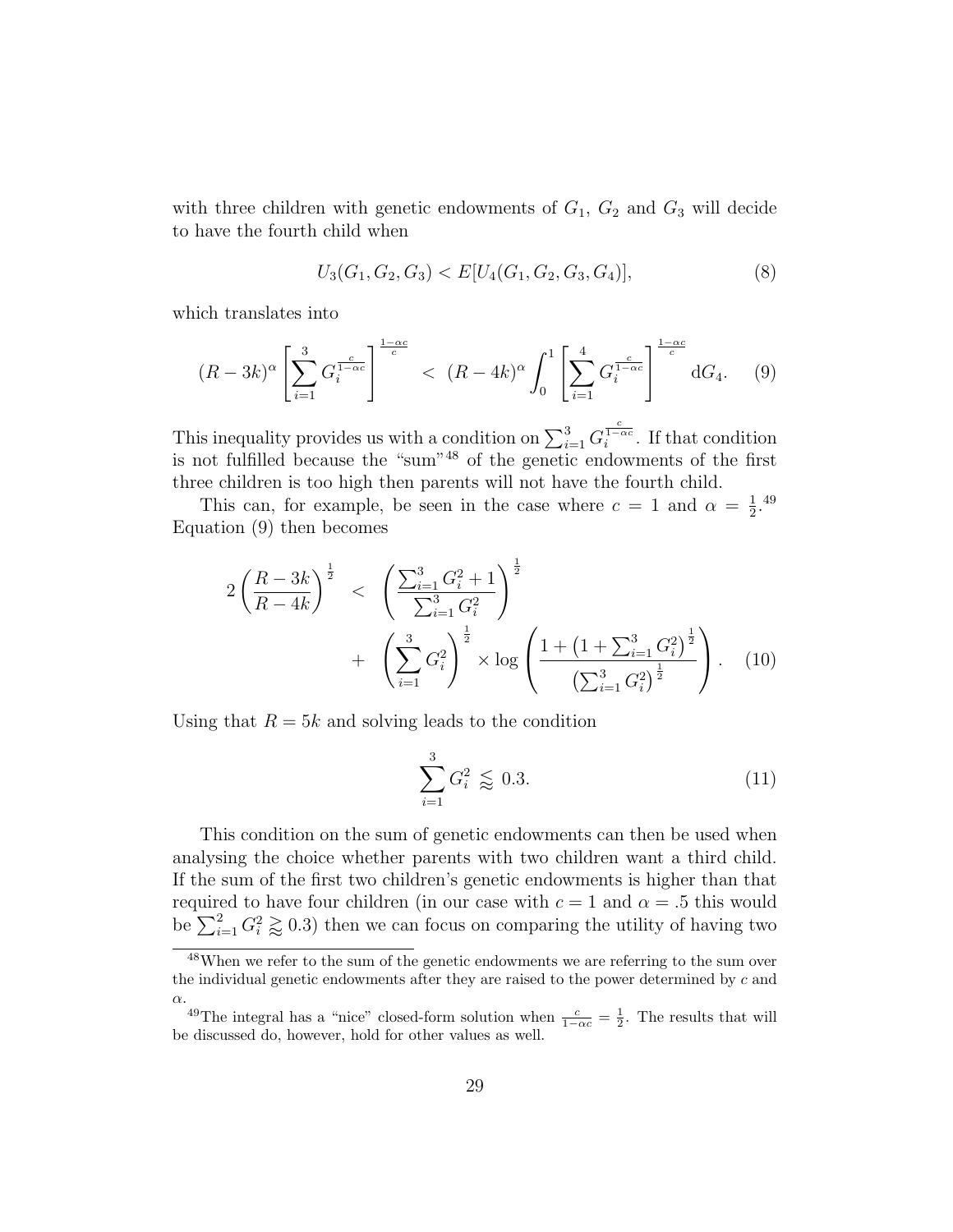children with the expected utility of having three children.<sup>50</sup> Doing that for our example reveals that for parents to have three children it must be the case that

$$
\sum_{i=1}^{2} G_i^2 \lessapprox 0.62. \tag{12}
$$

Of course, parents with children where the sum of the first two children's genetic endowment is less than that may have four children as well, provided that the sum of the three children's genetic endowment is less than the 0.3 found above. Finally for parents to decide to have two children the square of the first child's genetic endowment has to be less than approximately 0.95.

Hence, what we in effect have is an optimal stopping rule. Parents will go from having *n* children to having  $n + 1$  until

$$
(R-nk)^{\alpha} \left[ \sum_{i=1}^{n} G_i^{\frac{c}{1-\alpha c}} \right]^{\frac{1-\alpha c}{c}} >
$$
  

$$
(R-(n+1)k)^{\alpha} \int \left[ \sum_{i=1}^{n+1} G_i^{\frac{c}{1-\alpha c}} \right]^{\frac{1-\alpha c}{c}} g(G_{n+1}) dG_{n+1}.
$$
 (13)

This stopping rule gets easier and easier to fulfill as the number of children increases. Hence, parents that draw very high endowment children will stop having children earlier than those that draw low endowment children (provided they have the same distribution function). There is no need to worry about the utility of having  $n + 2$  or more children since for the stopping rule the requirement derived from the expected utility of  $n + 1$  children is stronger than for  $n + 2$  or more as can be seen from the discussion above.

#### A.1.1 The Cobb-Douglas Case

At  $c = 0$  the utility function becomes a Cobb-Douglas function

$$
U = \prod_{i=1}^{n} H_i
$$

It is straightforward to show that, for a given number of children, the size of the schooling input is the same for all children. Hence, the realised utility

<sup>50</sup>The main advantage of this is that it is easier to solve.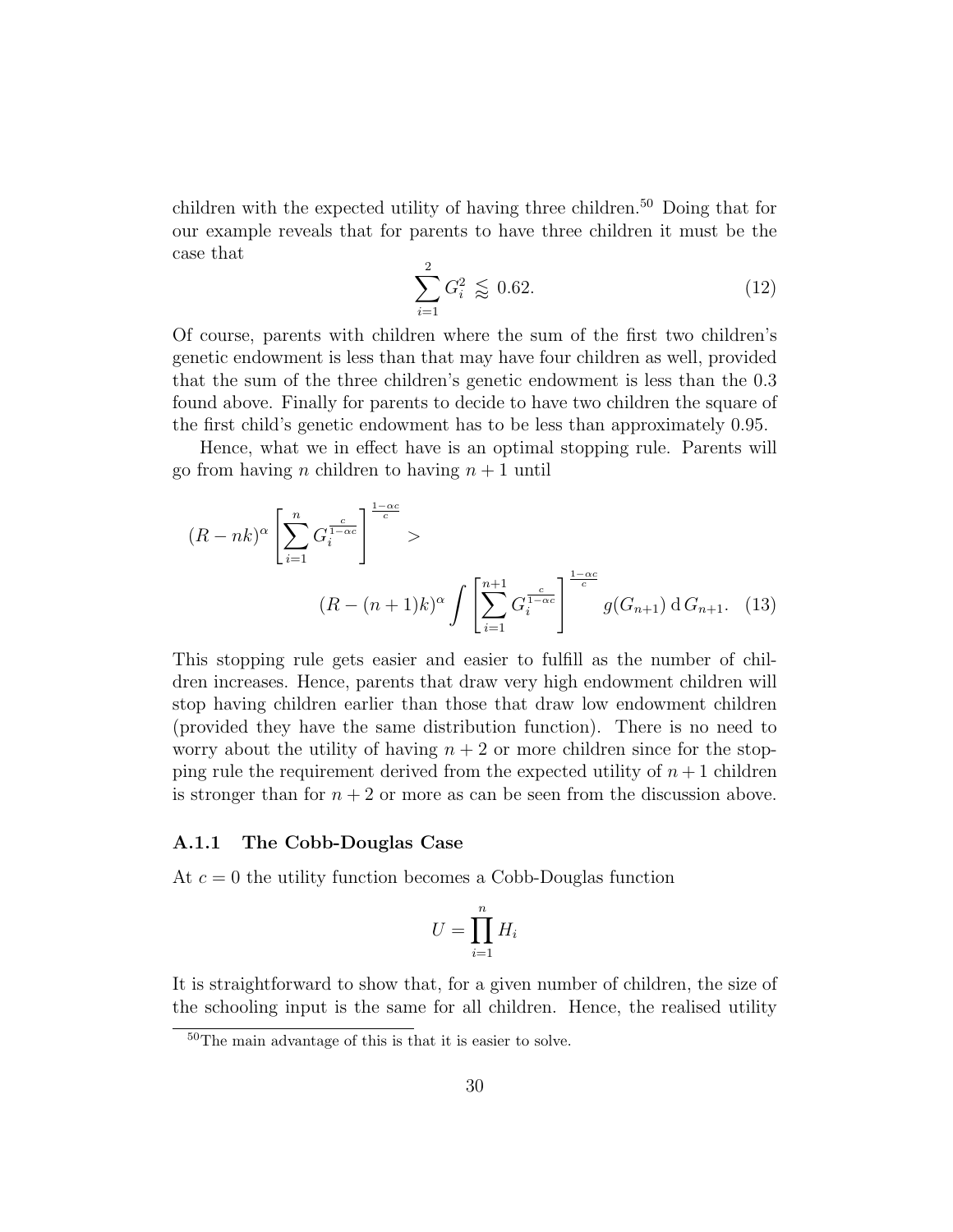for parents with  $n$  children will be

$$
U_n = \prod_{i=1}^n G_i \left(\frac{R - nk}{n}\right)^{n\alpha} \tag{14}
$$

One implication of Cobb-Douglas preferences is that when deciding on whether to have an extra child the genetic endowments of previous children do not matter. For parents with n children to decide on having  $n+1$  children requires that

$$
\int \prod_{i=1}^{n+1} G_i \left( \frac{R - (n+1)k}{n+1} \right)^{(n+1)\alpha} g(G_{n+1}) dG_{n+1}
$$
\n
$$
> \prod_{i=1}^n G_i \left( \frac{R - nk}{n} \right)^{n\alpha} . \tag{15}
$$

After reducing, this leads to the following condition on the expected genetic endowment of the  $n + 1$ 'st child

$$
\int G_{n+1} g(G_{n+1}) dG_{n+1} > \left(\frac{R-nk}{n}\right)^{n\alpha} \left(\frac{R-(n+1)k}{n+1}\right)^{-(n+1)\alpha}.
$$
 (16)

#### A.1.2 The Inequality Averse Case

If  $c < 0$  parents with more than one child will compensate the children which have lower endowments.<sup>51</sup> We show, however, that if  $c < 0$  it is never optimal to have more than one child. To simplify the notation denote  $\frac{1-\alpha c}{c}$ by β. If  $c < 0$  then it follows that  $β < 0$ . The proof is made by contradiction. Assume that it is optimal for a household to have two children. This implies by equation (5) that

$$
(R-k)^{\alpha}G_1 < (R-2k)^{\alpha} \int \left(G_1^{1/\beta} + G_2^{1/\beta}\right)^{\beta} g(G_2)dG_2.
$$

From this we must have that

$$
G_1 < \left(\frac{R-k}{R-2k}\right)^{\alpha} G_1 < \int \left(G_1^{1/\beta} + G_2^{1/\beta}\right)^{\beta} g(G_2) dG_2,\tag{17}
$$

<sup>&</sup>lt;sup>51</sup>This includes the special case of Rawlsian preferences where  $c = -\infty$ . In this case the parents' utility function becomes a Leontif function  $U = \min(H_1, \ldots, H_n)$  and they care only about the child with the least amount of human capital.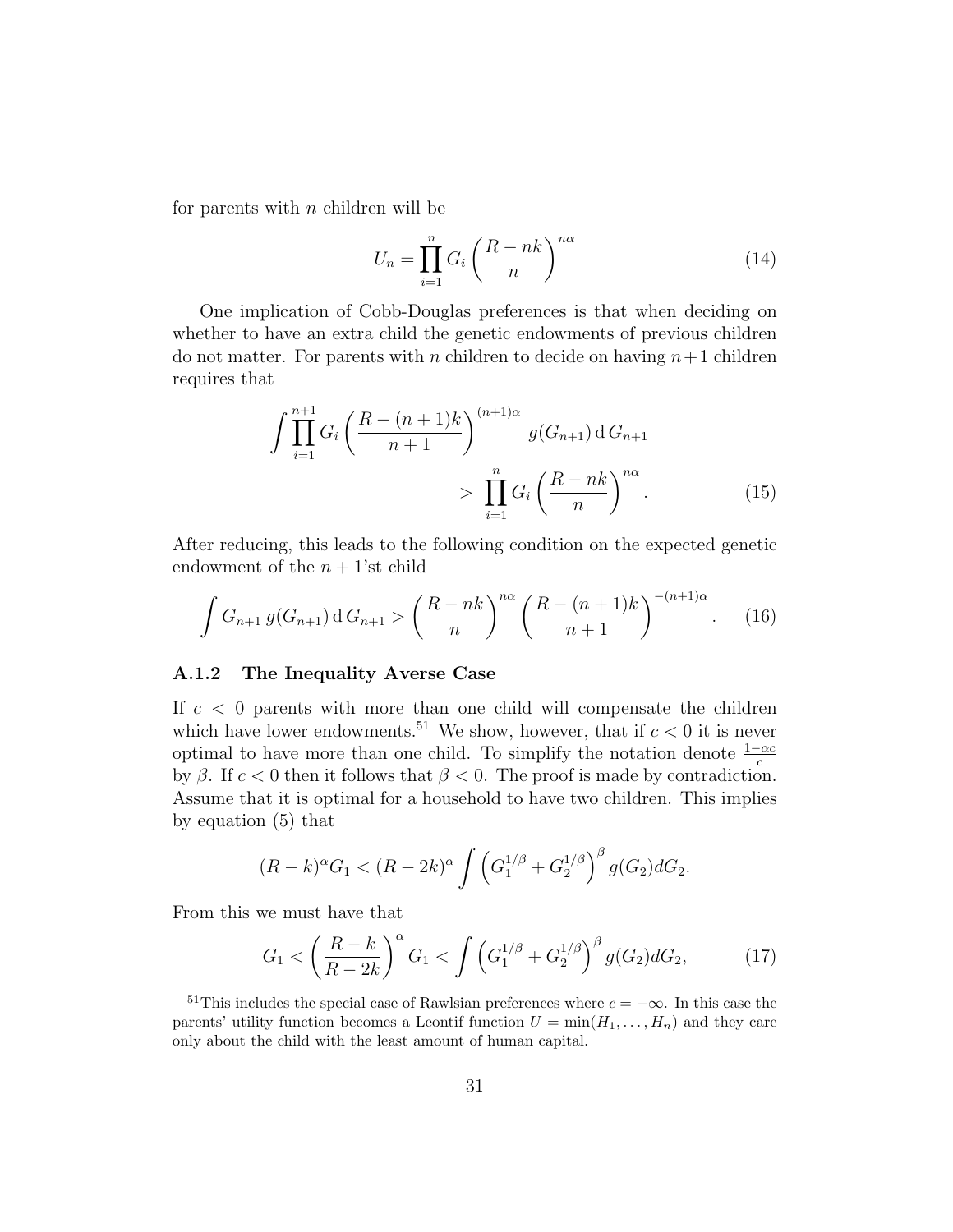since  $\left(\frac{R-k}{R-2l}\right)$  $\frac{R-k}{R-2k}$ <sup> $\alpha$ </sup> > 1, which follows from  $\alpha$  > 0. To prove the contradiction we show that

> $\left(G_1^{1/\beta}+G_2^{1/\beta}\right)$  $\binom{1/\beta}{2}^{\beta} < G_1.$

First notice that the function

$$
f(x) = \left(G_1^{1/\beta} + x\right)^{\beta}, \qquad x \ge 0,
$$

is a monotonic decreasing function.<sup>52</sup> This implies that  $\left(G_1^{1/\beta} + G_2^{1/\beta}\right)$  $\binom{1/\beta}{2}$  /  $\beta$  /  $\left(G_1^{1/\beta}\right)$  $\binom{1}{1}^{\beta}$  =  $G_1$ . Substituting this expression in to  $\int (G_1^{1/\beta} + G_2^{1/\beta}$  $\int_{2}^{1/\beta}\Big)^{\beta}g(G_{2})dG_{2}<\int G_{1}g(G_{2})dG_{2}=G_{1}.$ 

However if we compare this with equation (17) we have a contradiction. Hence, it will never be optimal to have more than one child.

#### A.1.3 Simulation Study

This subsection describes the simulation study. All of the simulations are based on 2000 households and with the genetic endowments uniformly distributed between 1 and 99. For Tables 7 to 9 each household has 100 units of resources  $(R = 100)$ , the fixed cost of a child is 10 units  $(k = 10)$  and  $\alpha = 0.9$ . The simulations in are done with  $c = 0.25, 0.5, 0.75$  and 1. These values are chosen because they lie in the range of the estimates Behrman (1988b) found. The maximum number of children is ten (since  $R = 100$  and  $k = 10$ ).

Table 7 shows the number of children with a specific birth order. No family has more than eight children and as inequality aversion falls (c increases) the number of children goes down. Hence, a little less than 40 per cent of the household have only one child and only three households have eight children.

[Table 7 about here.]

<sup>&</sup>lt;sup>52</sup>This can easily be seen from  $\frac{\partial f}{\partial x} = \beta (G_1^{1/\beta} + x)^{\beta - 1} < 0$  for all  $x \ge 0$ .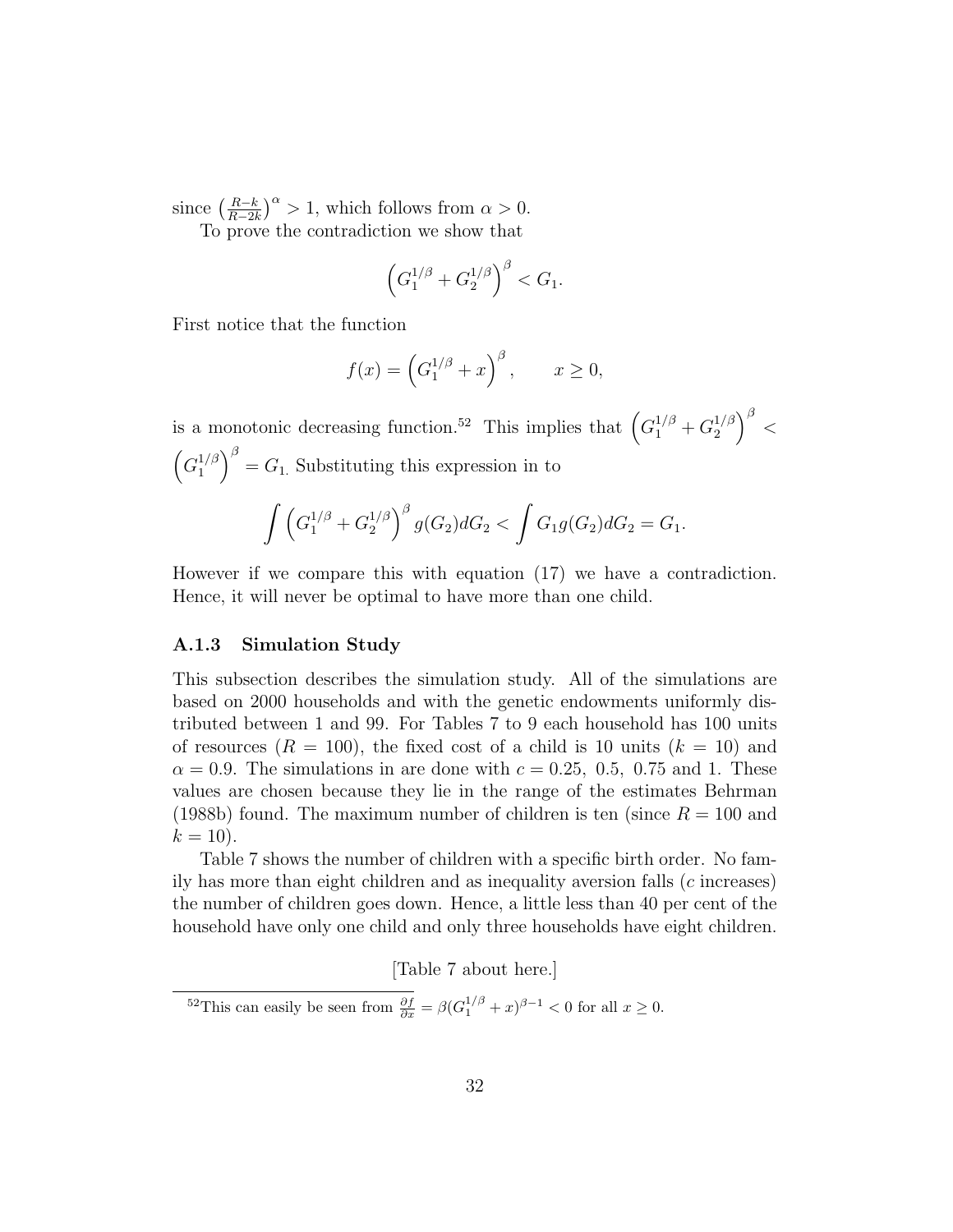The first part of Table 8 shows the average schooling input by birth order and the difference from the family mean in schooling input. The second part shows the average human capital of the children by birth order and the difference to the family mean. For low levels of  $c$  there is an equal distribution of schooling inputs and consequently also an equal distribution of human capital by birth order. Looking, however, at  $c = 1$  the average schooling input and the human capital outcome decrease with birth order. This pattern is, however, completely reversed if we look at differences to the family mean. Then higher birth order children tend to received more than their earlier born children.

#### [Table 8 about here.]

Table 9 summaries the information from the two previous tables by showing how fertility, mean schooling input and differences in schooling input and human capital between first and last born children and from either to the family mean. Again we can see that as inequality aversion decreases the children of higher birth orders do better than their older siblings.

#### [Table 9 about here.]

Finally, Table 10 show how the summary statistics presented in Table 9 change when the amount of resources devoted to children and the cost of children changes. The simulations are again based on 2000 households with  $\alpha = 0.9$  and the inequality aversion is fixed at  $c = 0.75$ . The cost of children is either  $k = 10$  or  $k = 20$  and the amounts of resources are  $R = 80, R = 100$ and  $R = 120$ . All combinations of cost and resources are shown. As in Table 9 fertility and mean human capital (all) are calculated over all families, while the other measures are for families with two or more children.

[Table 10 about here.]

# **A.2** The Covariance Matrix of  $\delta = (\beta^{(0)}, \beta^{(1)}, \dots, \beta^{(K-1)})$

When estimating the covariance of  $\delta$  we use the framework of moment conditions. Let  $d_{ij}^{(k)}$  be an indicator of whether the observation of child j in household *i* is used in the estimation of  $\beta^{(k)}$ . The observation is used if it is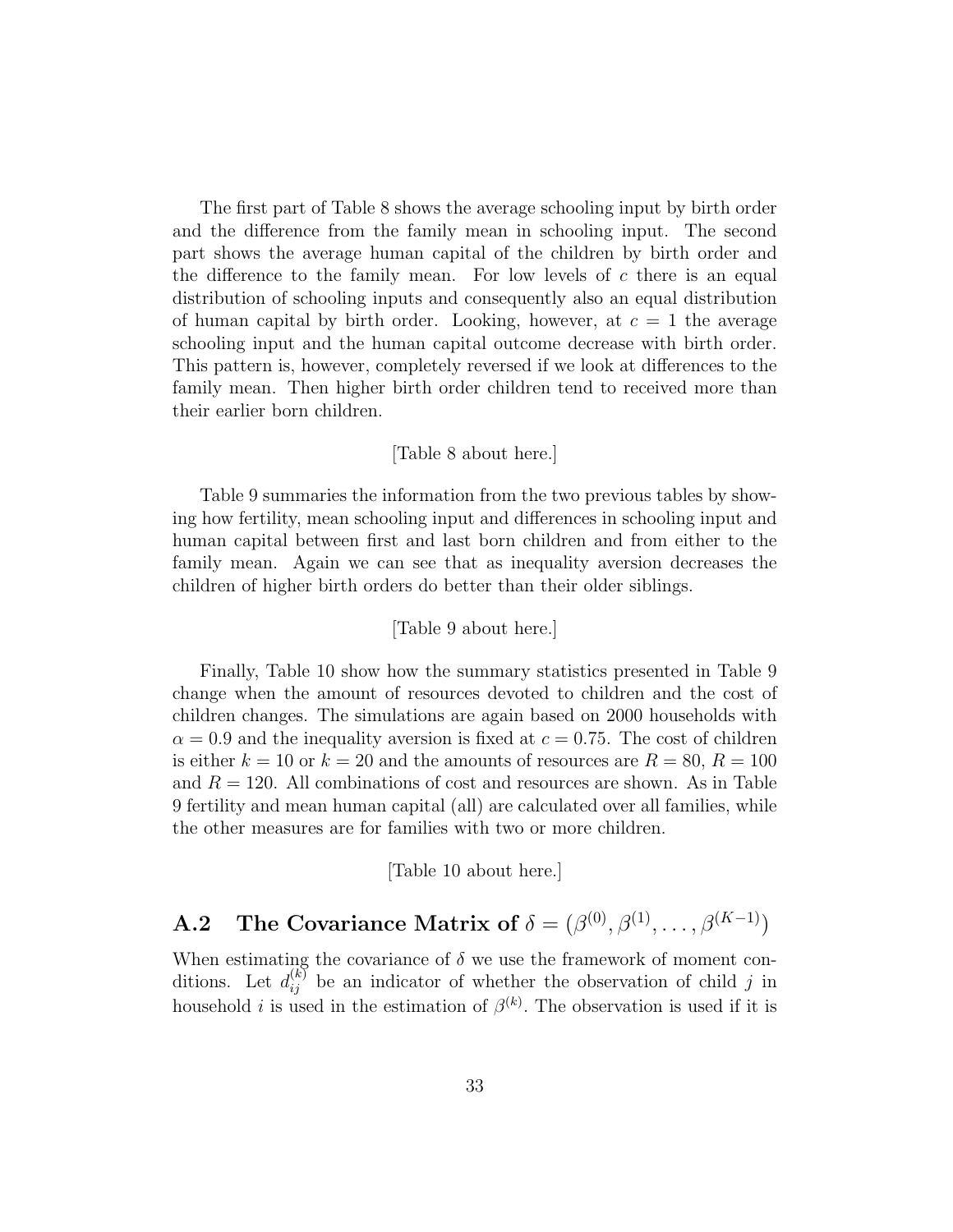uncensored and if there exists some variation in the outcome of  $s_{ij}^{(k)}$  within the household, which formally can be written as

$$
\begin{array}{rcl} \text{age}_{ij} & > & k+7\\ \exists j,l \qquad \text{such } s_{ij}^{(k)} ~\neq & s_{il}^{(k)} \text{ and } \text{age}_{ij}, \text{age}_{il} > k+7 \end{array}
$$

The probability of  $s_{ij}^{(k)} = 1$  given the total outcome for household i is denoted  $p_{ij}^{(k)}:$ 

$$
p_{ij}^{(k)} = \Pr(s_{ij}^{(k)} = 1 | \sum_{j=1}^{n_i} d_{ij}^{(k)} s_{ij}^{(k)}),
$$

where  $n_i$  is the number of observations in household i. Now we can define the moment condition for each observation

$$
l_{ij}^{(k)} = d_{ij}^{(k)} \frac{(s_{ij}^{(k)} - p_{ij}^{(k)})}{p_{ij}^{(k)}(1 - p_{ij}^{(k)})} \frac{\partial p_{ij}^{(k)}}{\partial \beta^{(k)}},
$$

such that the unconditional expectations of  $l_{ij}^{(k)}$  equals zero,  $E(l_{ij}^{(k)}) = 0$ . The covariance matrix of  $\delta$  can then be derived from  $l = (l^{(0)}, \ldots, l^{(K-1)})$  and is given by

$$
V(\delta) = D^{-1}(l'l)D^{-1},
$$

where  $D$  is a bloc-diagonal matrix and each bloc consists of

$$
D^{(k)} = \frac{\partial l^{(k)}}{\partial \beta^{(k)}}.
$$

[Table 11 about here.]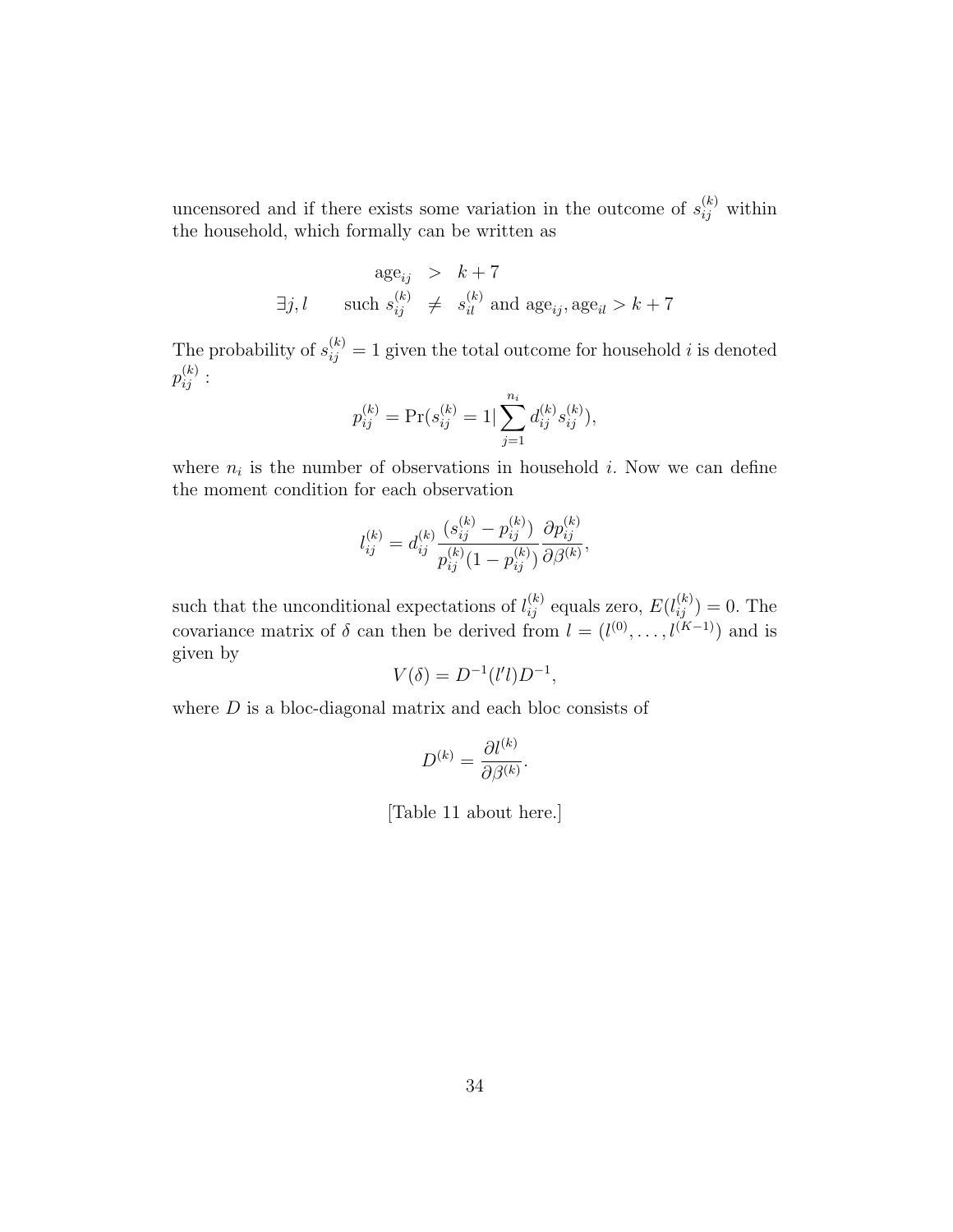### References

- Andersen, Erling B. (1973) Conditional Inference and Models for Measuring (Copenhagen: Mentalhygiejnisk Forlag)
- $(1997)$  Introduction to the Statistical Analysis of Categorical Data (Berlin: Springer)
- Anderson, Kermyt, Anne Case, and David Lam (2001) 'Causes and consequences of schooling outcomes in south africa: Evidence from survey data.' PSC Research Report 01-490, Population Studies Center, University of Michigan, October
- Becker, Gary S. (1991) A Treatise on the Family, enlarged ed. (Cambridge: Harvard University Press)
- Becker, Gary S., and Nigel Tomes (1976) 'Child endowments and the quantity and quality of children.' The Journal of Political Economy 84(4, Part 2), S143–S162
- Behrman, Jere R. (1988a) 'Intrahousehold allocation of nutrients in rural India: Are boys favored? do parents exhibit inequality aversion?' Oxford Economic Papers 40, 32–54
- $(1988b)$  'Nutrition, health, birth order and seasonality: Intrahousehold allocation among children in rural India.' Journal of Development Economics 28(1), 43–62
- $(1997)$  'Intrahousehold distribution and the family.' In Handbook of Population and Family Economics, ed. Mark R. Rosenzweig and Oded Stark, vol. 1A (Amsterdam: Elsevier Science B.V.) pp. 125–187
- Behrman, Jere R., and Paul Taubman (1986) 'Birth order, schooling, and earnings.' Journal of Labor Economics. Part 4(3), S121–45
- Behrman, Jere R., Robert A. Pollak, and Paul Taubman (1982) 'Parental preferences and provision for progeny.' Journal of Political Economy  $90(1), 52-73$
- $(1986)$  'Do parents favor boys?' International Economic Review. February  $27(1), 33-54$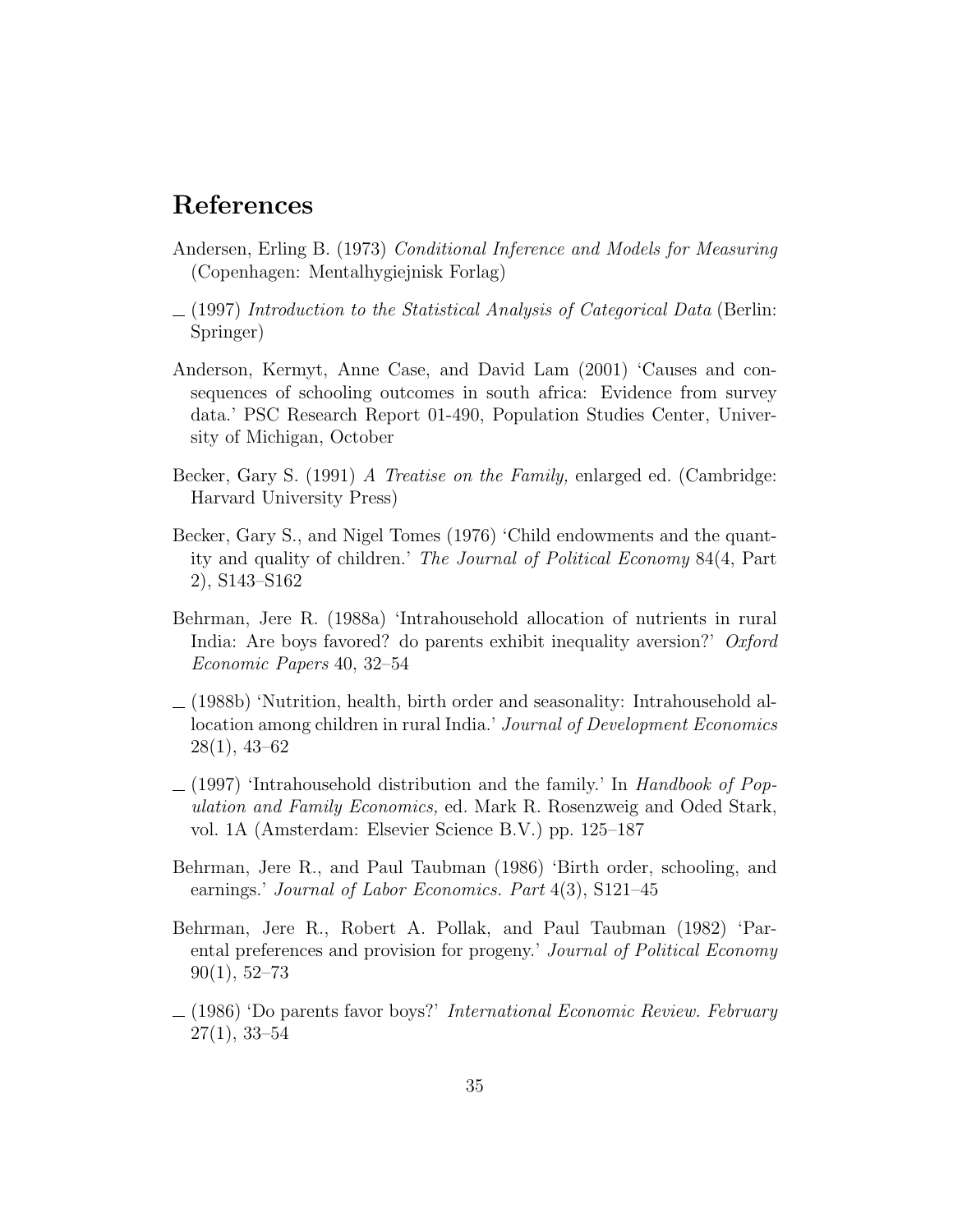- $(1995)$  The wealth model: Efficiency in education and distribution in the family.' In From Parent to Child: Intrahousehold Allocations and Intergenerational Relations in the United States, ed. Jere R. Behrman, Robert A. Pollak, and Paul Taubman (Chicago, IL: University of Chicago Press)
- Behrman, Jere R., Suzanne Duryea, and Miguel Székely (1999) 'Schooling investments and aggregate conditions: A household survey-based approach for latin america and the caribbean.' Working Paper 407, Inter-American Development Bank, Office of the Chief Economist, November
- Birdsall, Nancy (1979) 'Siblings and schooling in urban colombia.' Phd, Yale University
- $(1991)$  'Birth order effects and time allocation.' In Research in population economics. A Research Annual., ed. T. Paul Schultz, vol. 7 (Greenwich, Conn and London: JAI Press) pp. 191–213
- Chamberlain, Gary (1980) 'Analysis of covariance with qualitative data.' Review of Economic Studies 47(1), 225–238
- Davidson, Russell, and James G. McKinnon (1993) Estimation and Inference in Econometrics (Oxford: Oxford University Press)
- Evenson, Robert E. (1978a) 'Symposium on household economics. Philippine household economics: An introduction to the symposium papers.' The Philippine Economic Journal
- $(1978b)$  'Time allocation in rural Philippine households.' American Journal of Agricultural Economics 60, 322–330
- $(1994)$  'Marriage in rural Philippine households.' Journal of Philippine Development 38(1 and 2), 411–428
- $(1996)$  'Ability, schooling and occupational choice in philippine rural households.' In *Choice, Growth and Development: Emerging and Enduring Is*sues, ed. Emmanuel S. de Dios and Raul V. Fabella (Quezon City: University of the Philippines Press) pp. 193–219
- Evenson, Robert E., Barry M. Popkin, and Elizabeth K. Quizon (1980) 'Nutrition, work, and demographic behaviour in rural Philippine households. a synopsis of several Laguna household studies.' In Rural Household Studies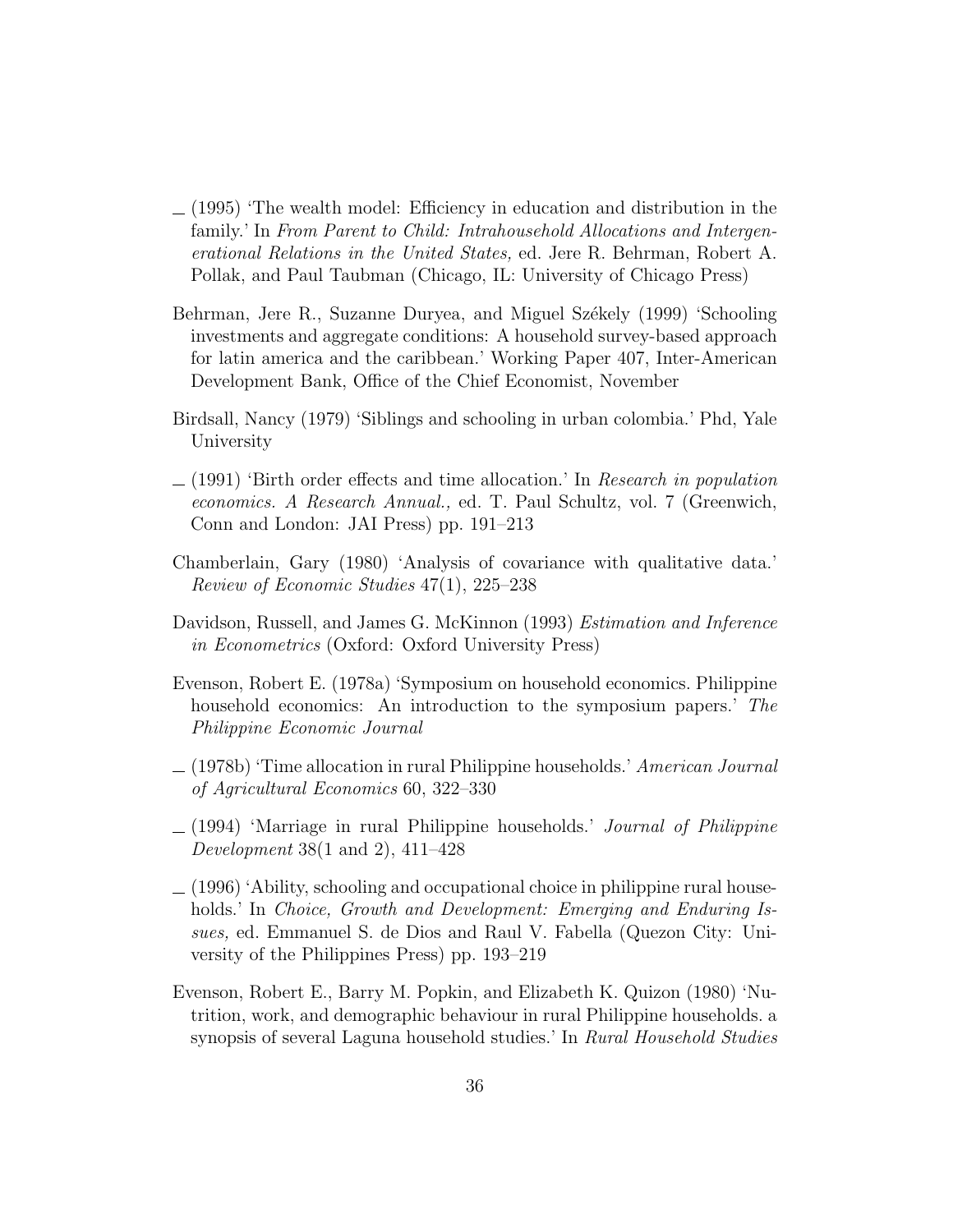in Asia, ed. Hans P. Binswanger, Robert E. Evenson, Cecilia A. Florencio, and Benjamin N. F. White (Singapore: Singapore University Press)

- Heckman, James J. (1979) 'Sample selection bias as a specification error.' Econometrica 47(1), 153–161
- Ho, Teresa J. (1979) 'Time costs of child rearing in the rural Philippines.' Population and Development Review 5(4), 643–662
- Horowitz, Andrew W., and Jian Wang (2001) 'Favorite son? Specialized child laborers and students in poor LDC households.' Mimeo, Department of Economics, Sam M. Walton College of Business, University of Arkansas
- Horton, Susan (1988) 'Birth order and child nutritional status: Evidence from the Philippines.' Economic Development and Cultural Change 36(2), 341– 354
- Kessler, Daniel (1991) 'Birth order, family size, and achievement: Family structure and wage determination.' Journal of Labor Economics 9(4), 413– 426
- King, Elizabeth, and Robert E. Evenson (1983) 'Time allocation and home production in Philippine rural households.' In Women and Poverty in the Third World, ed. Mayra Buvinic, Margaret A. Lycette, and William Paul McGreevey (Baltimore and London: The Johns Hopkins University Press) pp. 35–61
- King, Elizabeth M., and Lee A. Lillard (1987) 'Education policy and schooling attainment in Malaysia and the Philippines.' Economics of Education Review 6(2), 167–181
- Kyriazidou, Ekaterini (1997) 'Estimation of a panel data sample selection model.' Econometrica 65(6), 1335–1364
- Lam, David (1999) 'Generating extreme inequality: Schooling, earnings, and intergenerational transmission of human capital in South Africa and Brazil.' PSC Research Report 99-439, Population Studies Center, University of Michigan, August
- Parish, William L., and Robert J. Willis (1993) 'Daughters, education, and family budgets: Taiwan experiences.' Journal of Human Resources 28(4), 863–898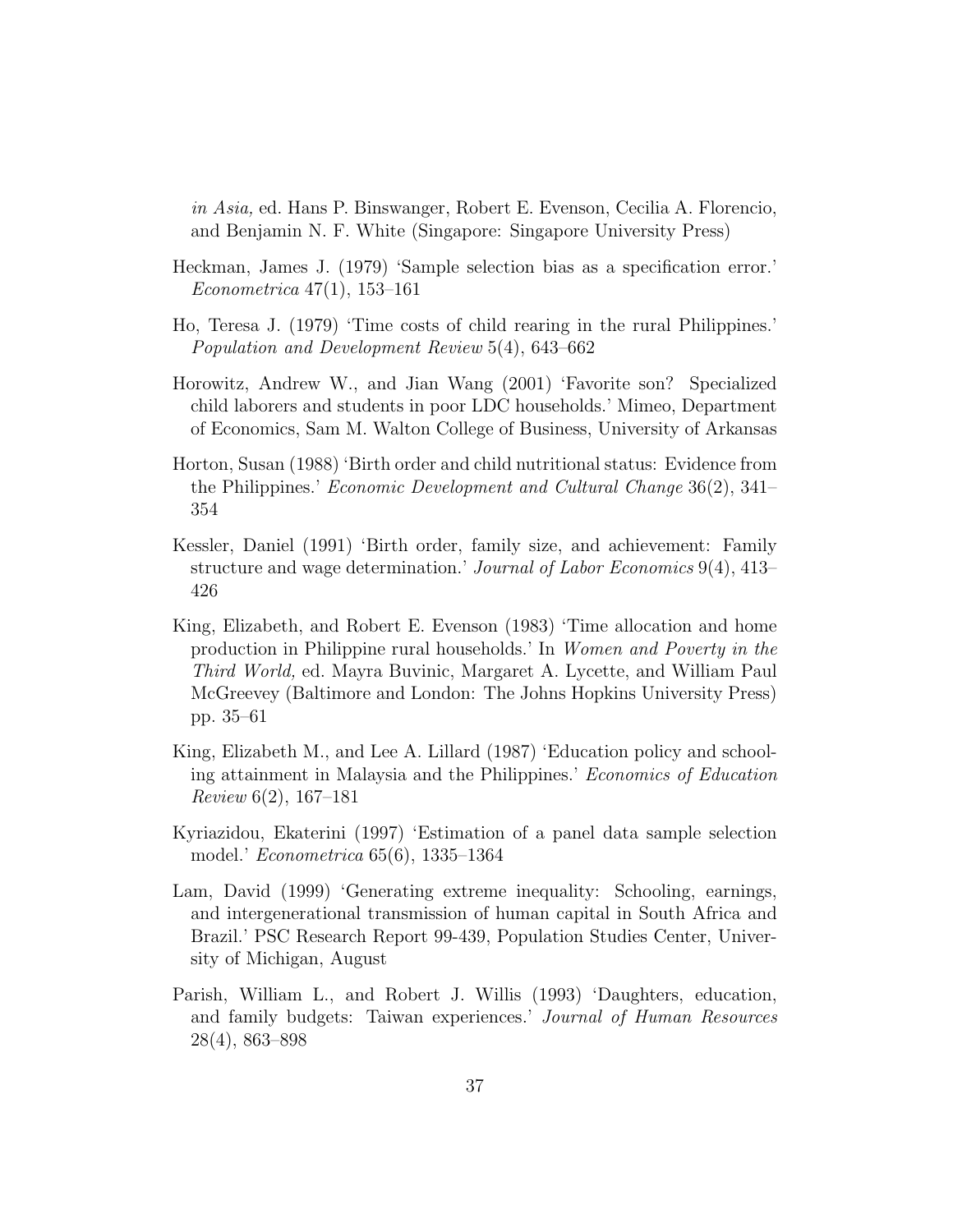- Quisumbing, Agnes R. (1994) 'Intergenerational transfers in Philippine rice villages: Gender differences in traditional inheritance customs.' Journal of Development Economics 43(2), 167–95
- Rosenzweig, Mark R., and Kenneth I. Wolpin (1986) 'Evaluating the effects of optimally distributed public programs: Child health and family planning interventions.' American Economic Review 76, 470–482
- Rosenzweig, Mark R., and T. Paul Schultz (1982) 'Market opportunities, genetic endowments, and intrafamily resource distribution: Child survival in rural india.' American Economic Review 72(4), 803–15
- Schultz, T. Paul (1997) 'Demand for children in low income countries.' In Handbook of Population and Family Economics, ed. Mark R. Rosenzweig and Oded Stark, vol. 1A (Amsterdam: Elsevier Science B.V.) pp. 349–430
- Zajonc, R. B. (1976) 'Family configuration and intelligence.' Science 192(4236), 227–236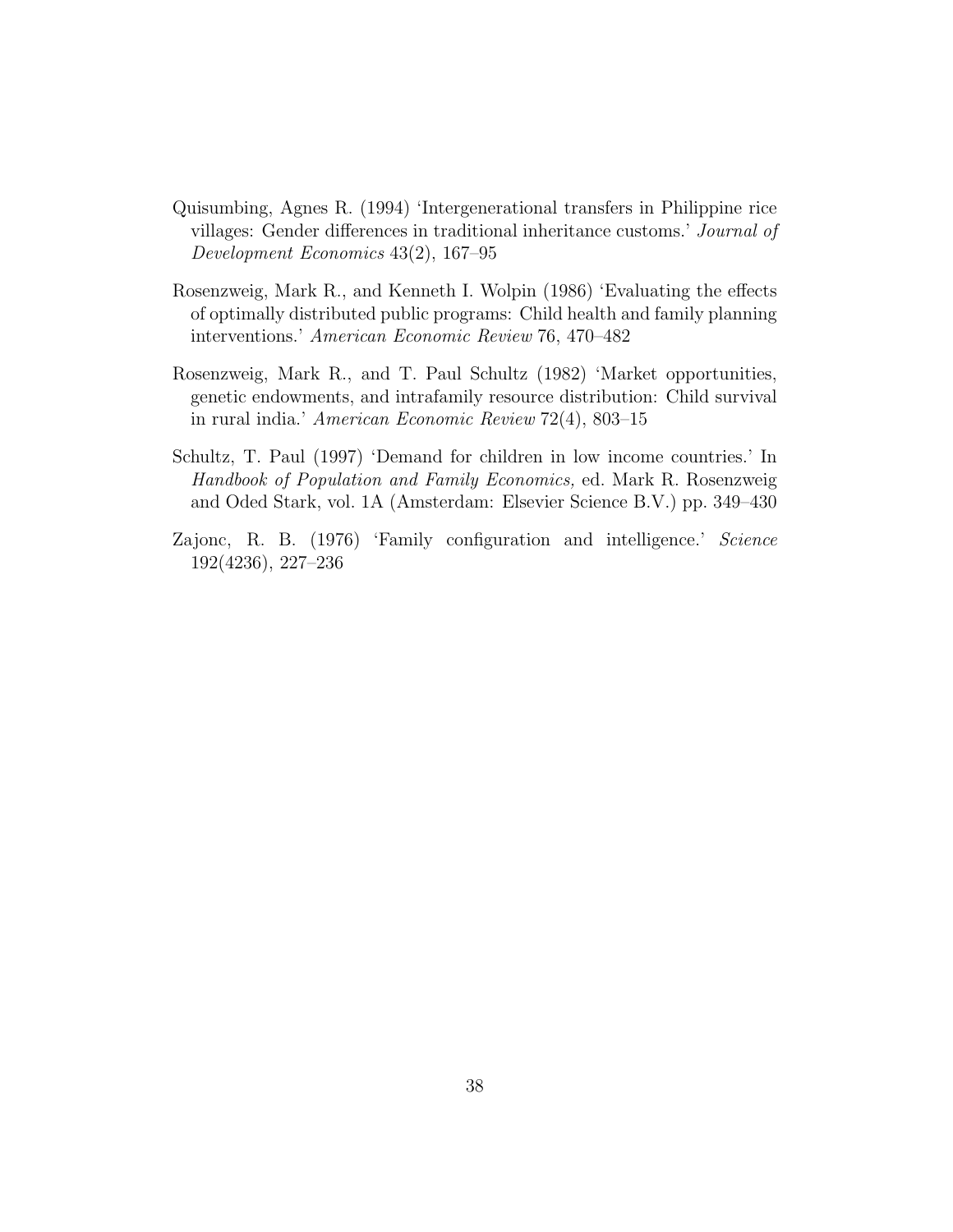# Table 1: Summary Statistics

|                                  | 1998  |       | 1982-1992 |       |  |
|----------------------------------|-------|-------|-----------|-------|--|
|                                  | Mean  | St.d. | Mean      | St.d. |  |
| Years of Education               | 8.89  | 3.43  |           |       |  |
| Hours of school (per week)       |       |       | 31.41     | 19.72 |  |
| Year of Birth                    | 1970  | 8.85  | 1973      | 4.63  |  |
| Age                              | 28.18 | 8.35  | 13.02     | 3.26  |  |
| Girls                            | 0.47  | 0.50  | 0.47      | 0.50  |  |
| Birth Order                      | 4.41  | 2.80  | 5.04      | 2.87  |  |
| Mother's Education (in years)    | 4.96  | 2.41  | 5.03      | 2.35  |  |
| Father's education (in years)    | 4.79  | 2.72  | 4.83      | 2.68  |  |
| Landowners                       | 0.23  | 0.42  | 0.10      | 0.30  |  |
| Value of land Owned <sup>a</sup> | 0.88  | 0.83  | 1.10      | 1.55  |  |
| Observations<br>$\sim$           | 817   |       | 1470      |       |  |

NOTE.  $\alpha$  in 10 millions of pesos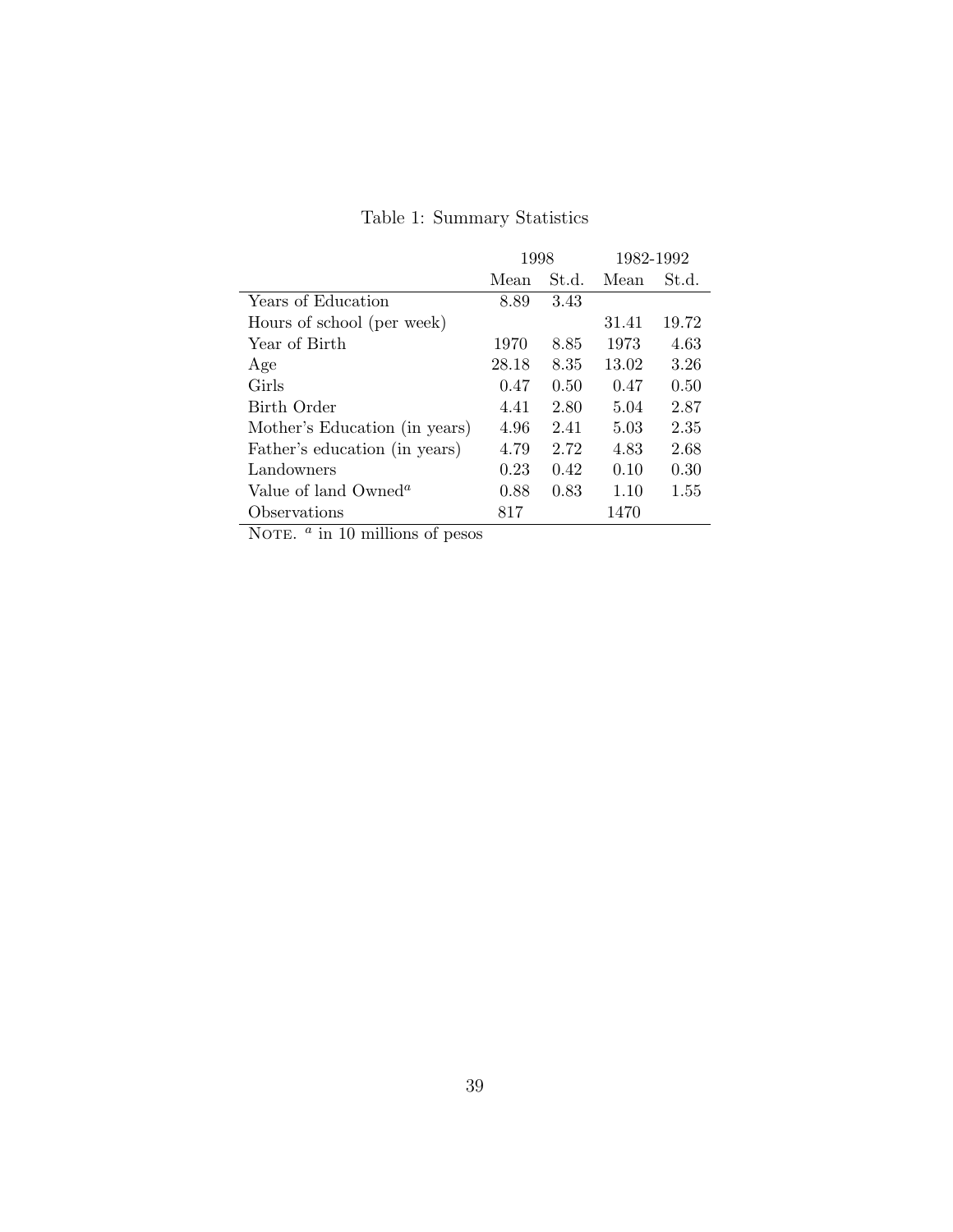|                     |               | <b>OLS</b>    |               |
|---------------------|---------------|---------------|---------------|
|                     | All           | <b>Boys</b>   | Girls         |
| Mother's Education  | $-0.105$      | $-0.209$      | $-0.050$      |
|                     | $(0.040)$ *** | $(0.058)$ *** | (0.051)       |
| Father's Education  | $-0.028$      | $-0.039$      | $-0.033$      |
|                     | (0.039)       | (0.055)       | (0.045)       |
| Value of Land Owned | 0.335         | 0.109         | $-0.200$      |
|                     | (0.300)       | (0.368)       | (0.326)       |
| Constant            | 2.690         | 3.038         | 2.286         |
|                     | $(0.242)$ *** | $(0.365)$ *** | $(0.280)$ *** |
| $\mathbf{R}^2$      | 0.09          | 0.14          | 0.03          |
| Observations        | 124           | 97            | 101           |

Table 2: Within Family Variation in Years of Schooling<sup>a</sup>

 ${\tt NOTE.}$  — Standard errors in parentheses.

a : Measured by the standard deviation of schooling within a family.

 $^\ast$  Significant at the 10 percent level.

\*\* Significant at the 5 percent level.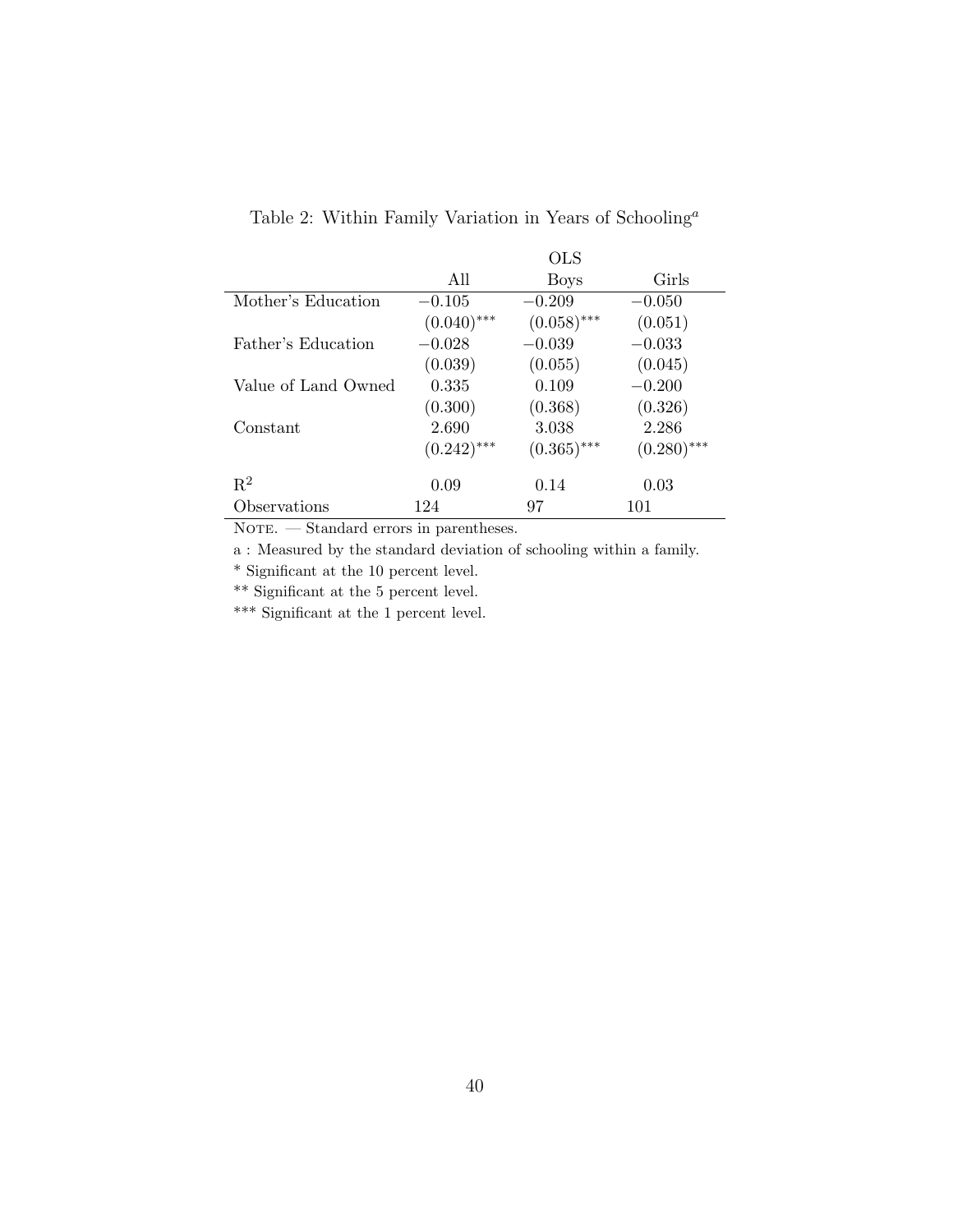|                | All   |     | <b>Boys</b> |      | Girls |                |
|----------------|-------|-----|-------------|------|-------|----------------|
| Birth Order    | Mean  | Obs | Mean        | Obs. | Mean  | Obs.           |
| 1              | 9.23  | 125 | 8.57        | 58   | 9.80  | 67             |
| $\overline{2}$ | 9.23  | 124 | 8.40        | 60   | 10.01 | 64             |
| 3              | 9.13  | 115 | 8.42        | 61   | 9.92  | 54             |
| 4              | 8.78  | 104 | 8.20        | 62   | 9.71  | 41             |
| 5              | 9.47  | 87  | 8.81        | 48   | 10.28 | 39             |
| 6              | 9.13  | 69  | 8.96        | 31   | 9.26  | 38             |
| 7              | 9.07  | 53  | 8.89        | 28   | 9.28  | 25             |
| 8              | 8.67  | 40  | 8.50        | 24   | 8.94  | 16             |
| 9              | 9.00  | 27  | 9.29        | 17   | 8.50  | 12             |
| 10             | 8.66  | 22  | 8.00        | 10   | 9.58  | 12             |
| 11             | 7.64  | 14  | 6.00        | 6    | 8.80  | 8              |
| 12             | 7.8   | 5   | 6.33        | 3    | 10.00 | $\overline{2}$ |
| 13             | 11.00 | 3   | 11.00       | 1    | 1.00  | $\overline{2}$ |
| 14             | 12.00 | 1   | 12.00       | 1    |       | 0              |

Table 3: Mean Education by Birth Order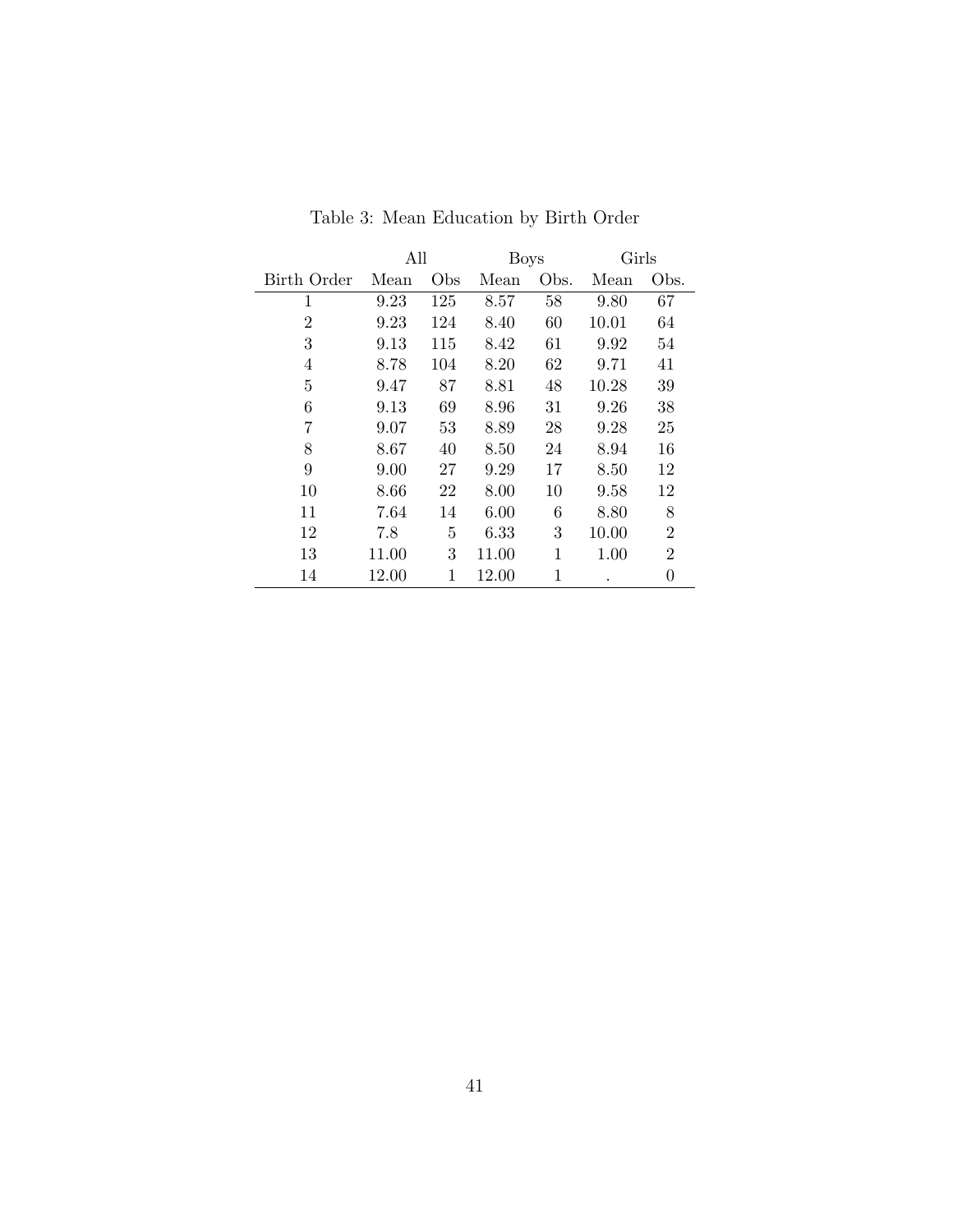|  | Table 4: Completed Education |  |
|--|------------------------------|--|
|--|------------------------------|--|

|                                                               |                     | Ordered Logit Estimation                |            |             |
|---------------------------------------------------------------|---------------------|-----------------------------------------|------------|-------------|
|                                                               | (1)                 | (2)                                     | (3)        | (4)         |
| Dummy for Girl                                                | $0.932***$          | $1.356***$                              | $0.975***$ | $0.927***$  |
|                                                               |                     | $(0.067)$ $(0.152)$ $(0.068)$ $(0.113)$ |            |             |
| Year of Birth                                                 |                     | $-0.051***$ $-0.028***$ $0.004**$       |            | $-0.039***$ |
|                                                               |                     | $(0.002)$ $(0.002)$                     | (0.002)    | (0.002)     |
| Birth Order                                                   | $0.245***$          | $0.410***$                              |            |             |
|                                                               | $(0.009)$ $(0.023)$ |                                         |            |             |
| Birth Order $\times$ Mother's Education                       |                     | $-0.041***$                             |            |             |
|                                                               |                     | (0.005)                                 |            |             |
| Birth Order $\times$ Father's Education                       |                     | $-0.011***$                             |            |             |
|                                                               |                     | (0.002)                                 |            |             |
| Birth Order $\times$ Value of Land                            |                     | $0.401***$                              |            |             |
|                                                               |                     | (0.001)                                 |            |             |
| Birth Order $\times$ Dummy for Girl                           |                     | $-0.089***$                             |            |             |
|                                                               |                     | (0.034)                                 |            |             |
| Relative Birth Order                                          |                     |                                         | $0.860***$ | $3.042***$  |
|                                                               |                     |                                         | (0.137)    | (0.232)     |
| Relative Birth Order $\times$ Mother's Education              |                     |                                         |            | $-0.182***$ |
|                                                               |                     |                                         |            | (0.036)     |
| Relative Birth Order $\times$ Father's Education              |                     |                                         |            | $-0.193***$ |
|                                                               |                     |                                         |            | (0.016)     |
| Relative Birth Order $\times$ Value of Land                   |                     |                                         |            | $2.962***$  |
|                                                               |                     |                                         |            | (0.461)     |
| Relative Birth Order $\times$ Dummy for Girl                  |                     |                                         |            | 0.159       |
|                                                               |                     |                                         |            | (0.227)     |
| Observations                                                  | 817                 | 817                                     | 817        | 817         |
| Number of Households<br>North Standard ennance in papertheses | 125                 | 125                                     | 125        | 125         |

 ${\tt NOTE.}$  — Standard errors in parentheses.

 $^\ast$  Significant at the 10 percent level.

\*\* Significant at the 5 percent level.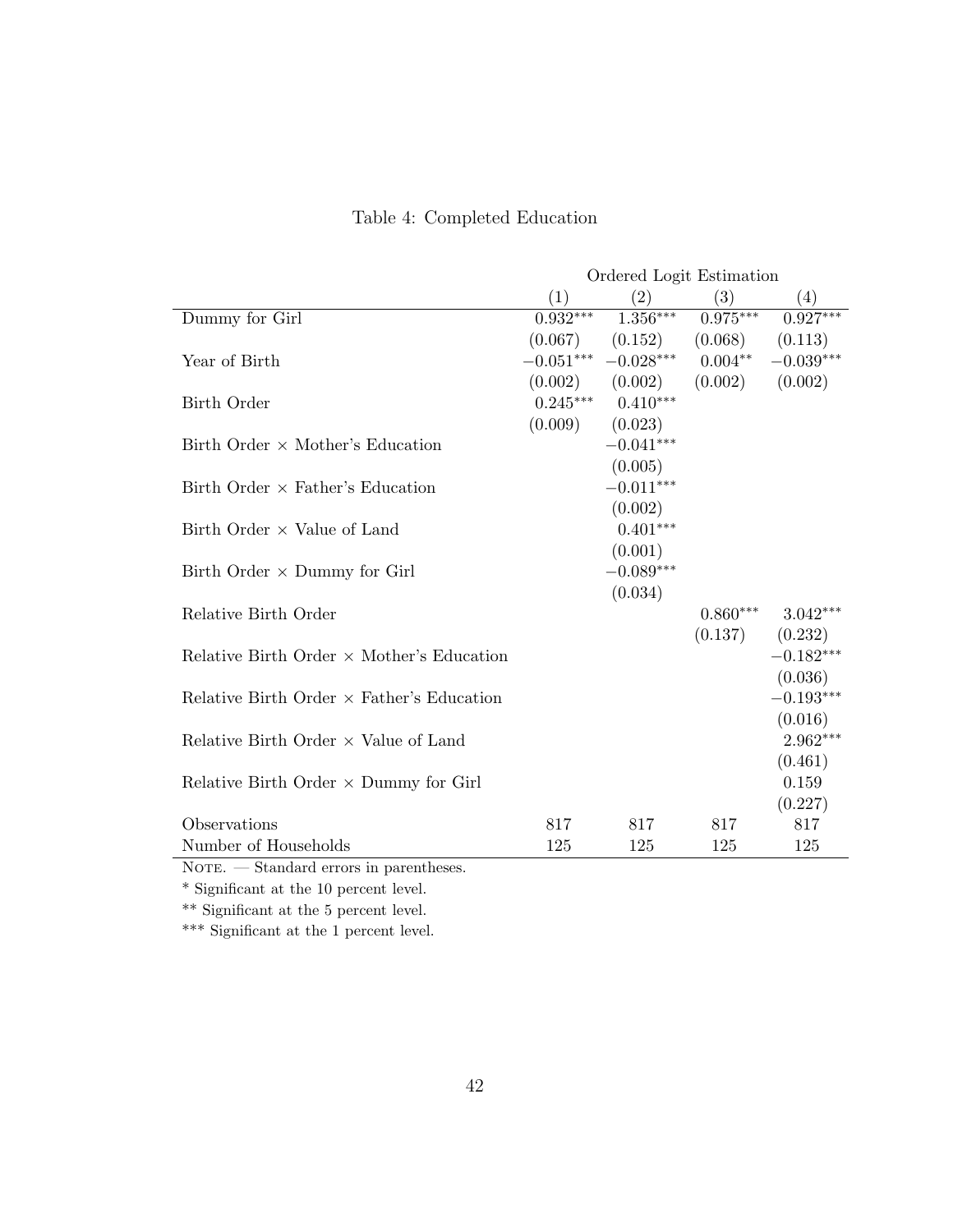|                                                  | Conditional logit Estimation |             |             |                         |  |
|--------------------------------------------------|------------------------------|-------------|-------------|-------------------------|--|
|                                                  | (1)                          | (2)         | (3)         | (4)                     |  |
| Dummy for Girl                                   | 0.312                        | 0.436       | 0.329       | 0.491                   |  |
|                                                  | (0.202)                      | (0.424)     | (0.203)     | (0.436)                 |  |
| Age                                              | $0.771*$                     | $0.756*$    | $0.796**$   | $0.771*$                |  |
|                                                  | (0.394)                      | (0.398)     | (0.395)     | (0.398)                 |  |
| Age Squared                                      | $-0.039***$                  | $-0.039***$ | $-0.040***$ | $-0.040***$             |  |
|                                                  | (0.013)                      | (0.013)     | (0.014)     | (0.013)                 |  |
| Dummy for Age $> 12$                             | $-1.638***$                  | $-1.621***$ |             | $-1.635***$ $-1.597***$ |  |
|                                                  | (0.522)                      | (0.524)     | (0.523)     | (0.525)                 |  |
| Year of Birth                                    | 0.074                        | 0.081       | $0.156***$  | $0.157***$              |  |
|                                                  | (0.083)                      | (0.085)     | (0.050)     | (0.051)                 |  |
| Birth Order                                      | 0.155                        | 0.121       |             |                         |  |
|                                                  | (0.198)                      | (0.210)     |             |                         |  |
| Birth Order $\times$ Mother's Education          |                              | $-0.003$    |             |                         |  |
|                                                  |                              | (0.002)     |             |                         |  |
| Birth Order $\times$ Father's Education          |                              | 0.012       |             |                         |  |
|                                                  |                              | (0.011)     |             |                         |  |
| Birth Order $\times$ Value of Land               |                              | $-0.075$    |             |                         |  |
|                                                  |                              | (0.051)     |             |                         |  |
| Birth Order $\times$ Dummy for Girl              |                              | $-0.021$    |             |                         |  |
|                                                  |                              | (0.072)     |             |                         |  |
| Relative Birth Order                             |                              |             | $-0.365$    | $-0.318$                |  |
|                                                  |                              |             | (0.701)     | (0.810)                 |  |
| Relative Birth Order $\times$ Mother's Education |                              |             |             | $-0.024$                |  |
|                                                  |                              |             |             | (0.022)                 |  |
| Relative Birth Order $\times$ Father's Education |                              |             |             | 0.048                   |  |
|                                                  |                              |             |             | (0.038)                 |  |
| Relative Birth Order $\times$ Value of Land      |                              |             |             | $-0.345$                |  |
|                                                  |                              |             |             | (0.365)                 |  |
| Relative Birth Order $\times$ Dummy for Girl     |                              |             |             | $-0.276$                |  |
|                                                  |                              |             |             | (0.705)                 |  |
| Observations                                     | 1122                         | 1122        | 1122        | 1122                    |  |
| Number of Households                             | 226                          | 226         | 226         | 226                     |  |

### Table 5: Participation in School<sup>a</sup>

 $\overline{\text{NOTE.}}$  — Standard errors in parentheses.

a : Children aged 7 to 18 that spends a positive amount of time in school.

 $^\ast$  Significant at the 10 percent level.

\*\* Significant at the 5 percent level.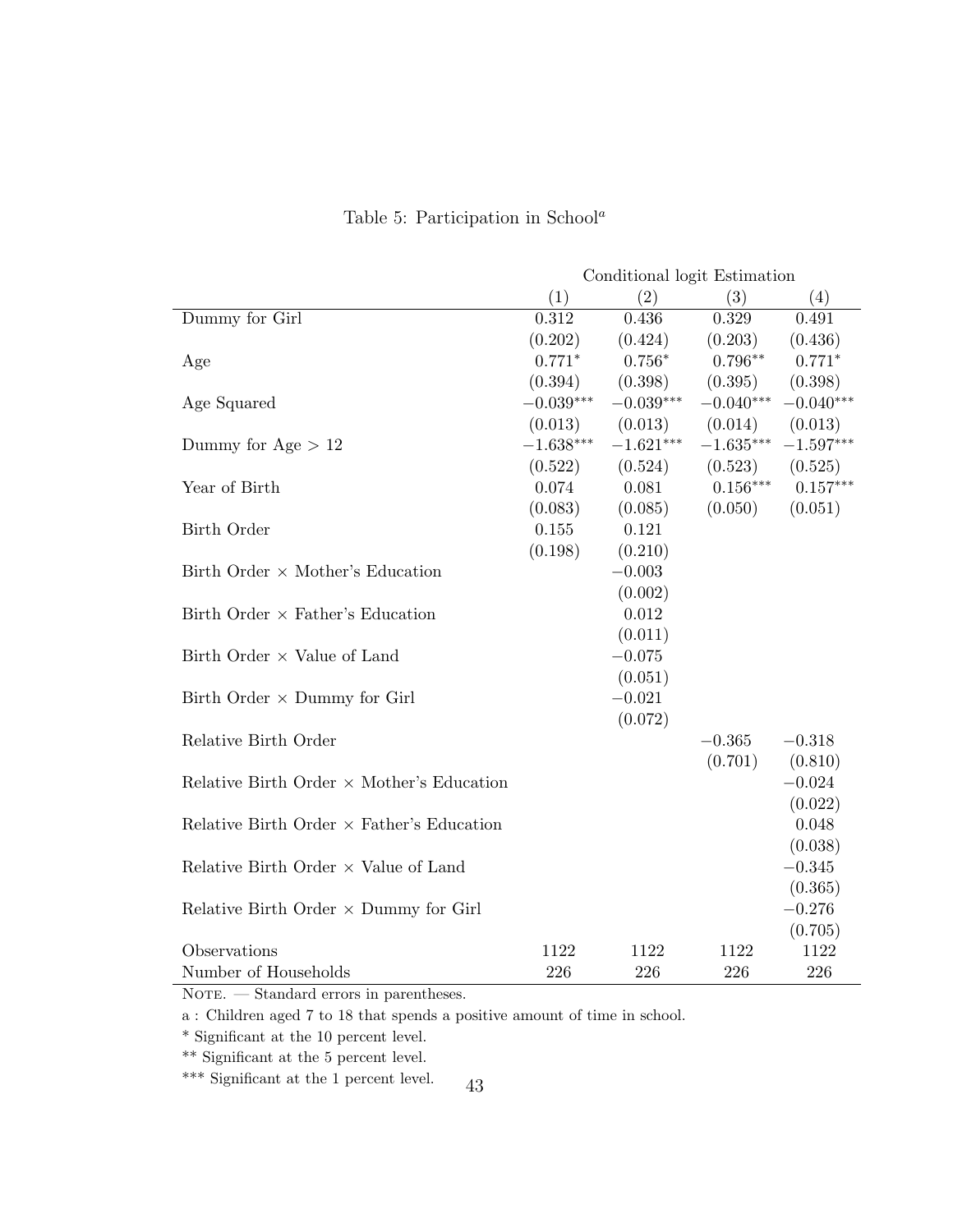|                                                  |            |             | Kyriazidou's Method |            |
|--------------------------------------------------|------------|-------------|---------------------|------------|
|                                                  | (1)        | (2)         | (3)                 | (4)        |
| Dummy for Girl                                   | $1.228*$   | $7.915***$  | $1.376**$           | $3.909***$ |
|                                                  | (0.719)    | (1.467)     | (0.653)             | (1.928)    |
| Year of Birth                                    | $0.947***$ | 0.560       | $2.461***$          | $2.002***$ |
|                                                  | (0.346)    | (0.369)     | (0.281)             | (0.280)    |
| Age                                              | $4.805**$  | $5.054***$  | $6.435***$          | $4.437**$  |
|                                                  | (1.939)    | (1.872)     | (1.751)             | (1.787)    |
| Age Squared                                      | $-0.092$   | $-0.106$    | $-0.198**$          | $-0.104$   |
|                                                  | (0.095)    | (0.091)     | (0.086)             | (0.087)    |
| Birth Order                                      | $2.096**$  | $3.543***$  |                     |            |
|                                                  | (0.886)    | (0.970)     |                     |            |
| Birth Order $\times$ Mother's Education          |            | 0.019       |                     |            |
|                                                  |            | (0.021)     |                     |            |
| Birth Order $\times$ Father's Education          |            | 0.018       |                     |            |
|                                                  |            | (0.026)     |                     |            |
| Birth Order $\times$ Value of Land               |            | 0.204       |                     |            |
|                                                  |            | (0.136)     |                     |            |
| Birth Order $\times$ Dummy for Girl              |            | $-1.116***$ |                     |            |
|                                                  |            | (0.176)     |                     |            |
| Relative Birth Order                             |            |             | $-8.712$            | $-4.428$   |
|                                                  |            |             | (2.452)             | (3.532)    |
| Relative Birth Order $\times$ Mother's Education |            |             |                     | $-0.172$   |
|                                                  |            |             |                     | (0.114)    |
| Relative Birth Order $\times$ Father's Education |            |             |                     | $0.163**$  |
|                                                  |            |             |                     | (0.065)    |
| Relative Birth Order $\times$ Value of Land      |            |             |                     | 0.135      |
|                                                  |            |             |                     | (2.881)    |
| Relative Birth Order $\times$ Dummy for Girl     |            |             |                     | $-4.653*$  |
|                                                  |            |             |                     | (2.473)    |
| Observations                                     | 1470       | 1470        | 1470                | 1470       |
| Number of Households                             | 201        | 201         | 201                 | 201        |

Table 6: Time Spent on School Activities<sup> $a$ </sup>

 $\overline{\text{NOTE.}}$  — Standard errors in in parentheses.

a : Number of hours spent in school by children aged 7 to 18.

 $^\ast$  Significant at the 10 percent level.

\*\* Significant at the 5 percent level.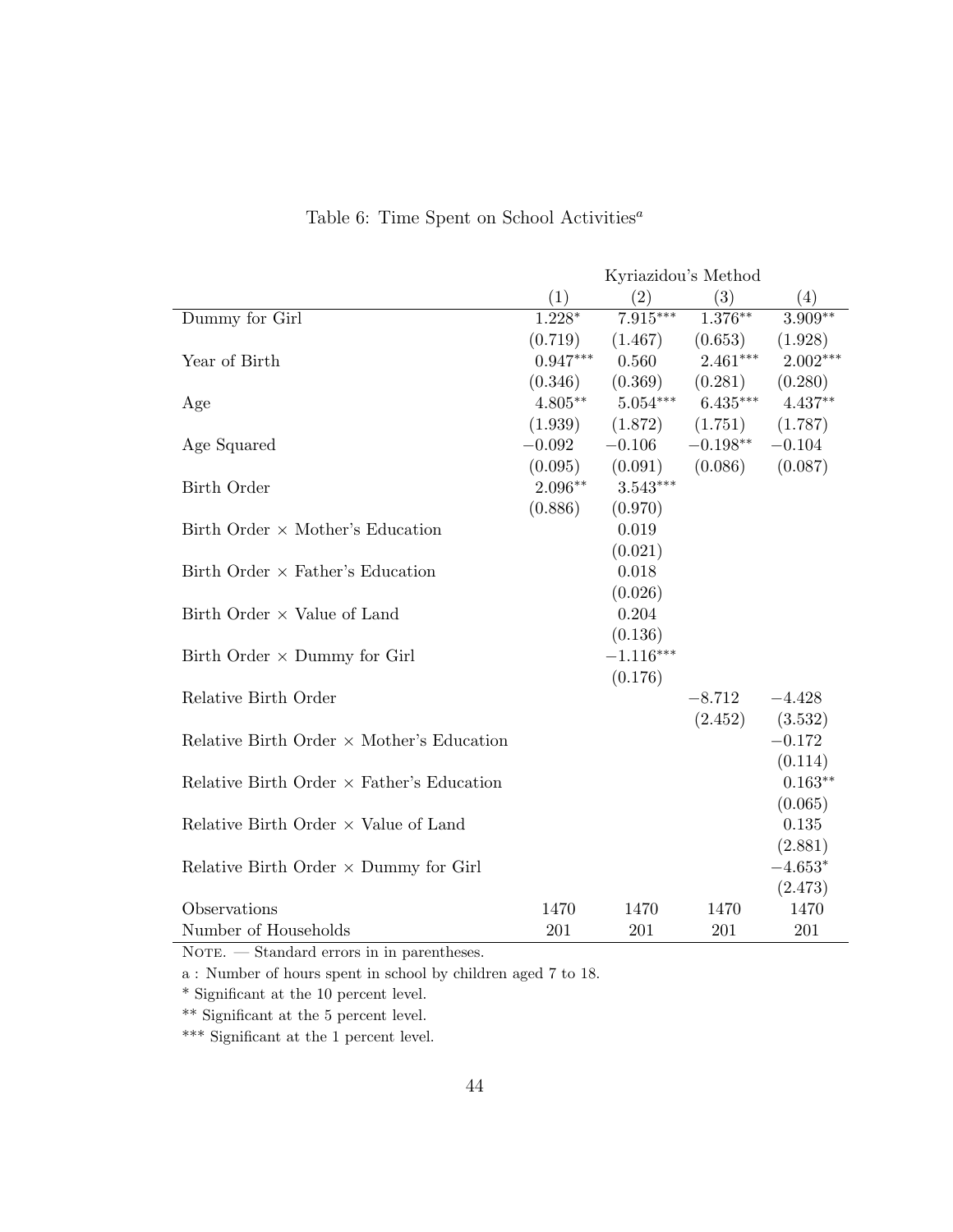Table 7: Simulation - Number of Children

| Birth Order $c = 0.25$ $c = 0.5$ $c = 0.75$ |              |      |      | $c = 1.0$ |
|---------------------------------------------|--------------|------|------|-----------|
|                                             | 2000         | 2000 | 2000 | 2000      |
| 2                                           | 2000         | 2000 | 2000 | 1253      |
| 3                                           | 2000         | 2000 | 1510 | 753       |
| 4                                           | 2000         | 2000 | 808  | 395       |
| 5                                           | 2000         | 1961 | 334  | 197       |
| 6                                           | 2000         | 1011 | 90   | 75        |
|                                             | 2000         | 89   | 10   | 15        |
| 8<br>రా                                     | 1918<br>$ -$ | 2    | 0    | 3         |

<sup>53</sup>otes: 2000 households with  $R = 100$ ,  $k = 10$  and  $\alpha = 0.9$ .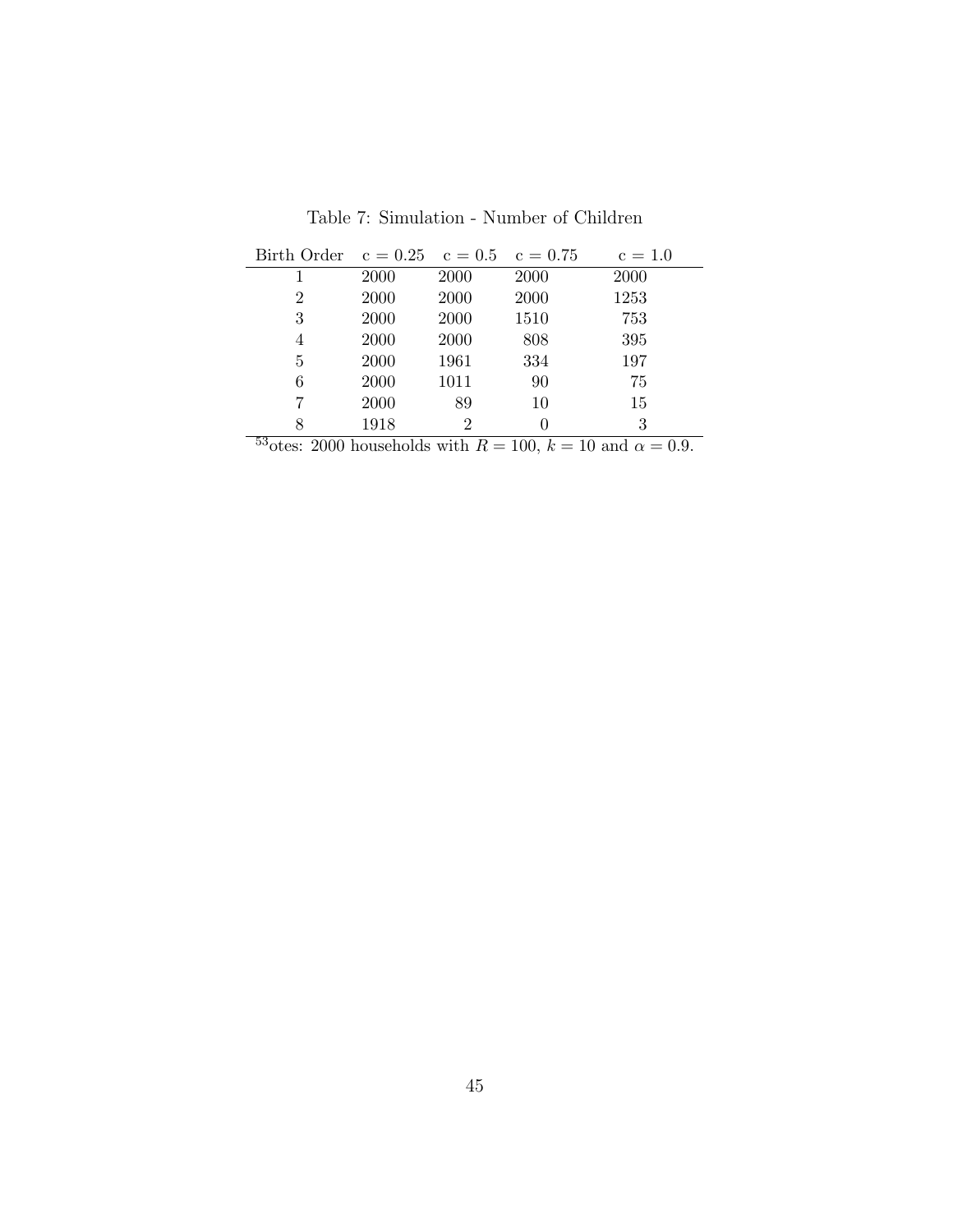|                |            | Schooling Input |            |           |            |           |                           |           |
|----------------|------------|-----------------|------------|-----------|------------|-----------|---------------------------|-----------|
|                |            |                 | Average    |           |            |           | Difference to Family Mean |           |
| Birth Order    | $c = 0.25$ | $c = 0.5$       | $c = 0.75$ | $c = 1.0$ | $c = 0.25$ | $c = 0.5$ | $c = 0.75$                | $c = 1.0$ |
|                | 1.9        | 5.5             | 13.4       | 23.2      | $-0.0$     | $-0.1$    | $-1.7$                    | $-9.0$    |
| $\mathfrak{D}$ | 1.9        | 5.5             | 13.3       | 20.7      | $-0.0$     | $-0.1$    | $-1.7$                    | 3.6       |
| 3              | 1.9        | 5.6             | 12.8       | 20.5      | 0.0        | $-0.0$    | 1.2                       | 9.1       |
| $\overline{4}$ | 1.9        | 5.6             | 11.6       | 17.1      | $-0.0$     | $-0.1$    | 3.2                       | 9.2       |
| 5              | 1.9        | 5.6             | 11.5       | 15.9      | $-0.0$     | $-0.0$    | 5.4                       | 10.1      |
| 6              | 1.9        | 5.2             | 11.1       | 14.8      | $-0.0$     | 0.7       | 6.7                       | 10.5      |
| 7              | 1.9        | 4.5             | 6.8        | 9.3       | $-0.0$     | $1.5\,$   | 3.8                       | 6.4       |
| 8              | 1.9        | 4.5             |            | 9.4       | 0.0        | 2.6       |                           | 7.5       |

# Table 8: Simulation - Schooling and Human Capital

|                | Human Capital Outcome |           |            |           |            |           |                           |           |
|----------------|-----------------------|-----------|------------|-----------|------------|-----------|---------------------------|-----------|
|                |                       |           | Average    |           |            |           | Difference to Family Mean |           |
| Birth Order    | $c = 0.25$            | $c = 0.5$ | $c = 0.75$ | $c = 1.0$ | $c = 0.25$ | $c = 0.5$ | $c = 0.75$                | $c = 1.0$ |
|                | 98.7                  | 292.2     | 733.3      | 1229.7    | $-0.9$     | $-11.1$   | $-110.6$                  | $-495.6$  |
| $\overline{2}$ | 98.6                  | 293.7     | 729.2      | 1109.7    | $-0.9$     | $-9.6$    | $-114.7$                  | 198.1     |
| 3              | 100.1                 | 300.2     | 699.7      | 1105.5    | 0.5        | $-3.1$    | 86.2                      | 510.4     |
| 4              | 98.6                  | 293.8     | 623.2      | 897.5     | $-0.9$     | $-9.5$    | 209.0                     | 501.0     |
| 5              | 98.9                  | 294.7     | 619.4      | 837.0     | $-0.6$     | $-1.0$    | 334.8                     | 551.8     |
| 6              | 98.9                  | 270.6     | 610.8      | 803.0     | $-0.7$     | 58.0      | 417.5                     | 598.7     |
| 7              | 99.1                  | 226.0     | 328.1      | 535.9     | $-0.5$     | 110.1     | 219.1                     | 408.1     |
| 8              | 99.3                  | 198.2     |            | 387.4     | 4.1        | 134.0     |                           | 319.2     |

Notes: 2000 households with  $R=100, \, k=10$  and  $\alpha=0.9.$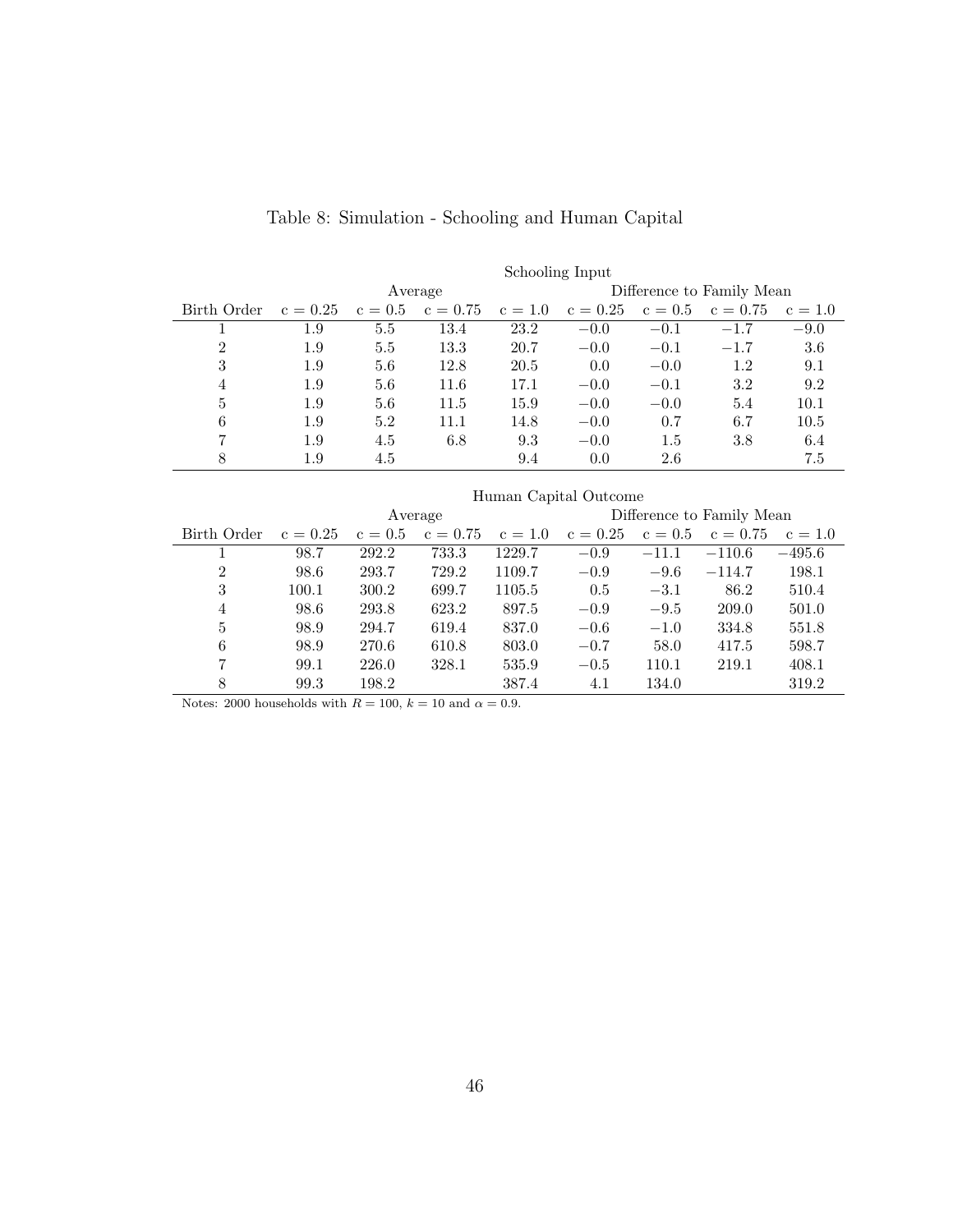|                                       | $c = 0.25$ | $c = 0.5$             | $c = 0.75$    | $c = 1.0$ |
|---------------------------------------|------------|-----------------------|---------------|-----------|
| Fertility                             | 7.96       | 5.53                  | 3.38          | 2.35      |
|                                       |            |                       | Schooling     |           |
| Mean Schooling Input (all)            | 1.90       | 5.67                  | 15.06         | 32.18     |
| Mean Schooling Input $(2+)$           | 1.90       | 5.67                  | 15.06         | 17.14     |
| First-born to family average          | $-0.00$    | $-0.13$               | $-1.68$       | $-14.29$  |
| Last-born to family average           | $-0.02$    | 0.50                  | 4.57          | 22.25     |
| Last-born - first-born                | 0.03       | 0.64                  | 6.24          | 36.54     |
|                                       |            |                       | Human Capital |           |
| Mean Human Capital (all)              | 99.55      | 303.34                | 843.92        | 1725.29   |
| Mean Human Capital $(2+)$             | 99.55      | 303.34                | 843.92        | 911.59    |
| First-born to family average          | $-0.88$    | $-11.10$              | $-110.61$     | $-791.03$ |
| Last-born to family average           | 3.92       | 41.74                 | 298.45        | 1228.11   |
| Last-born - first-born                | 4.80       | 52.83                 | 409.06        | 2019.14   |
| $\mathbf{M}$ $\pm$ 00001 111 $\pm$ 11 | $100-1$    | $10 \quad 1 \quad 00$ |               |           |

Table 9: Simulation - Summary Statistics

Notes: 2000 households with  $R = 100$ ,  $k = 10$  and  $\alpha = 0.9$ .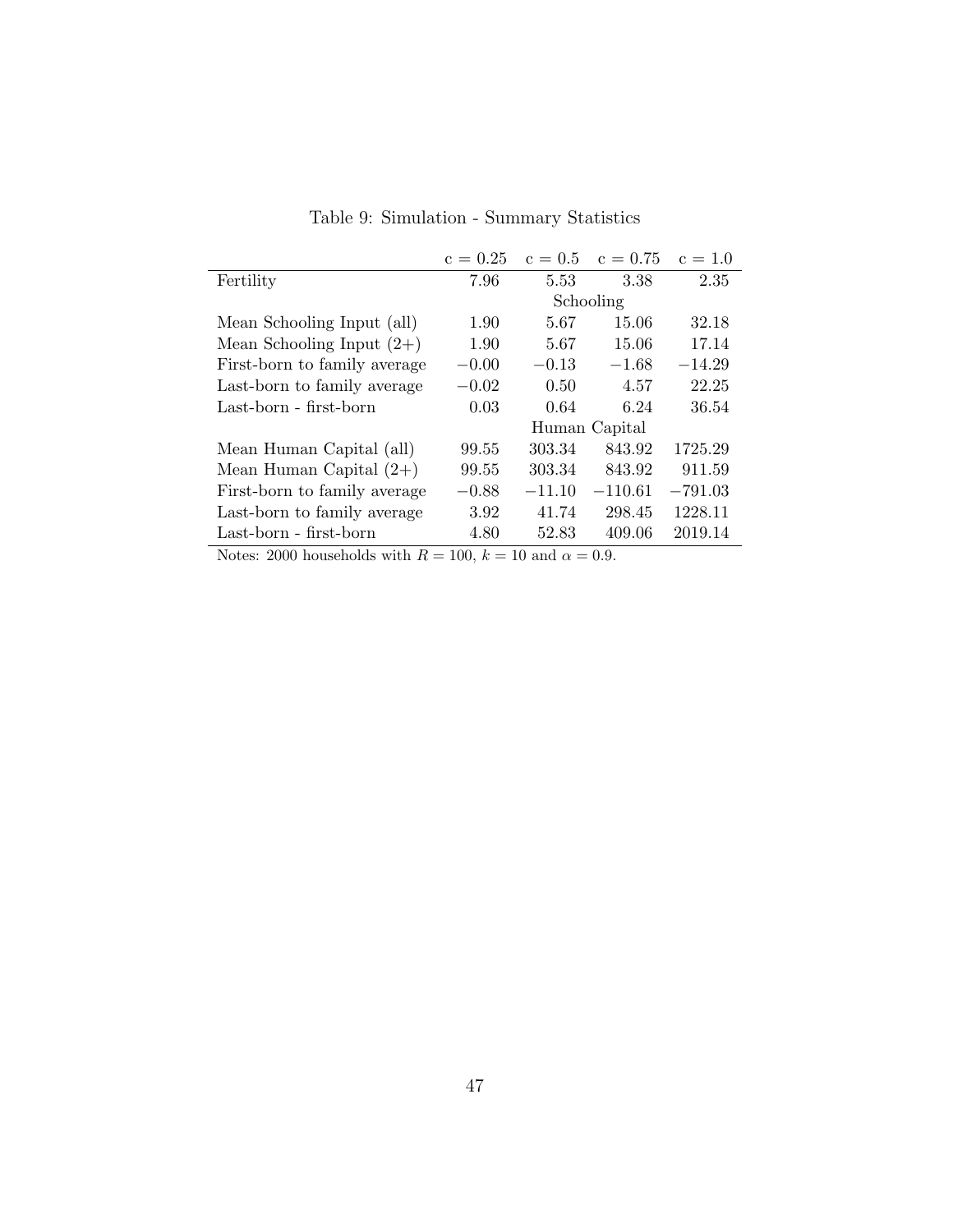|                                                  |          | $R = 80$ |           | $R = 100$     |           | $R = 120$ |
|--------------------------------------------------|----------|----------|-----------|---------------|-----------|-----------|
|                                                  | $k = 10$ | $k = 20$ | $k = 10$  | $k = 20$      | $k = 10$  | $k = 20$  |
| Fertility                                        | 2.70     | 1.58     | 3.38      | 1.82          | 4.03      | 2.10      |
|                                                  |          |          |           | Schooling     |           |           |
| Mean Schooling Input (All)                       | 17.17    | 26.20    | 15.06     | 30.12         | 14.79     | 32.19     |
| Mean Schooling Input $(2+)$                      | 13.47    | 12.34    | 15.06     | 16.29         | 14.79     | 19.56     |
| First-born to family average                     | $-3.07$  | $-6.08$  | $-1.68$   | $-7.04$       | $-1.69$   | $-7.37$   |
| Last-born to family average                      | 5.34     | 6.53     | 4.57      | 8.43          | 5.40      | 9.87      |
| Last-born - first-born                           | 8.41     | 12.60    | 6.24      | 15.47         | 7.09      | 17.24     |
|                                                  |          |          |           | Human Capital |           |           |
| Mean Human Capital (All)                         | 975.20   | 1293.45  | 843.92    | 1534.55       | 830.94    | 1680.88   |
| Mean Human Capital $(2+)$                        | 723.86   | 522.48   | 843.92    | 733.24        | 830.94    | 927.51    |
| First-born to family average $-206.72$ $-345.46$ |          |          | $-110.61$ | $-416.11$     | $-111.17$ | $-445.51$ |
| Last-born to family average                      | 350.28   | 371.18   | 298.45    | 492.96        | 351.43    | 587.01    |
| Last-born - first-born                           | 557.00   | 716.65   | 409.06    | 909.07        | 462.60    | 1032.52   |
|                                                  |          |          |           |               |           |           |

Table 10: Simulation - Resources and Costs of Children

Notes: 2000 households with  $\alpha = 0.9$  and  $c = 0.75$ .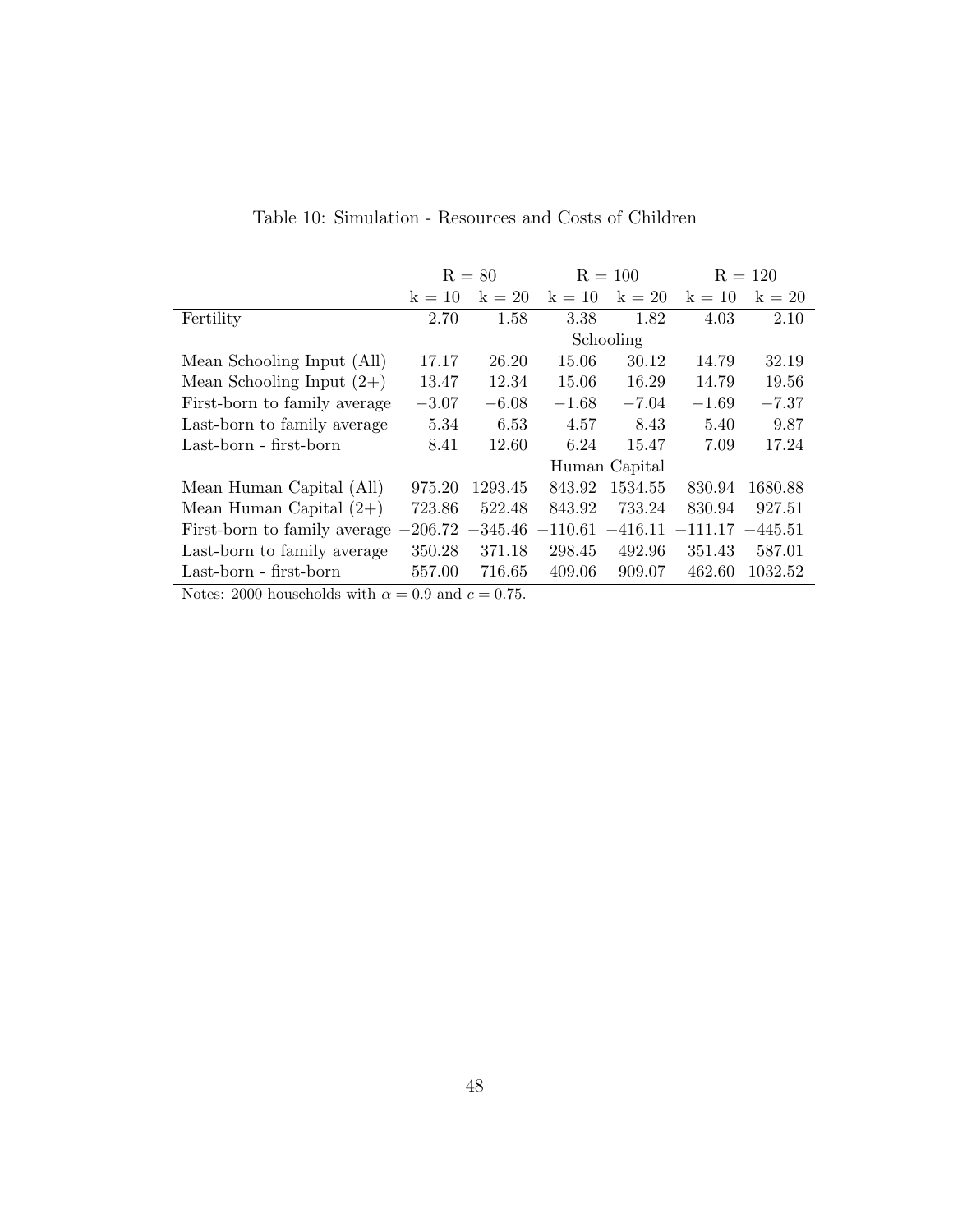|                                                                        | <b>Fixed Effects Estimation</b> |                               |            |            |
|------------------------------------------------------------------------|---------------------------------|-------------------------------|------------|------------|
|                                                                        | (1)                             | (2)                           | (3)        | (4)        |
| Dummy for Girl                                                         | $0.929***$                      | $1.\overline{239***}$         | $0.929***$ | $1.064***$ |
|                                                                        |                                 | $(0.181)$ $(0.334)$ $(0.183)$ |            | (0.316)    |
| Year of Birth                                                          | $-0.137***$                     | $-0.123***$ $-0.011$          |            | $-0.062*$  |
|                                                                        |                                 | $(0.044)$ $(0.045)$ $(0.031)$ |            | (0.033)    |
| Birth Order                                                            |                                 | $0.429***$ $0.674***$         |            |            |
|                                                                        | $(0.111)$ $(0.135)$             |                               |            |            |
| Birth Order $\times$ Mother's Education                                |                                 | $-0.030*$                     |            |            |
|                                                                        |                                 | (0.017)                       |            |            |
| Birth Order $\times$ Father's Education                                |                                 | $-0.034**$                    |            |            |
|                                                                        |                                 | (0.014)                       |            |            |
| Birth Order $\times$ Value of Land                                     |                                 | $0.331**$                     |            |            |
|                                                                        |                                 | (0.129)                       |            |            |
| Birth Order $\times$ Dummy for Girl                                    |                                 | $-0.074$                      |            |            |
|                                                                        |                                 | (0.063)                       |            |            |
| Relative Birth Order                                                   |                                 |                               | 0.765      | $4.162***$ |
|                                                                        |                                 |                               | (0.564)    | (1.009)    |
| Relative Birth Order $\times$ Mother's Education                       |                                 |                               |            | $-0.269**$ |
|                                                                        |                                 |                               |            | (0.112)    |
| Relative Birth Order $\times$ Father's Education                       |                                 |                               |            | $-0.250**$ |
|                                                                        |                                 |                               |            | (0.103)    |
| Relative Birth Order $\times$ Value of Land                            |                                 |                               |            | $1.511**$  |
|                                                                        |                                 |                               |            | (0.766)    |
| Relative Birth Order $\times$ Dummy for Girl                           |                                 |                               |            | $-0.302$   |
|                                                                        |                                 |                               |            | (0.544)    |
| Observations                                                           | 790                             | 790                           | 790        | 790        |
| Number of Households<br>Chandard among in nananthagag<br>$N_{\rm OCD}$ | 125                             | 125                           | 125        | 125        |

# Table 11: Completed Education

 ${\tt NOTE.}$  — Standard errors in parentheses.

 $^\ast$  Significant at the 10 percent level.

\*\* Significant at the 5 percent level.